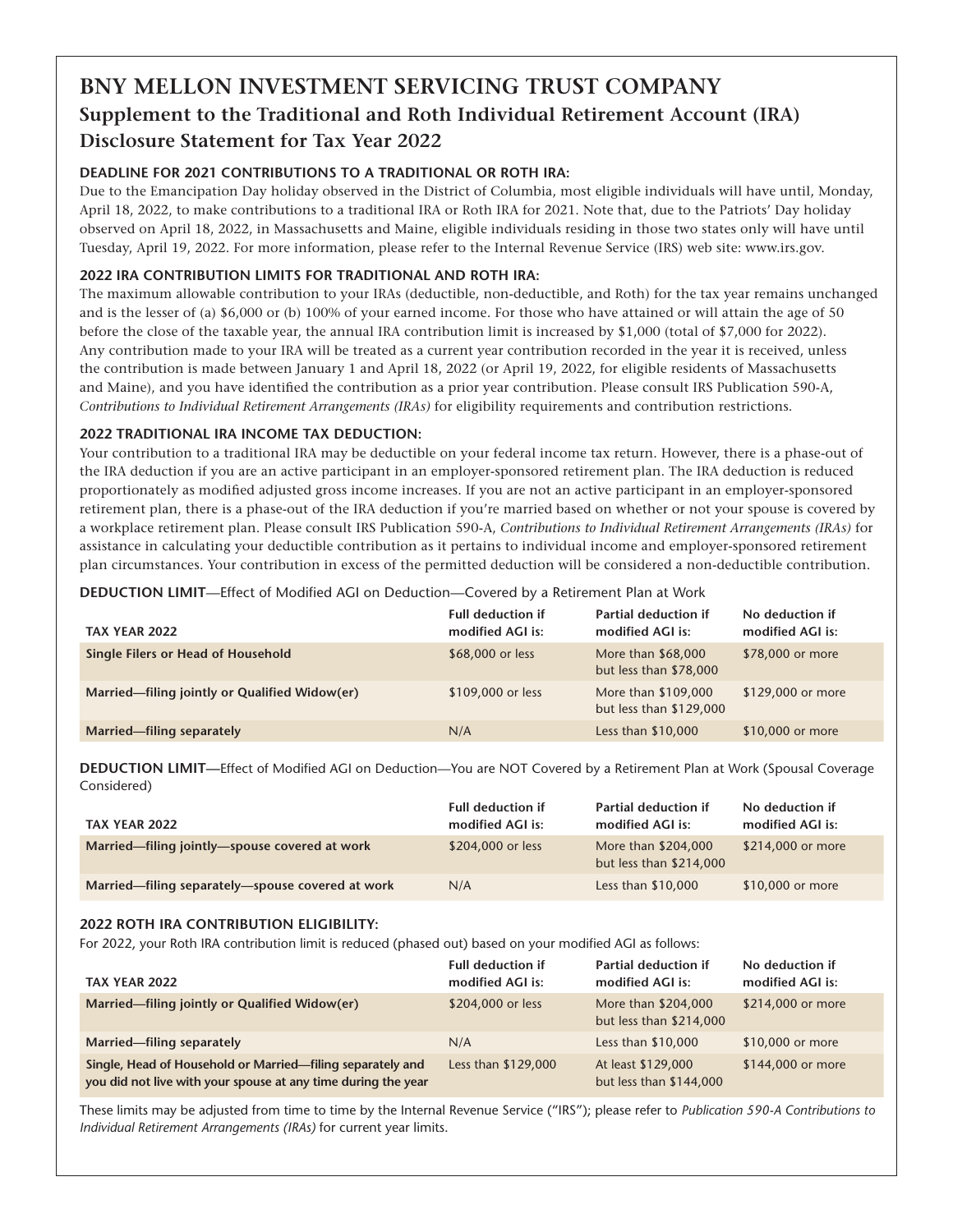#### **REQUIRED DISTRIBUTIONS FROM A TRADITIONAL IRA:**

Note that the IRS Uniform Lifetime Distribution Period Table referenced in the Traditional IRA Disclosure Agreement for use in calculating Required Minimum Distributions (RMDs) has been updated. The updated Table is applicable for distribution calendar years beginning on or after January 1, 2022. Until such time as the IRS updates Publication 590-B, *Distributions from Individual Retirement Arrangements (IRAs)*, the updated Tables can be found in the Federal Register article located at https://www.govinfo. gov/content/pkg/FR-2020-11-12/pdf/2020-24723.pdf. The Uniform Lifetime Table can be found on page 7 of 32 of the article.

#### **ROTH INDIVIDUAL RETIREMENT ACCOUNT DISCLOSURE**

#### **EARLY DISTRIBUTIONS FROM A ROTH IRA:**

**Early Distribution Penalty Tax** – If you are under age 59½ and receive a nonqualified Roth IRA distribution, an additional early distribution penalty tax of 10% generally will apply to the amount includible in income in the year of the distribution. If you are under age 59½ and receive a distribution of conversion amounts or employer-sponsored retirement plan rollover amounts within the five-year period beginning with the year in which the conversion or employer-sponsored retirement plan rollover occurred, an additional early distribution penalty tax of 10% generally will apply to the amount of the distribution. The additional early distribution penalty tax of 10% generally will not apply if one of the following exceptions apply. The 10% penalty tax is in addition to any federal income tax that is owed at distribution.

- **1. Death—**After your death, distributions made to your beneficiary.
- **2. Disability—**If at the time of distribution, you are disabled (within the meaning of section 72(m)(7) of the Internal Revenue Code)
- **3. Substantially equal periodic payments—**You are not subject to the additional 10% early distribution penalty tax if you are taking a series of substantially equal periodic payments (at least annual payments) over your life expectancy or the joint life expectancy of you and your beneficiary.<sup>1</sup>
- **4. Unreimbursed medical expenses—**If you take payments to pay for unreimbursed medical expenses that exceed a specified percentage of your adjusted gross income. The medical expenses may be for you, your spouse, or any dependent listed on your tax return.<sup>1</sup>
- **5. Health insurance premiums—**If you are unemployed and have received unemployment compensation for 12 consecutive weeks under a federal or state program, you may take payments from your Roth IRA to pay for health insurance premiums.1
- **6. Higher education expenses—**Payments taken for certain qualified higher education expenses for you, your spouse, or the children or grandchildren of you or your spouse.<sup>1</sup>
- **7. First-time homebuyer—**You may take payments from your Roth IRA to use toward qualified acquisition costs of buying or building a principal residence. The amount you may take for this reason may not exceed a lifetime maximum of \$10,000. The payment must be used for qualified acquisition costs within 120 days of receiving the distribution.<sup>1</sup>
- **8. IRS levy—**Payments from your Roth IRA made to the U.S. government in response to a federal tax levy.
- **9. Qualified reservist distributions—**If you are a qualified reservist member called to active duty for more than 179 days or an indefinite period, the payments you take from your Roth IRA during the active duty period.<sup>1</sup>
- **10.Qualified birth or adoption—**Payments from your Roth IRA for the birth of your child or the adoption of an eligible adoptee will not be subject to the 10% early distribution penalty tax if the distribution is taken during the one-year period beginning on the date of birth of your child or the date on which your legal adoption of an eligible adoptee is finalized. An eligible adoptee means any individual (other than your spouse's child) who has not attained age 18 or is physically or mentally incapable of self-support. The aggregate amount you may take for this reason may not exceed \$5,000 for each birth or adoption.<sup>1</sup>

You must file IRS Form 5329 along with your income tax return to the IRS to report and remit any additional taxes if your distribution is not for one of the above reasons.

<sup>1</sup>*We do not report distributions for these exceptions on IRS Form 1099-R as exempt from the early distribution penalty. You must file IRS Form 5329 along with your income tax return to the IRS to claim a penalty tax exception for this reason.*

The above is general information on Roth IRA distributions. You may wish to review *IRS Publication 590-B, Distributions from Individual Retirement Arrangements (IRAs)*, from the IRS or refer to the IRS website at www.irs.gov. If you have questions about whether a distribution includes any amount subject to federal income or the 10% early distribution tax, please speak with a qualified tax professional.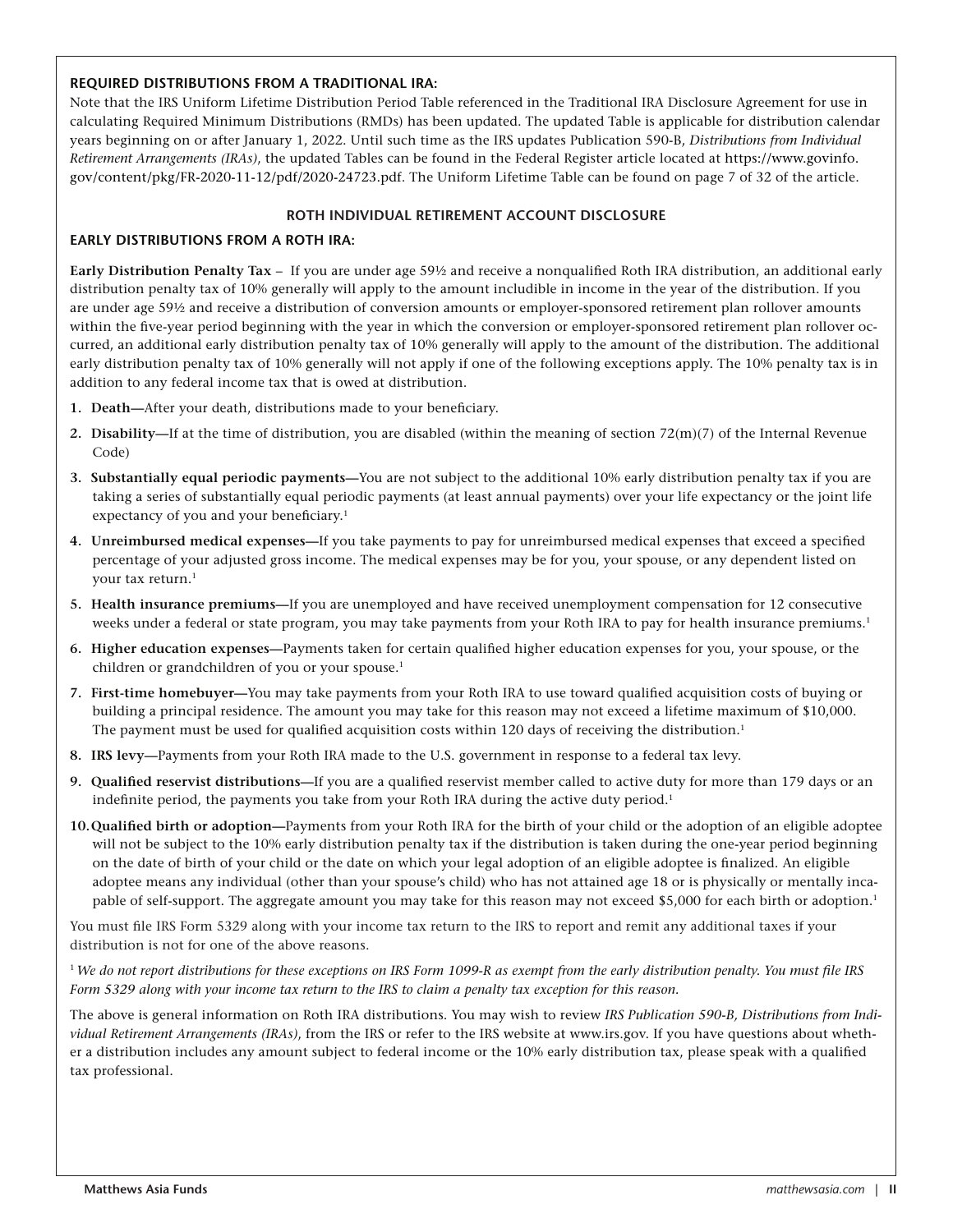#### **TRADITIONAL INDIVIDUAL RETIREMENT ACCOUNT DISCLOSURE**

#### **EARLY DISTRIBUTIONS FROM A TRADITIONAL IRA:**

**Early Distribution Penalty Tax** – If you are under age 59½ and receive a Traditional IRA distribution, an additional early distribution penalty tax of 10% generally will apply to the amount includible in income in the year of the distribution. However, the additional early distribution penalty tax of 10% generally will not apply if one of the following exceptions apply. The 10% penalty tax is in addition to any federal income tax that is owed at distribution.

- **1. Death**  After your death, distributions made to your beneficiary.
- **2. Disability**  If at the time of distribution, you are disabled (within the meaning of section 72(m)(7) of the Internal Revenue Code)
- **3. Substantially equal periodic payments** You are not subject to the additional 10% early distribution penalty tax if you are taking a series of substantially equal periodic payments (at least annual payments) over your life expectancy or the joint life expectancy of you and your beneficiary.<sup>1</sup>
- **4. Unreimbursed medical expenses** If you take payments to pay for unreimbursed medical expenses that exceed a specified percentage of your adjusted gross income. The medical expenses may be for you, your spouse, or any dependent listed on your tax return.<sup>1</sup>
- **5. Health insurance premiums**  If you are unemployed and have received unemployment compensation for 12 consecutive weeks under a federal or state program, you may take payments from your Traditional IRA to pay for health insurance premiums.1
- **6. Higher education expenses**  Payments taken for certain qualified higher education expenses for you, your spouse, or the children or grandchildren of you or your spouse.<sup>1</sup>
- **7. First-time homebuyer**  You may take payments from your Traditional IRA to use toward qualified acquisition costs of buying or building a principal residence. The amount you may take for this reason may not exceed a lifetime maximum of \$10,000. The payment must be used for qualified acquisition costs within 120 days of receiving the distribution.1
- **8. IRS levy** Payments from your Traditional IRA made to the U.S. government in response to a federal tax levy.
- **9. Qualified reservist distributions** If you are a qualified reservist member called to active duty for more than 179 days or an indefinite period, the payments you take from your Traditional IRA during the active duty period.<sup>1</sup>
- **10.Qualified birth or adoption**  Payments from your Traditional IRA for the birth of your child or the adoption of an eligible adoptee will not be subject to the 10% early distribution penalty tax if the distribution is taken during the one-year period beginning on the date of birth of your child or the date on which your legal adoption of an eligible adoptee is finalized. An eligible adoptee means any individual (other than your spouse's child) who has not attained age 18 or is physically or mentally incapable of self-support. The aggregate amount you may take for this reason may not exceed \$5,000 for each birth or adoption.1

You must file IRS Form 5329 along with your income tax return to the IRS to report and remit any additional taxes if your distribution is not for one of the above reasons.

<sup>1</sup>*We do not report distributions for these exceptions on IRS Form 1099-R as exempt from the early distribution penalty. You must file IRS Form 5329 along with your income tax return to the IRS to claim a penalty tax exception for this reason.* 

The above is general information on Traditional IRA distributions. You may wish to review *IRS Publication 590-B, Distributions from Individual Retirement Arrangements (IRAs)*, from the IRS or refer to the IRS website at www.irs.gov. If you have questions about whether a distribution includes any amount subject to federal income or the 10% early distribution tax, please speak with a qualified tax professional.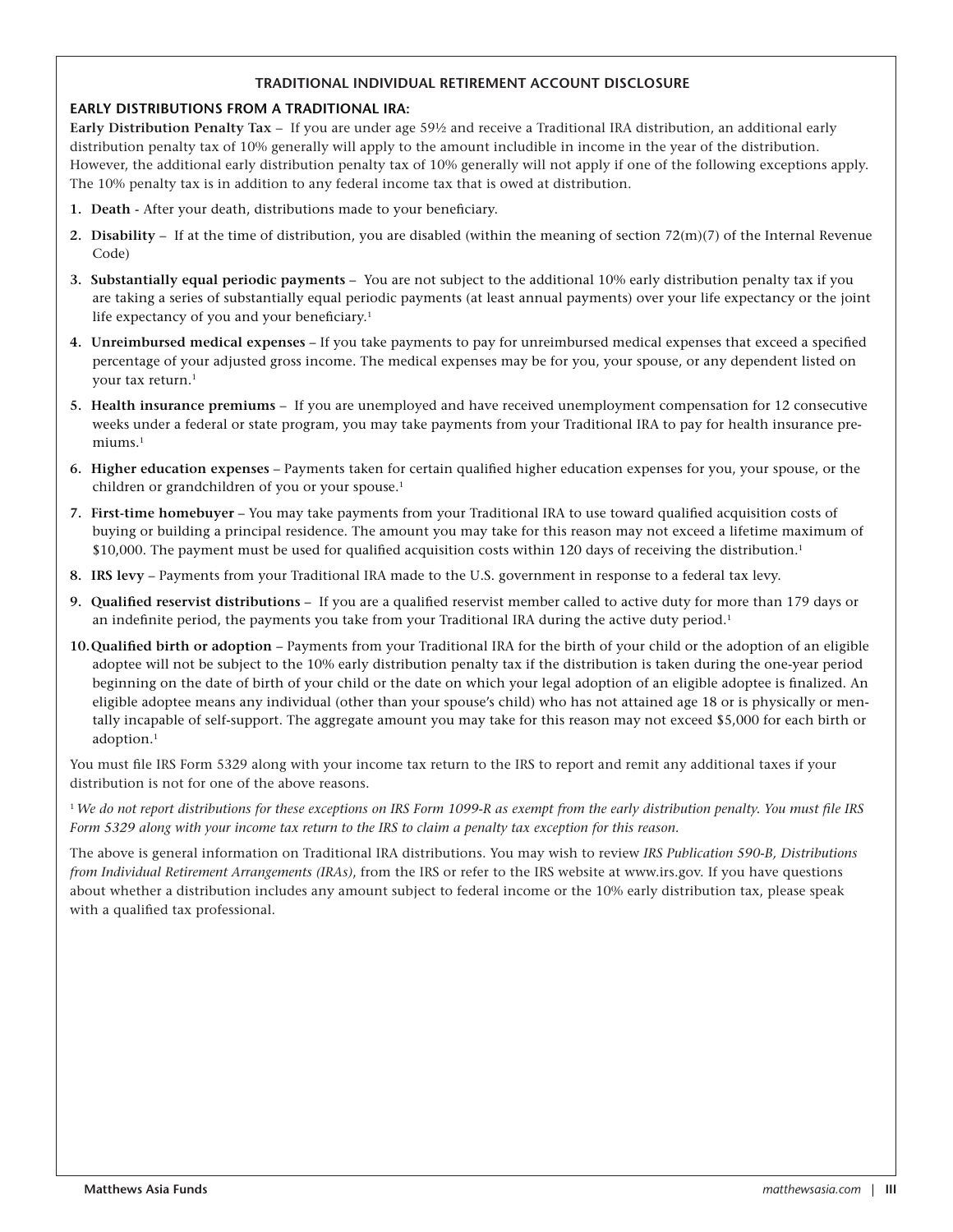### Matthews Asia Funds | Individual Retirement Account (IRA) New Account Application

Traditional IRA SEP IRA Roth IRA

### Table of Contents

| <b>Combined Disclosure Statement</b>                                               | 1  |
|------------------------------------------------------------------------------------|----|
| Traditional Individual Retirement Account Disclosure                               | 5  |
| Roth Individual Retirement Account Disclosure                                      | 10 |
| Traditional IRA Custodial Account Agreement                                        | 14 |
| Roth IRA Custodial Account Agreement                                               | 21 |
| Traditional and Roth IRA Application and<br><b>Adoption Agreement Instructions</b> | 26 |
| Application and Adoption Agreement                                                 | 28 |
| Certification of Rollover Assets                                                   | 33 |
| Transfer of Assets/Direct Rollover Form                                            | 35 |
| <b>Privacy Notice</b>                                                              | 37 |

References to the "Custodian" mean BNY Mellon Investment Servicing Trust Company.

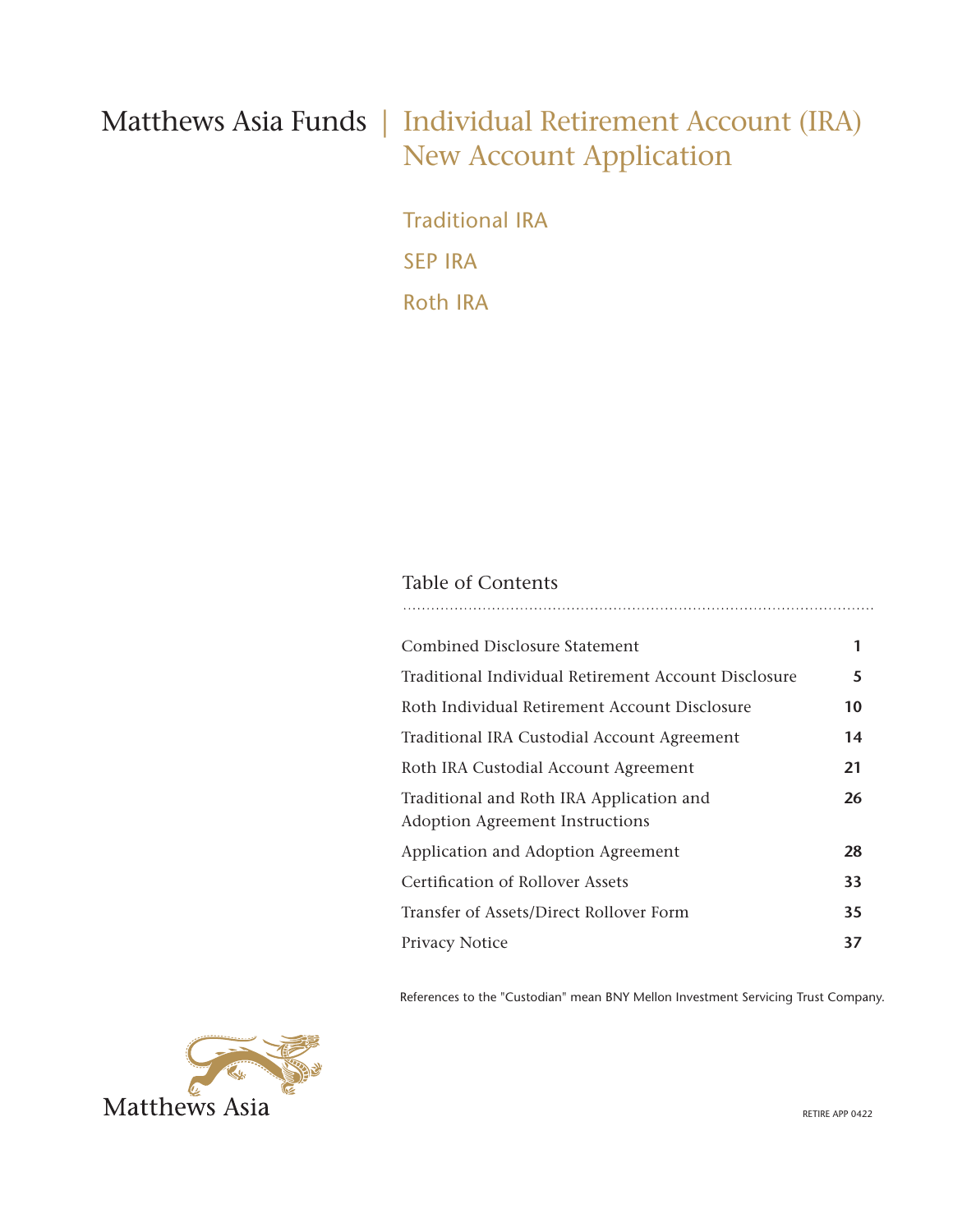## Traditional and Roth Individual Retirement Account (IRA) Combined Disclosure Statement

The following information is the disclosure statement required by federal tax regulations. You should read this Disclosure Statement, the Custodial Account Agreement and the prospectuses for the mutual funds in which your IRA contributions will be invested. The rules governing IRAs are subject to change. You should consult Internal Revenue Service "IRS" Publication 590 or the IRS web site www.irs.gov for updated rules and requirements.

#### **IMPORTANT INFORMATION ABOUT U.S. GOVERNMENT REQUIREMENTS THAT MAY AFFECT YOUR ACCOUNT**

BNY Mellon Investment Servicing Trust Company ("BNY Mellon", "we", or "us"), provides custodial and administrative services for your retirement or savings account. As a result of this role, persons who open a retirement or savings account are considered 'customers' of BNY Mellon ("you" or "your").

To help the U.S. Government fight the funding of terrorism and money laundering activities, Federal law requires BNY Mellon, as a financial institution, to obtain, verify, and record information that identifies each person who opens an account. All accounts we open are opened on a conditional basis – conditioned on our ability to verify your identity in accordance with Federal law.

When establishing an account, you are required to provide your full legal name, address, government issued identification number (e.g. social security number), date of birth, and other information within your account-opening application that will allow us to identify you. We may also request a copy of your driver's license or other identifying documents and may consult third-party databases to help verify your identity. If the account you are opening will be registered in the name of a beneficiary, trust, or estate or charity, we may require additional identifying documentation.

**If you fail to provide any requested identifying information or documentation when opening your account, your new account application may be rejected.**

**If we open your account, and you subsequently fail to provide all identification materials we request or if we are subsequently unable to adequately verify your identity as required by U.S. Government regulations, we reserve the right to take any one or more of the following actions:**

- ❁ We may place restrictions on your account which block all purchase transactions and we may place additional restrictions on your account blocking other transactional activities if we determine such additional restrictions are appropriate under Federal law or regulation.
- ❁ We may close your account, sell (i.e., "liquidate") the assets in your account in the prevailing market at the time, and send you a check representing the cash proceeds of your account. This distribution will be reported to the IRS and may result in unfavorable consequences to you under Federal and state tax laws.

**You May Incur Losses**. Despite being opened as a conditional account, your account will be invested as you instruct and you will be subject to all market risks during the period between account opening and any liquidation necessitated by your failure to furnish requested identifying information or by an inability to adequately verify your identity. You may also be subject to additional market risks if the additional transactional restrictions discussed above are placed on your account. In addition, the closing of your account may subject you to fees and charges imposed by a sponsor, issuer, depository or other person or entity associated with one or more of the assets in which you are invested, and any sales charges you may have paid in connection with your purchases will not be refunded.

**You Assume All Responsibility For These Losses.** BNY expressly disclaims any responsibility or liability for losses you incur as result of your failure to furnish identification materials we request, including investment losses and any other loss or damage (including but not limited to lost opportunities and adverse tax consequences). If you proceed with the account opening process, you accept all risks of loss resulting from any failure of yours to furnish the identification materials we request or from a subsequent inability to adequately verify your identity in accordance with Federal law or regulation.

#### **STATE UNCLAIMED PROPERTY LAW DISCLOSURE**

The assets in your custodial account are subject to state unclaimed property laws which provide that if no activity occurs in your account within the time period specified by the particular state law, your assets must be transferred to the appropriate state. We are required by law to advise you that your assets may be transferred to an appropriate state in compliance with these state laws.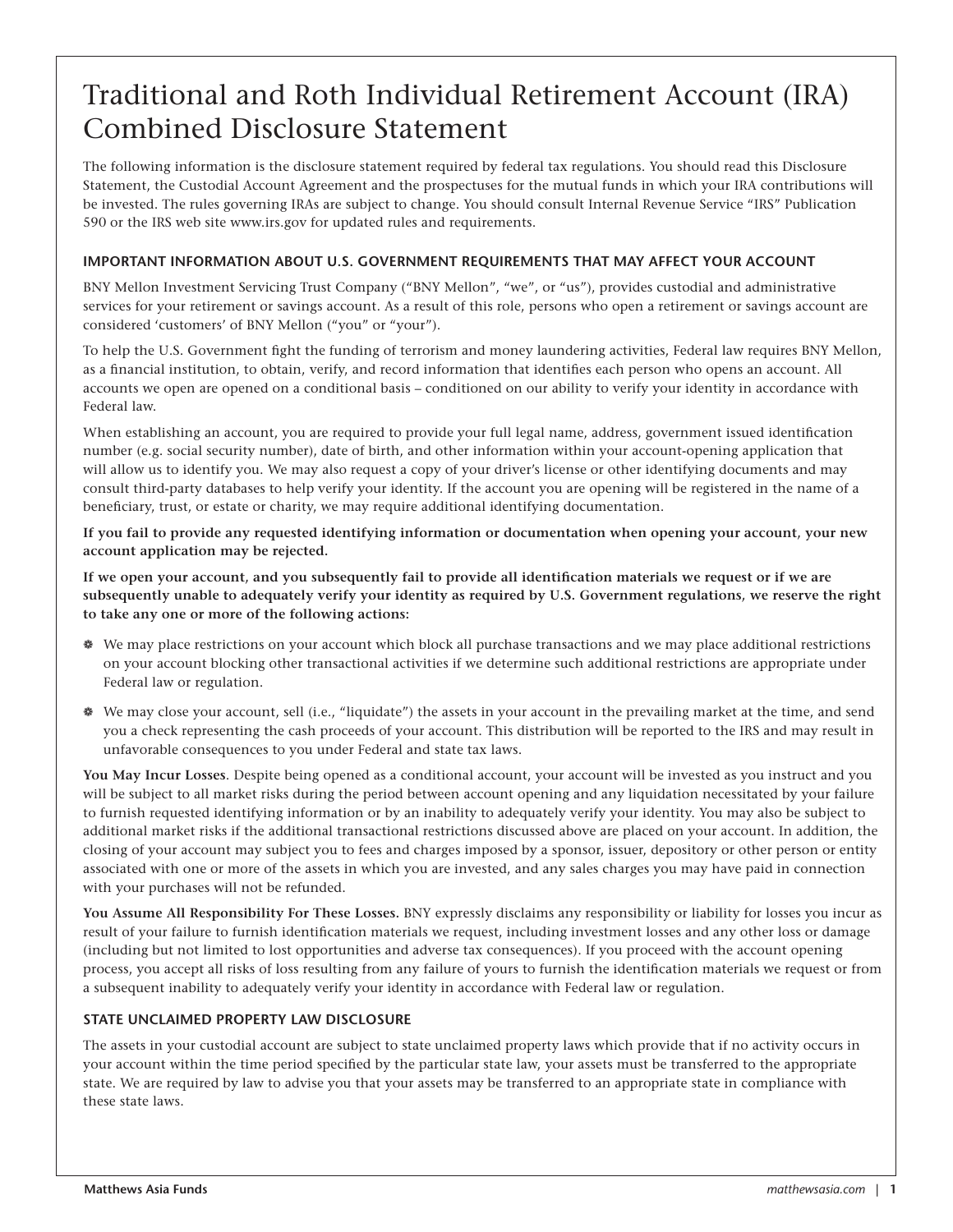#### **REQUIRED FEDERAL INCOME TAX WITHHOLDING ON ESCHEATED TRADITIONAL IRA ACCOUNTS**

Effective as of January 1, 2020, for any Traditional IRA Account that becomes dormant and subject to escheatment under state unclaimed property law, the Internal Revenue Service requires reporting of the amount escheated on IRS Form 1099R and income tax withholding at the time of escheatment to the state. You agree and authorize the Custodian to liquidate sufficient assets in your custodial account to provide for the withholding to the IRS. The Custodian will remit withholding to the IRS in accordance with any prior withholding election. If you have not made a prior withholding election, the Custodian will remit withholding at a rate of ten percent (10%).

#### **REVOCATION OF YOUR IRA**

You have the right to revoke your IRA and receive the entire amount of your initial investment by notifying the Custodian in writing within seven (7) days of establishing your IRA (account open date). If you revoke your IRA within seven days, you are entitled to a return of the entire amount contributed, without adjustment for such items as sales commissions, administrative expenses, or fluctuations in market value. If you decide to revoke your IRA, notice should be delivered or mailed to the address listed in the application instructions. This notice should be signed by you and include the following:

- **1.** The date.
- **2.** A statement that you elect to revoke your IRA.
- **3.** Your IRA account number.
- **4.** The date your IRA was established.
- **5.** Your signature and your name printed or typed.

Mailed notice will be deemed given on the date that it is postmarked, if it is properly addressed and deposited either in the United States mail, first class postage prepaid, or with an IRS approved overnight service. This means that when you mail your notice, it must be postmarked on or before the seventh day after your IRA was opened. A revoked IRA will be reported to the IRS and the Depositor on IRS Forms 1099-R and 5498.

#### **CONTRIBUTIONS**

For 2021, the maximum allowable contribution to your individual retirement accounts (deductible, non-deductible, and Roth) is the lesser of (a) \$6,000 or (b) 100% of your earned income. If you are submitting a prior year contribution, the limit was set at \$6,000.

Age 50 or above catch-up contributions—For those who have attained the age of 50 before the close of the taxable year, the annual IRA contribution limit is increased by \$1,000.

For tax years after 2021, the above limits may be subject to IRS cost-of-living adjustments, if any. Please read the Traditional and Roth Individual Retirement Account Combined Disclosure Statement carefully or consult IRS Publication 590 or a qualified tax professional for more information about eligibility requirements and contribution restrictions.

Making an IRA contribution on behalf of your spouse - If you have earned compensation, are married and file a joint federal income tax return, you may make an IRA contribution on behalf of your working or nonworking spouse. The total annual contribution limit for both IRAs may not exceed the lesser of the combined compensation of both spouses or the annual IRA contribution limits as set forth by the IRS. Contributions made on behalf of a spouse must be made to a separate IRA account established by your spouse.

Any contribution made to your IRA will be treated as a contribution for the year it is received, unless the contribution is made between January 1 and the April 15th postmark deadline and you have identified the contribution as a prior year contribution.

- ❁ **TRADITIONAL IRA CONTRIBUTION RESTRICTION**—Effective as of January 1, 2020, the maximum age of 70 ½ for traditional IRA contributions has been repealed. Beginning in 2020, IRA owners who have reached age 70 ½, or older, may make a contribution, provided they have earned income for the year. This change does not allow owners over the age of 70 ½ to make a 2019 or prior contribution, however.
- ❁ **ROTH IRA CONTRIBUTION**—There is no age restriction for contributions to a Roth IRA, as long as the requirements of earned income are met.

#### **DESCRIPTION OF AVAILABLE OPTIONS FOR YOUR CONTRIBUTIONS**

The assets in your custodial account will be invested in accordance with instructions communicated by you (or following your death, by your beneficiary) or by your (or following your death, your beneficiary's) authorized agent. Account contributions may be invested in shares of one or more mutual funds made available to you in connection with this IRA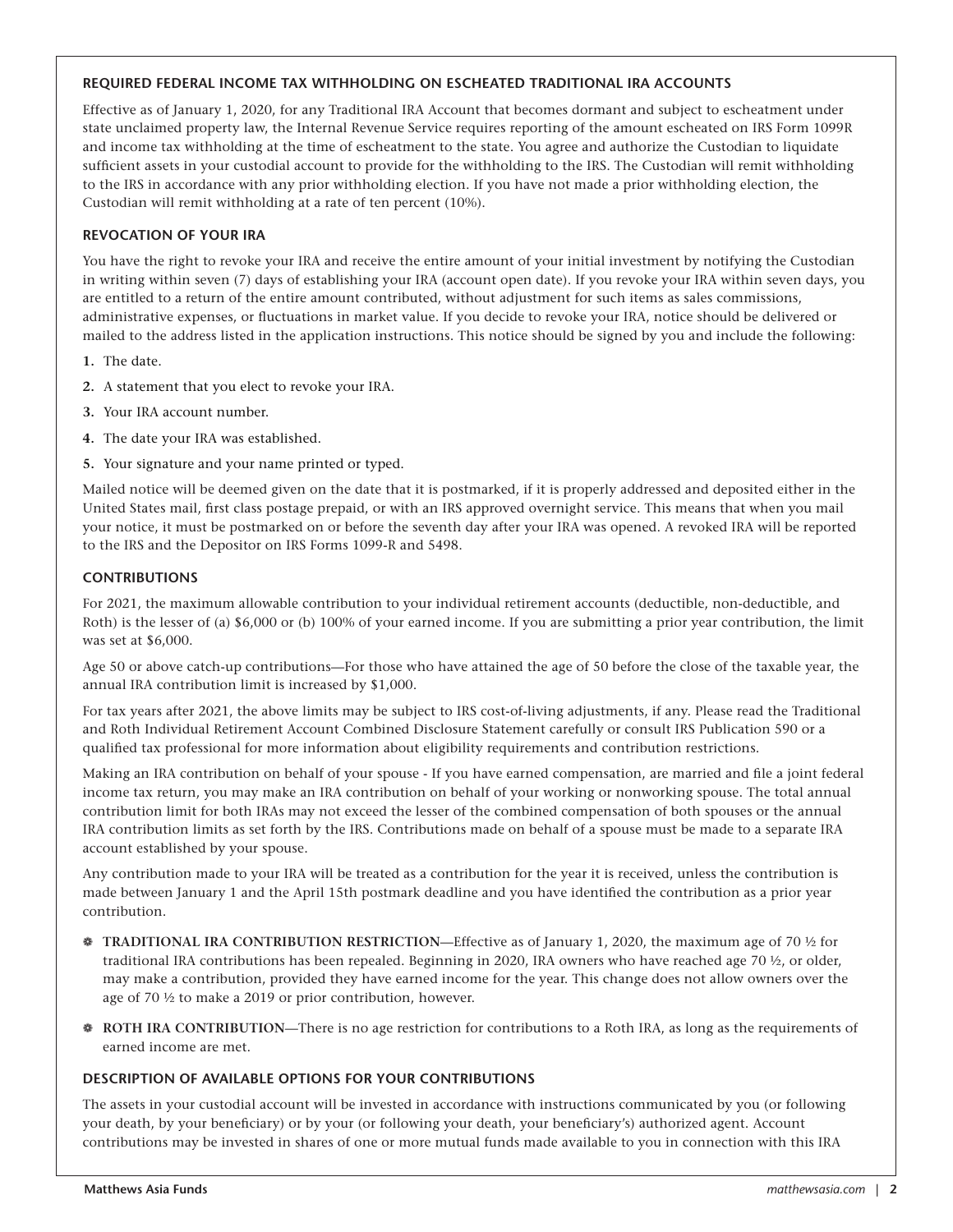account (the "Mutual Funds"), or in other investments that are eligible for investment under section 408(a) of the Internal Revenue Code and that are acceptable to the Custodian as investments under the Individual Retirement Account (IRA) Application and Adoption Agreement.

**Mutual Fund Investments:** An investment in any of the Mutual Funds involves investment risks, including possible loss of principal. In addition, growth in the value of your Mutual Funds is neither guaranteed nor protected due to the characteristics of a mutual fund investment. Detailed information about the shares of each Mutual Fund available to you for investment of your IRA contributions must be furnished to you in the form of a prospectus. The method for computing and allocating annual earnings is set forth in the prospectus. (See the section of each prospectus entitled "Dividends.") The prospectus also sets forth the costs and expenses you incur by being invested in a particular Mutual Fund; such costs and expenses reduce any yield you might obtain from the Mutual Funds. (See the section of the prospectus entitled "Expense Table" and the sections referred to therein). For further information regarding expenses, earnings, and distributions of a particular Mutual Fund, see that Mutual Fund's financial statements, prospectus and/or statement of additional information.

In Article VIII, Section 23 of the TRADITIONAL IRA CUSTODIAL ACCOUNT AGREEMENT and Article IX, Section 23 of the ROTH IRA CUSTODIAL ACCOUNT AGREEMENT ("Sections 23"), both of which constitute an important part of the APPLICATION and ADOPTION AGREEMENT, you authorize the Custodian to act in its discretion for your benefit in situations where assets in your custodial account are liquidated and the Custodian has not received instructions from you in a timely manner regarding the disposition of such proceeds or where the only instructions received from you cannot reasonably or practicably be carried out. For example, a Mutual Fund may take actions which result in that Mutual Fund, or in your investment in that Mutual Fund, being involuntarily liquidated. The Mutual Fund or the prospectus for that Mutual Fund may direct that the proceeds of the liquidation be placed in an asset not available to you under the APPLICATION and ADOPTION AGREEMENT or provide solely that the cash or other property resulting from the liquidation be distributed directly to shareholders. If the Custodian does not receive timely instructions from you that it can reasonably and practicably carry out (for example, in-kind property distributed by the Mutual Fund may not be a permissible asset for your IRA), then in both Sections 23 you authorize the Custodian to exercise its discretion in acting on your behalf, including taking such actions as placing the proceeds in a money market mutual fund, an FDIC-insured bank account or money market account, distributing the proceeds to you or holding the proceeds uninvested. Other examples may exist involving different liquidation circumstances and different restrictions or limitations regarding the disposition of the proceeds. The Custodian expressly disclaims any liability for any action taken or omitted under the authority of either Section 23, unless the Internal Revenue Code or regulations implementing the Internal Revenue Code require otherwise.

#### **BENEFICIARY DESIGNATIONS**

Per Stirpes Beneficiary Designations: The Custodian shall accept as complete and accurate all written instructions provided in good order by the estate/executor with regard to the identification of the beneficiaries and the allocations thereto.

In the event of your death, the balance of your custodial account shall be paid to the primary beneficiaries who survive you in equal shares (or in the specified shares, if indicated). If none of the primary beneficiaries survive you, the balance of your account shall be paid to the contingent beneficiaries who survive you in equal shares (or in the specified shares, if indicated). If you name multiple primary beneficiaries and a beneficiary does not survive you, such interest is terminated and that percentage will be divided proportionately among the remaining primary beneficiaries. Similarly, unless you have specified otherwise, if no primary beneficiary survives you and you have named multiple contingent beneficiaries and a beneficiary does not survive you, such interest is terminated and that percentage will be divided proportionately among the remaining contingent beneficiaries.

You may change your beneficiaries at any time by giving written notice to the Custodian. If you do not designate a beneficiary, or if all designated beneficiaries predecease you, your surviving spouse will become the beneficiary of your IRA. If you do not have a surviving spouse at the time of your death, your estate will become the beneficiary of your IRA. If a trust is designated as a beneficiary, you must provide both the date of the trust and the name(s) of the trustee(s).

#### **SPOUSAL BENEFICIARY DESIGNATION IN THE EVENT OF DIVORCE**

In the event of a divorce or legal separation, the Custodian will not automatically remove the former spouse as the designated beneficiary without court appointment. If your life circumstances have changed, we suggest you submit an IRA Beneficiary Designation Form. The current beneficiary designation on file with the Custodian will be deemed valid and in full force until such date as the Custodian receives a signed IRA Beneficiary Designation Form, in good order.

#### **SPOUSAL PROVISIONS FOR SAME SEX COUPLES**

In accordance with federal regulations, where an individual is lawfully married to another individual, regardless of sex, both individuals shall be treated as a "spouse" for federal tax purposes. Individuals in a civil union or domestic partnership will not be treated as spouses for federal tax purposes.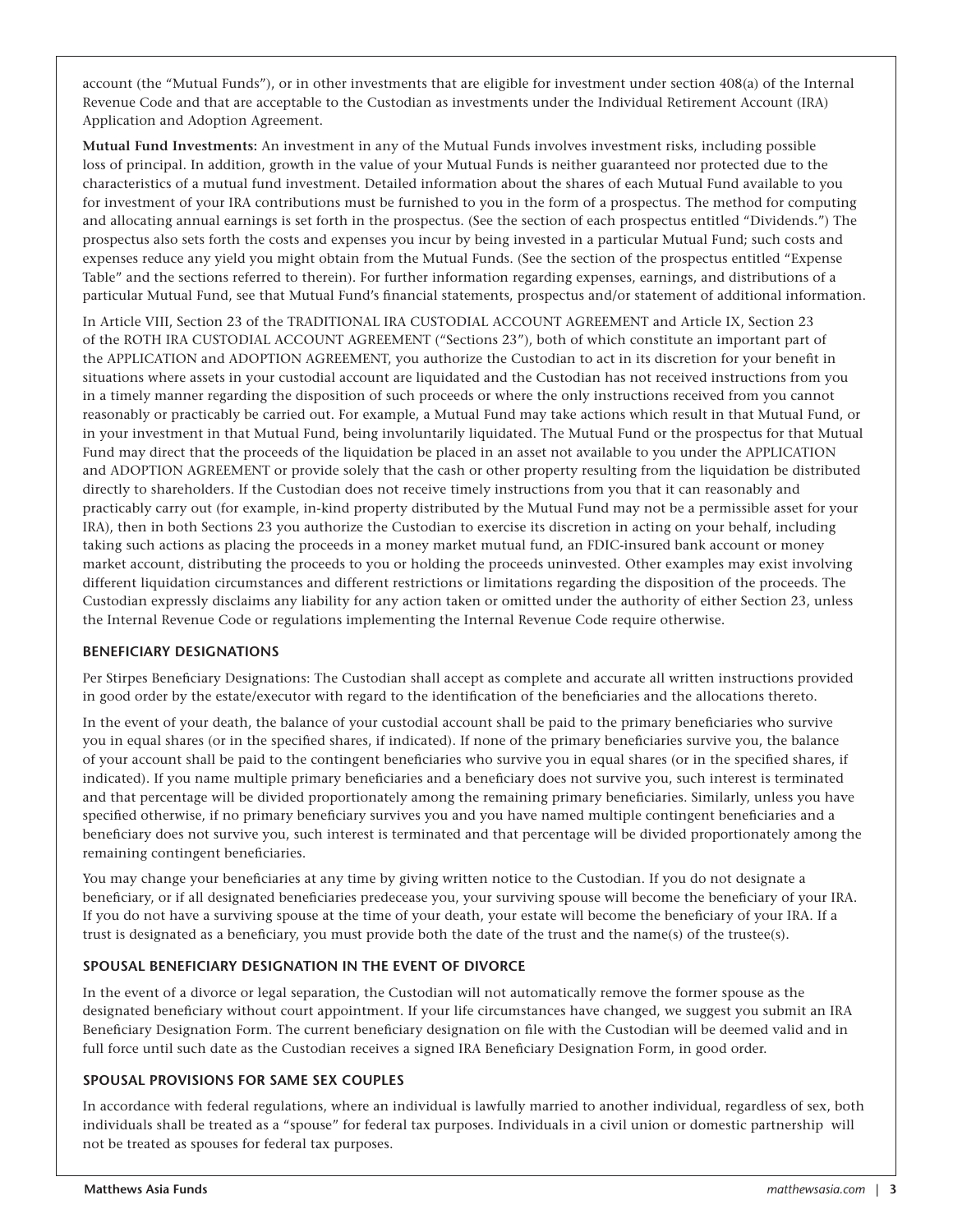#### **TAX REFUND DIRECT DEPOSIT IRA CONTRIBUTIONS**

Taxpayers who qualify for a tax refund may elect to directly deposit their refund into their IRA account. The amount of the refund deposited to your IRA cannot exceed annual IRA limits as set forth by the Internal Revenue Service. You must contact the Custodian in advance of completing IRS Form 8888 to obtain the proper routing instructions. All tax refund contributions will be recorded as current year contributions for the year received.

#### **HEALTH SAVINGS ACCOUNT ("HSA") FUNDING DISTRIBUTION**

You are allowed a one-time, tax-free transfer from an IRA (other than a SEP or SIMPLE IRA) to use toward your annual Health Savings Account ("HSA") contribution. Eligible individuals may make an irrevocable one-time, tax-free "qualified HSA funding distribution" from an IRA and move it directly into an HSA, subject to strict requirements. The HSA funding distribution must be directly transferred from the IRA custodian or trustee to the HSA custodian or trustee. The amount of the transfer cannot exceed the maximum HSA contribution limit for the year that the amount is transferred. The deposited amount is counted toward the individual's total HSA annual contribution limit.

#### **NON-SPOUSE BENEFICIARIES OF EMPLOYER PLANS**

Eligible non-spouse beneficiary distributions from an employer's retirement plan can be directly rolled over into a beneficiary/ inherited IRA. To accomplish the direct rollover, the plan administrator must distribute the benefit payable to the trustee or custodian and mail it directly to the receiving institution. If the distribution is paid directly to the non-spouse beneficiary, a rollover will not be permitted.

The beneficiary/inherited IRA account must be registered in both the non-spouse beneficiary's name and the decedent's name. A non-spouse beneficiary may include a trust beneficiary that meets the special "look through" rules under the IRS regulations. Non qualified trusts, estates or charities are not eligible for the direct rollover provision.

#### **QUALIFIED RESERVIST DISTRIBUTIONS**

Early distributions paid to certain military reservists called to active duty after September 11, 2001 ("Qualified Reservist Distributions") are eligible to be repaid to an IRA within a two-year period after the end of active duty. This provision applies to distributions made after September 11, 2001. Repayments cannot exceed the amount of your Qualified Reservist Distributions. Repayment cannot be made after the date that is two years after your active duty period ends. The repayments are not treated as rollovers.

#### **SAVER'S TAX CREDIT**

The Saver's Tax Credit rewards low to moderate income taxpayers who contribute toward their retirement savings with a non-refundable dollar for dollar tax credit that could reduce their federal income tax liability. Eligibility to participate in the program is based on your filing status and adjusted gross income. For more information about the Saver's Credit, check the IRS website www.irs.gov under the term "Retirement Savings Contributions Credit" or "Saver's Credit".

#### **QUALIFIED CHARITABLE DISTRIBUTIONS ("QCDs")**

Certain taxpayers may transfer funds from their IRA to an eligible charitable organization. To qualify the IRA owner must be age 70½ or older. QCDs may be made from a traditional IRA or a Roth IRA and may be used to satisfy a participant's required minimum distribution ("RMD") for the tax year. The maximum annual amount that may be distributed each year is \$100,000 regardless of how many IRAs the participant owns. For married individuals filing a joint return, the limit is \$100,000 for each individual IRA owner. More information about QCDs can be found in IRS Publication 590-B Distributions from Individual Retirement Arrangements (IRAs).

#### **PROHIBITED TRANSACTIONS**

If you or your beneficiary engages in any prohibited transaction as described in the Internal Revenue Code (IRC) Section 4975(c) (such as any sale, exchange, borrowing, or leasing of any property between you and your IRA; or any other interference with the independent status of the account), the account will lose its exemption from tax and be treated as having been distributed to you in the tax year in which you or your beneficiary engaged in the prohibited transaction. The distribution may also be subject to additional penalties including a 10% penalty tax if you have not attained age 59½. See Publication 590 for further instructions on calculating taxable gain, reporting amounts in income and prohibited transaction penalty taxes. In addition, if you or your beneficiary use (pledge) all or any part of your IRA as security for a loan, then the portion so pledged will be treated as if distributed to you, and will be taxable to you. Your distribution may also be subject to a 10% penalty tax if you have not attained age 59½ during the year which you make such a pledge.

#### **FEES AND CHARGES**

There is an annual custodial maintenance fee for each IRA account as set forth on the Application. The Custodian may also charge a service fee in connection with any distribution from your IRA.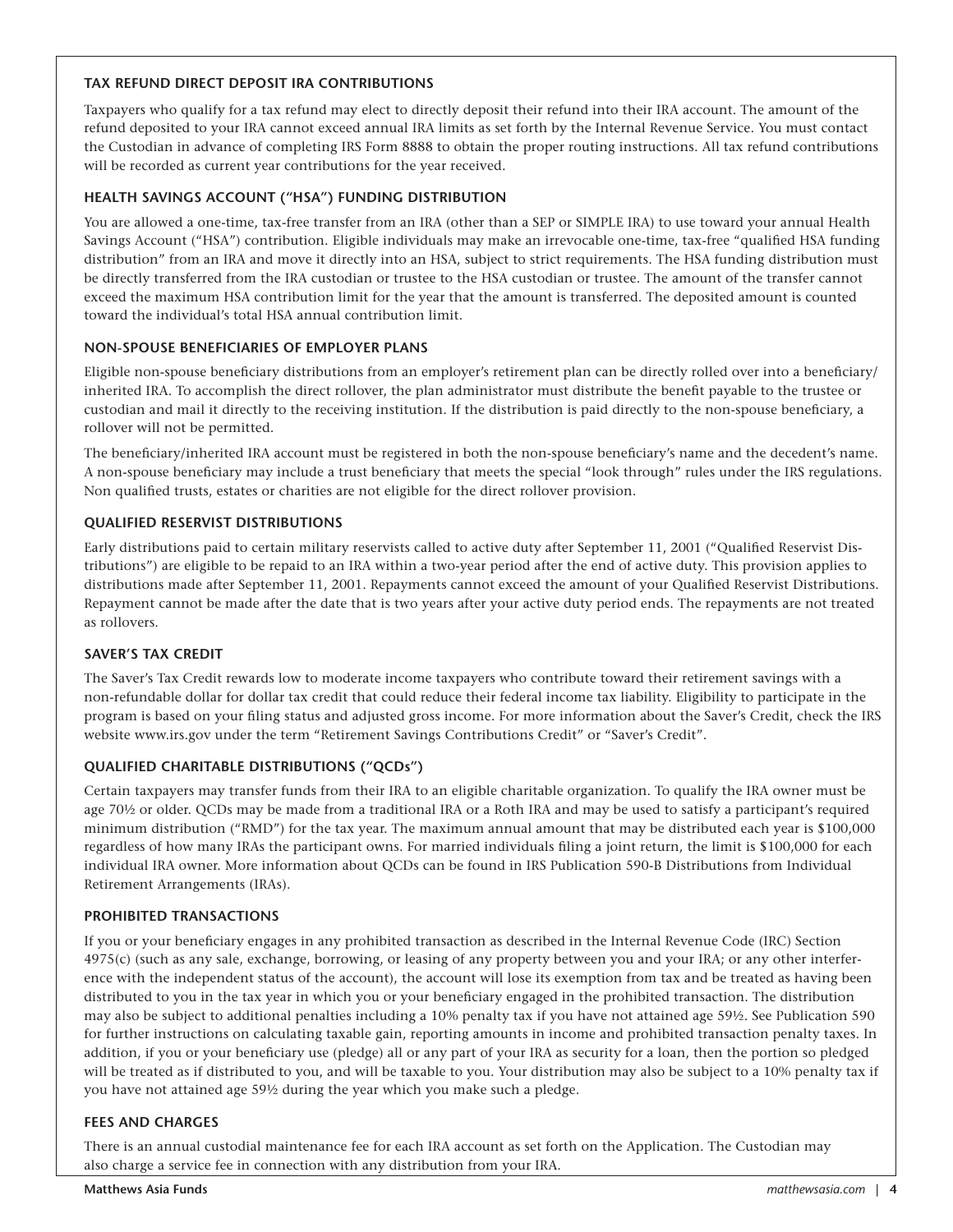#### **ESTATE TAX**

Amounts payable to your spouse, as your named beneficiary, may qualify for a marital tax deduction for federal estate tax purposes.

#### **INCOME TAX WITHHOLDING**

The Custodian is required to withhold federal income tax from any taxable distribution from your IRA at the rate of 10% unless you choose not to have tax withheld. You may elect out of withholding by advising the Custodian in writing, prior to the distribution, that you do not want tax withheld from the distribution. This election may be made on any distribution request form provided by the Custodian. If you do not elect out of tax withholding, you may direct the Custodian to withhold an additional amount of tax in excess of 10%.

State income tax withholding may also apply to distributions from your IRA account when federal income tax is withheld. Please contact your tax advisor or state tax authority for information about your state's income tax withholding requirements.

Also, as noted above, effective as of January 1, 2020, for any Traditional IRA Account that becomes dormant and subject to escheatment under state unclaimed property law, the Internal Revenue Service requires reporting of the amount escheated on IRS Form 1099R and income tax withholding at the time of escheatment to the state. You agree and authorize the Custodian to liquidate sufficient assets in your custodial account to provide for the withholding to the IRS. The Custodian will remit withholding to the IRS in accordance with any prior withholding election. If you have not made a prior withholding election, the Custodian will remit withholding at a rate of ten percent (10%).

#### **ADDITIONAL INFORMATION**

Distributions under \$10 will not be reported on IRS Form 1099-R (as allowed under IRS regulations). However, you must still report these distributions to the IRS on your Form 1040 (as well as other forms that may be required to properly file your tax return).

For more detailed information, you may obtain IRS Publication 590, Individual Retirement Arrangements (IRAs) from any district office of the Internal Revenue Service or by calling 1-800-TAX-FORM.

#### **FILING WITH THE IRS**

Contributions to your IRA must be reported on your tax return (Form 1040 or 1040A, and Form 8606 for nondeductible traditional IRA contributions) for the taxable year contributed. If you are subject to any of the federal penalty taxes due to excess contributions, premature distributions, or missed required minimum distributions, you must file IRS Form 5329.

### Traditional Individual Retirement Account Disclosure

You have opened an Individual Retirement Account (IRA), which is a traditional or SEP IRA for the exclusive benefit of you and your beneficiaries, created by a written instrument (the Custodial Account Agreement). The following requirements apply to your IRA:

- **1.** Contributions, transfers and rollovers may be made only in "cash" by check, draft, or other form acceptable to the Custodian.
- **2.** The Custodian must be a bank, trust company, savings and loan association, credit union or a person who is approved to act in such capacity by the Secretary of the Treasury.
- **3.** No part may be invested in life insurance contracts.
- **4.** Your interest must be nonforfeitable.
- **5.** The assets of the custodial account may not be mixed with other property except in a common investment fund.
- **6.** You must begin receiving distributions from your account no later than:
	- i. April 1 of the year following the year in which you attain age  $70\frac{1}{2}$ ; if you attained age  $70\frac{1}{2}$  in or prior to 2019 (those owners born on or prior to June 30, 1949)
	- ii. April 1 of the year following the year in which you attain age 72; if you attain age 70  $\frac{1}{2}$  in or after 2020 (those owners born on or after to July 1, 1949)
	- iii. and distributions must be completed over a period that is not longer than the joint life expectancy of you and your beneficiary.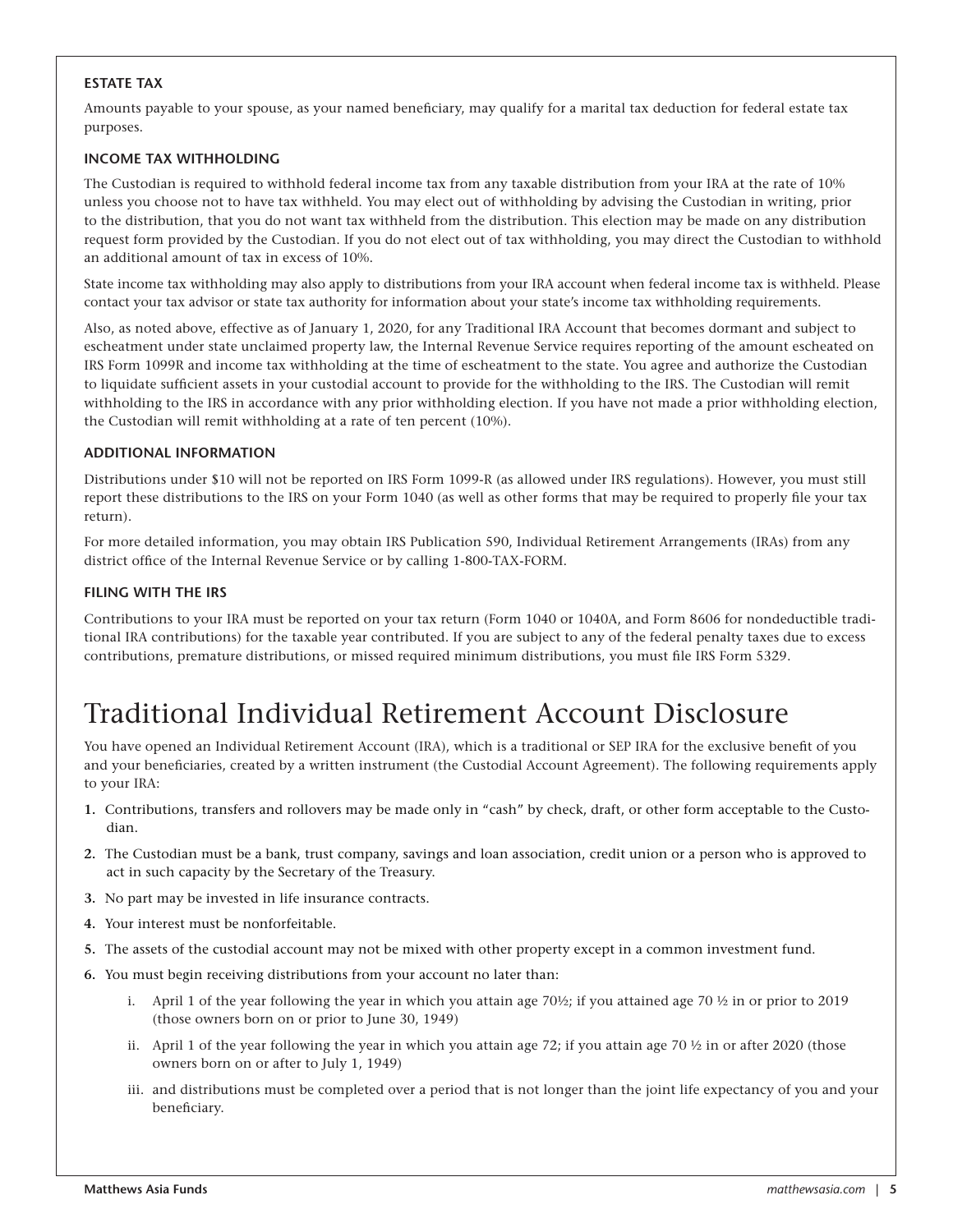#### **TRADITIONAL IRA ELIGIBILITY**

You are permitted to make a regular contribution to your traditional IRA, if you receive compensation for such taxable year. For tax year 2019 and prior, contributions were not allowed for any year in which or after you attained age 70  $\frac{1}{2}$ . Compensation includes salaries, wages, tips, commissions, bonuses, alimony, royalties from creative efforts and "earned income" in the case of self-employment, payments made to individuals pursuing graduate or post-doctoral study or research and Difficulty of Care Payments. The amount which is deductible depends upon whether or not you are an active participant in a retirement plan maintained by your employer; your modified adjusted gross income; your marital status; and your tax filing status.

#### **TRADITIONAL IRA INCOME TAX DEDUCTION**

Your contribution to a traditional IRA may be deductible on your federal income tax return. However, there is a phase-out of the IRA deduction if you are an active participant in an employer-sponsored retirement plan. The IRA deduction is reduced proportionately as adjusted gross income increases. Adjusted gross income levels are subject to change each year. Please consult IRS Publication 590 for calculating your deductible contribution as it pertains to individual income and employersponsored retirement plan circumstances. Your contributions in excess of the permitted deduction will be considered nondeductible contributions.

A deductible IRA contribution can be made to your spouse's IRA even if you are an active participant in an employersponsored retirement plan, if your joint adjusted gross income for the tax year does not exceed the limits as set forth by the IRS. The IRA deduction is reduced proportionally as your joint adjusted gross income increases.

#### **TRADITIONAL IRA TAXATION AND ROLLOVERS**

The income of your IRA is not taxed until the money is distributed to you. Distributions are taxable as ordinary income when received, except the amount of any distribution representing non-deducted contributions or the return of an excess contribution is not taxed.

#### **RESTRICTION ON INDIRECT (60-DAY) ROLLOVERS**

An IRA participant is allowed only one rollover from one IRA to another (or the same IRA) across all IRAs (Traditional, Rollover, Roth, SEP, SARSEP and SIMPLE) in aggregate that a taxpayer owns in any 12-month or 365-day period. As an alternative, a participant can make an unlimited number of trustee-to-trustee transfers where the proceeds are delivered directly to the receiving financial institution, successor custodian or trustee. You must contact the receiving institution to initiate a trustee-to-trustee transfer. For more information please visit the Internal Revenue Service's web site www.irs.gov using the search term "IRA One-Rollover-Per-Year Rule".

In general, you may "rollover" a distribution from another IRA, an eligible rollover distribution from your employer's qualified plan, or distributions from certain tax deferred annuities or accounts. If a distribution is rolled over (i.e. deposited in your IRA within 60 calendar days), the amount rolled over is not taxable. The IRS strictly enforces the 60-day time limit. You may rollover a portion of a distribution in which case the remainder will be subject to tax. The IRS requires 20% of any distribution from your employer's qualified plan to be withheld for federal income tax unless your distribution is transferred (as a direct rollover) to an eligible retirement plan such as another qualified plan or IRA.

#### **LATE ROLLOVER CONTRIBUTIONS**

The IRS will permit you to deposit a late rollover contribution (exceeding the 60-day time limit), if you meet certain qualifications. All late rollover contribution deposits must be accompanied by a late rollover self-certification form. It is important to know that self-certification does not constitute an automatic waiver of the 60-day time limit. The IRS may, during the course of an examination, determine that your contribution does not meet the requirements for a waiver. If it is determined that you do not meet the requirements, you could be subject to additional income, income taxes and penalties. The IRA custodian is required to report all late rollover contribution deposits on IRS Form 5498. For more information and a list of qualifying events, please visit the IRS's web site www.irs.gov using the search term "Revenue Procedure 2020-46".

**Note:** The rules regarding tax-free rollovers are complex and subject to frequent change; you should consult a professional tax advisor if you are considering a rollover.

#### **CONVERTING TO A ROTH IRA**

You may also "convert" all or a portion of your traditional, SEP or SIMPLE (after the required two year holding period) IRA to a Roth IRA. You may not convert any portion of a required minimum distribution (RMD). A conversion is a type of distribution and is not tax-free. Distributions are taxable as ordinary income when received, except any amount representing the return of non-deducted contributions is not taxed. The 10% penalty tax on early distributions does not apply to conversion amounts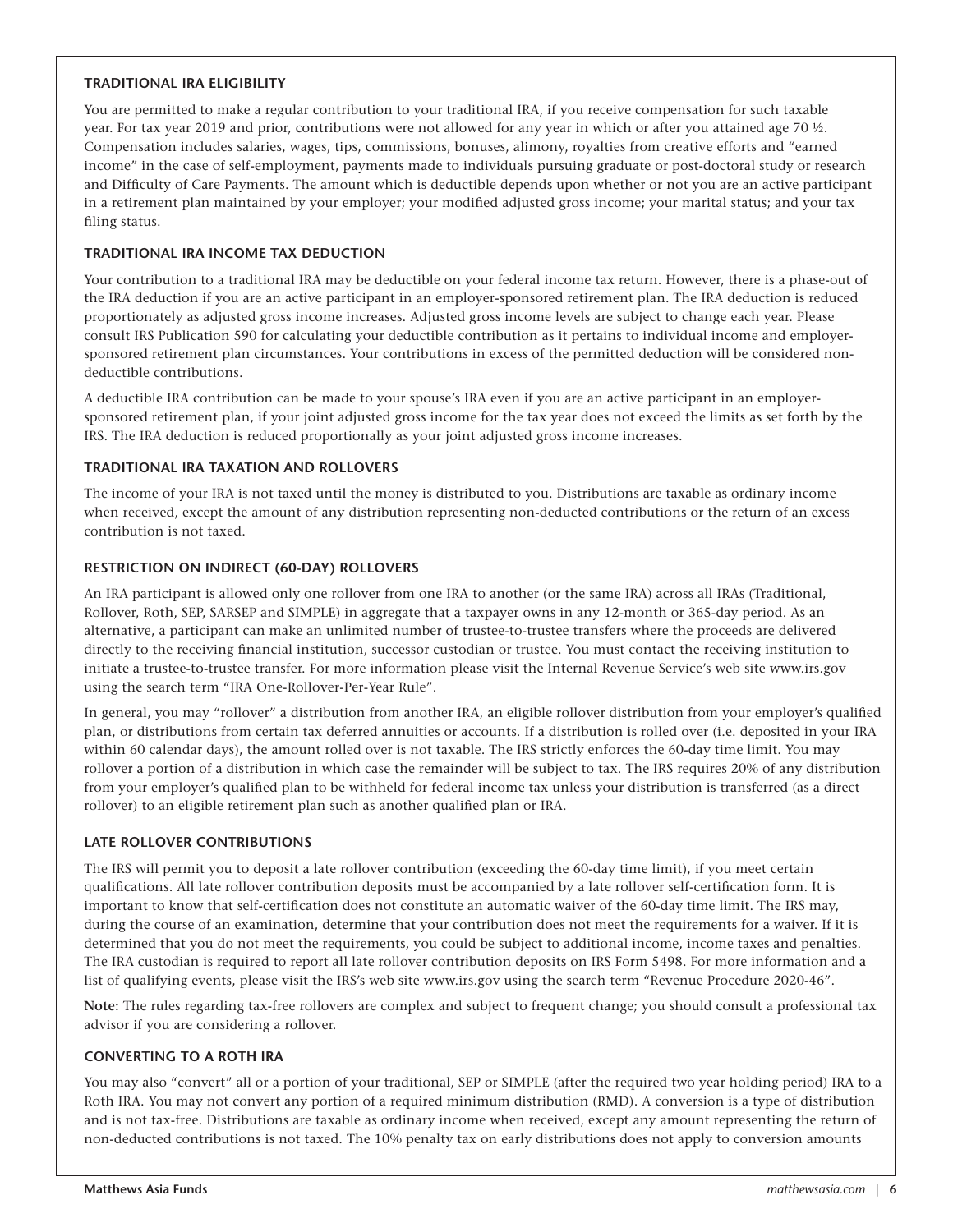unless an amount attributable to a conversion is distributed from the Roth IRA prior to five years from the date of the conversion. Your traditional IRA may be converted to a Roth IRA by means of an in-house direct transfer (within the same financial institution) or as a direct transfer between two different financial institutions.

A conversion is reported as a distribution from your traditional IRA (IRS Form 1099-R) and a conversion contribution to your Roth IRA (IRS Form 5498). The rules regarding conversions to Roth IRAs are complex and you should consult a professional tax advisor prior to a conversion.

#### **RECHARACTERIZATION OF A ROTH IRA CONVERSION IS NOW PROHIBITED (CORRECTION PROCESS)**

Effective January 1, 2018, a Roth IRA conversion cannot be recharacterized back to a traditional IRA, SEP or SIMPLE IRA. In addition, amounts contributed to an employer sponsored qualified plan that were converted to a Roth IRA cannot be recharacterized back to the employer plan. A Roth IRA conversion is now deemed an irrevocable election and cannot be "reversed" or "corrected".

Prior to January 1, 2018, you could correct a Roth IRA conversion made in error by recharacterizing the conversion back to a traditional IRA, SEP or SIMPLE IRA. The recharacterization had to take place prior to the due date, including extensions, for filing your federal income tax return for the tax year in which the conversion was originally made. According to the IRS, you can recharacterize a Roth IRA conversion that took place in tax year 2017, provided that the recharacterization is completed by October 15, 2018. For more information, please visit the IRS web site www.irs.gov using the search term "IRA FAQs – Recharacterization of Roth Rollovers and Conversions".

#### **RECHARACTERIZING TRADITIONAL IRA CONTRIBUTIONS**

If you are eligible to contribute to a Roth IRA, all or part of a contribution you make to your traditional IRA, along with allocable earnings or losses, may be recharacterized and treated as if made to your Roth IRA on the date the contribution was originally made to your traditional IRA. Recharacterization of a contribution is irrevocable and must be completed on or before the due date, including extensions, for filing your federal income tax return for the tax year for which the contribution was originally made.

A recharacterized contribution is reported as a distribution from the first IRA (IRS Form 1099-R) and a recharacterization contribution to the second IRA (IRS Form 5498) for the tax year in which the recharacterization occurs. The rules regarding recharacterization are complex and you should consult a professional tax advisor prior to any recharacterization. A recharacterization form is available from the Custodian and should be used for all recharacterization requests.

#### **EXCESS CONTRIBUTIONS**

Amounts contributed to your traditional IRA in excess of the allowable limit will be subject to a non-deductible excise tax of 6% for each year until the excess is used up (as an allowable contribution in a subsequent year) or returned to you. The 6% excise tax will not apply if the excess contribution and earnings allocable to it are distributed by your federal income tax return due date, including extensions. If such a distribution is made, only the earnings are considered taxable income for the tax year in which the excess was contributed to the IRA. The return of earnings may also be subject to the 10% penalty tax on early distributions discussed in the section titled "Early Distributions from a Traditional IRA". If you make an excess contribution to your IRA and it is not corrected on a timely basis, an excise tax of 6% is imposed on the excess amount. This tax will apply each year to any part or all of the excess that remains in your account.

Earnings will be removed with the excess contribution, if corrected before your federal income tax return due date (including extensions), pursuant to Internal Revenue Code Section 408(d)(4) and IRS Publication 590. The IRS may impose a 10% early distribution penalty on the earnings if you are under age 59½. An IRS Form 1099-R will be issued for the year in which the distribution occurred, not the year in which the excess contribution was made. If you are subject to a federal penalty tax due to an excess contribution, you must file IRS Form 5329.

For the purpose of the excess contribution, we will calculate the net income attributable to that contribution (Net Income Attributable or "NIA") using the method provided for in the IRS Final Regulations for Earnings Calculation for Returned or Recharacterized Contributions. This method calculates the NIA based on the actual earnings and losses of the IRA during the time it held the excess contribution. Please note that a negative NIA is permitted and, if applicable, will be deducted from the amount of the excess contribution.

Excess contributions (plus or minus the NIA) that are distributed by your federal income tax return due date (including extensions) will be considered corrected, thus avoiding an excess contribution penalty.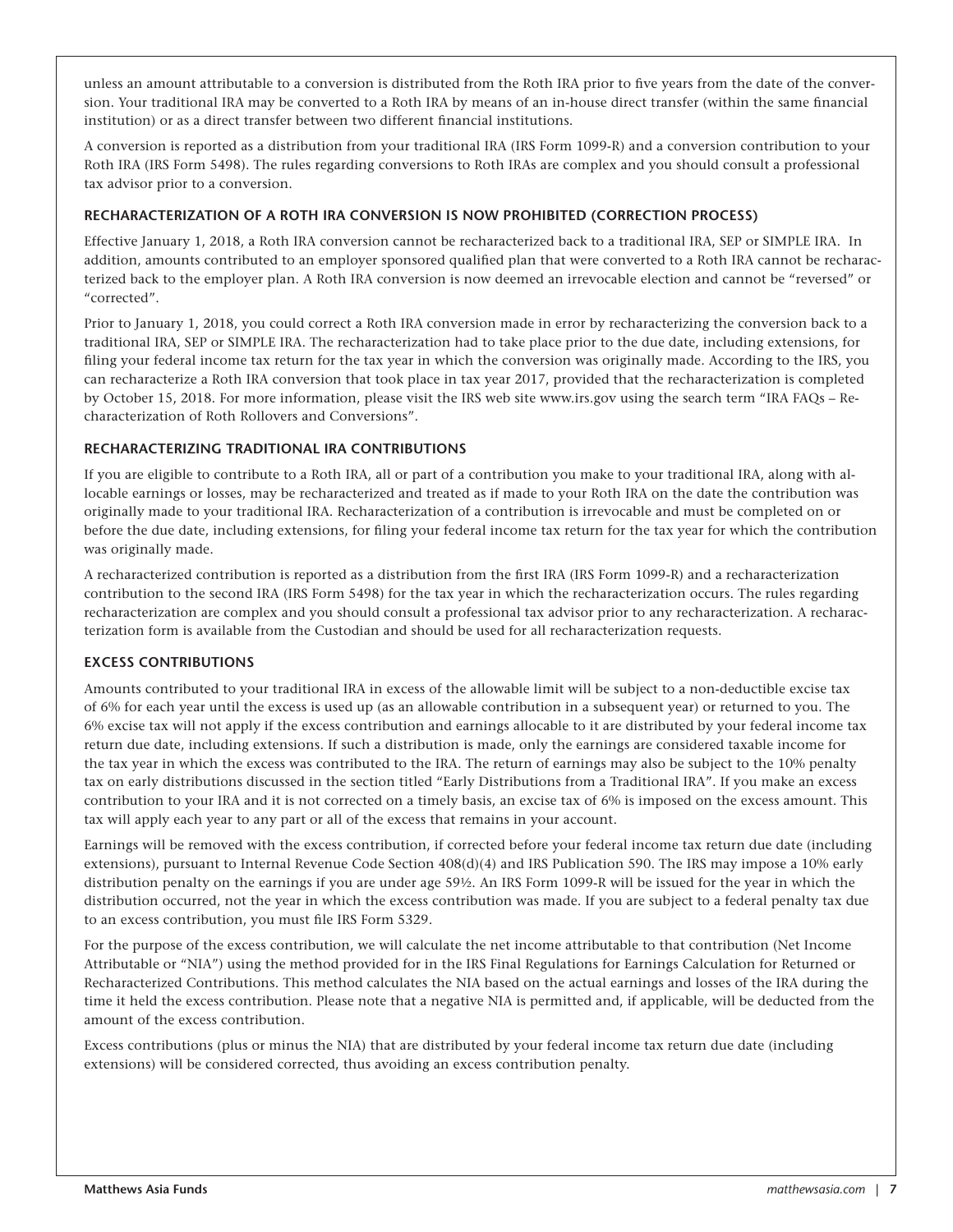#### **EARLY DISTRIBUTIONS FROM A TRADITIONAL IRA**

**Early Distribution Penalty Tax** – If you are under age 59½ and receive a Traditional IRA distribution, an additional early distribution penalty tax of 10% generally will apply to the amount includible in income in the year of the distribution. However, the additional early distribution penalty tax of 10% generally will not apply if one of the following exceptions apply. The 10% penalty tax is in addition to any federal income tax that is owed at distribution.

- **1. Death—**After your death, distributions made to your beneficiary.
- **2. Disability—**If at the time of distribution, you are disabled (within the meaning of section 72(m)(7) of the Internal Revenue Code)
- **3. Substantially equal periodic payments—**You are not subject to the additional 10% early distribution penalty tax if you are taking a series of substantially equal periodic payments (at least annual payments) over your life expectancy or the joint life expectancy of you and your beneficiary.<sup>1</sup>
- **4. Unreimbursed medical expenses—I**f you take payments to pay for unreimbursed medical expenses that exceed a specified percentage of your adjusted gross income. The medical expenses may be for you, your spouse, or any dependent listed on your tax return.<sup>1</sup>
- **5. Health insurance premiums—**If you are unemployed and have received unemployment compensation for 12 consecutive weeks under a federal or state program, you may take payments from your Traditional IRA to pay for health insurance premiums.<sup>1</sup>
- **6. Higher education expenses—**Payments taken for certain qualified higher education expenses for you, your spouse, or the children or grandchildren of you or your spouse.<sup>1</sup>
- **7. First-time homebuyer—**You may take payments from your Traditional IRA to use toward qualified acquisition costs of buying or building a principal residence. The amount you may take for this reason may not exceed a lifetime maximum of \$10,000. The payment must be used for qualified acquisition costs within 120 days of receiving the distribution.1
- **8. IRS levy—**Payments from your Traditional IRA made to the U.S. government in response to a federal tax levy.
- **9. Qualified reservist distributions—**If you are a qualified reservist member called to active duty for more than 179 days or an indefinite period, the payments you take from your Traditional IRA during the active duty period.1
- **10.Qualified birth or adoption—**Payments from your Traditional IRA for the birth of your child or the adoption of an eligible adoptee will not be subject to the 10% early distribution penalty tax if the distribution is taken during the oneyear period beginning on the date of birth of your child or the date on which your legal adoption of an eligible adoptee is finalized. An eligible adoptee means any individual (other than your spouse's child) who has not attained age 18 or is physically or mentally incapable of self-support. The aggregate amount you may take for this reason may not exceed \$5,000 for each birth or adoption.<sup>1</sup>

You must file IRS Form 5329 along with your income tax return to the IRS to report and remit any additional taxes if your distribution is not for one of the above reasons.

<sup>1</sup> *We do not report distributions for these exceptions on IRS Form 1099-R as exempt from the early distribution penalty. You must file IRS Form 5329 along with your income tax return to the IRS to claim a penalty tax exception for this reason.* 

The above is general information on Traditional IRA distributions. You may wish to review *IRS Publication 590-B, Distributions from Individual Retirement Arrangements (IRAs)*, from the IRS or refer to the IRS website at www.irs.gov. If you have questions about whether a distribution includes any amount subject to federal income or the 10% early distribution tax, please speak with a qualified tax professional.

#### **REQUIRED DISTRIBUTIONS FROM A TRADITIONAL IRA**

You are required to begin receiving minimum distributions from your IRA by your required beginning date, which is defined as:

- a. April 1 of the year following the year in which you attain age 70½; if you attained age 70 ½ in or prior to 2019 (those owners born on or prior to June 30, 1949), or
- b. April 1 of the year following the year in which you attain age 72; if you attain age 70 ½ in or after 2020 (those owners born on or after July 1, 1949)

The year you attain age 70½ or 72, as applicable, is referred to as your "first distribution calendar year". Your required minimum distribution for each year, beginning with the calendar year you attain age 70½ or 72, as applicable, is generally based upon the value of your account at the end of the prior year divided by the factor for your age (derived from the IRS Uniform Lifetime Distribution Period Table). This table assumes you have a designated spouse beneficiary exactly 10 years younger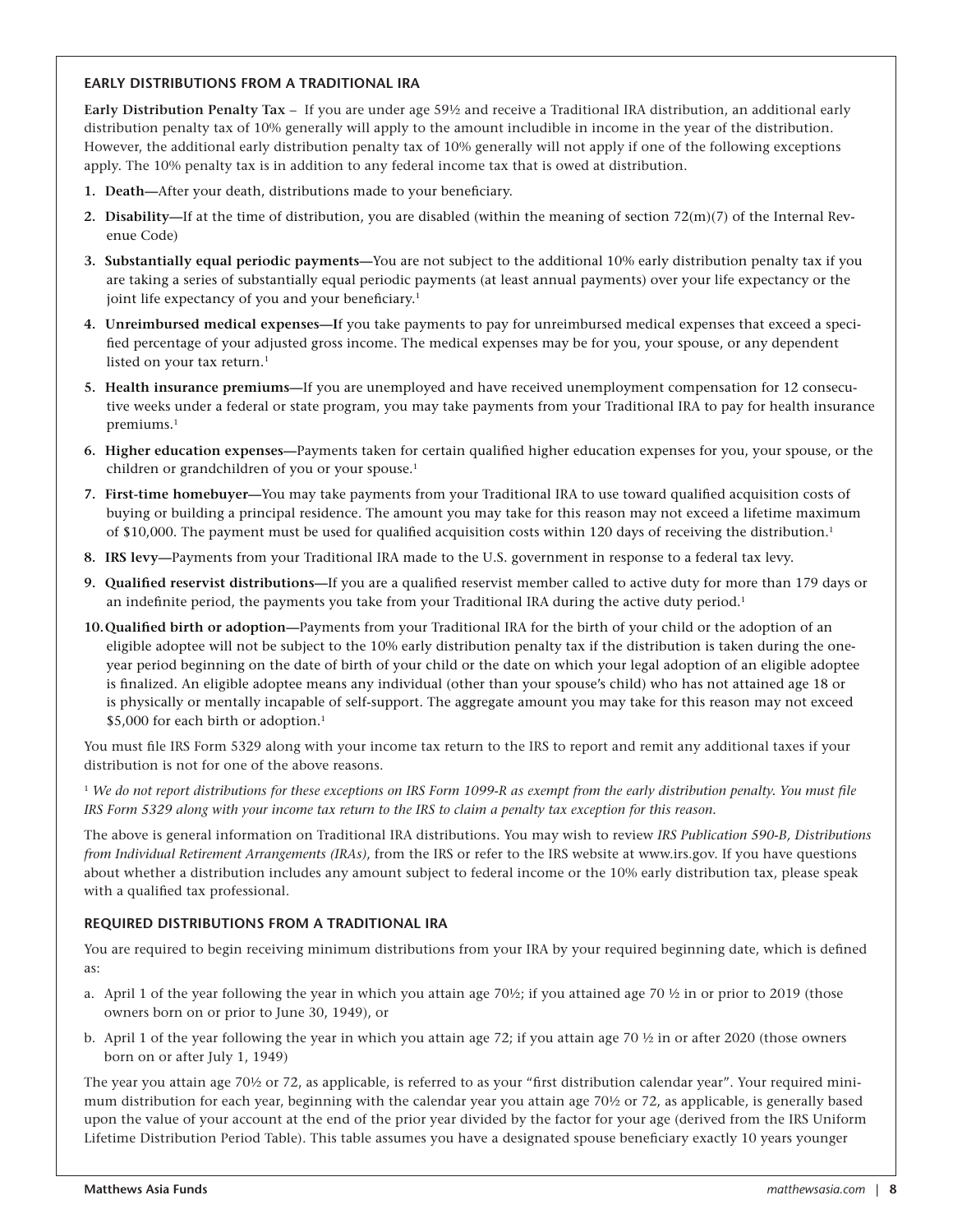than you. However, if your spouse is your sole beneficiary and is more than 10 years younger than you, your required minimum distribution for each year is based upon the joint life expectancies of you and your spouse. The account balance that is used to determine each year's required minimum distribution amount is the prior year end fair market value (value as of December 31st), adjusted for outstanding rollovers, transfers and recharacterizations (that relate to a conversion or failed conversion made in the prior year). You are responsible for notifying the Custodian of any outstanding amounts.

If the amount distributed during a taxable year is less than the minimum amount required to be distributed, you will be subject to a penalty tax equal to 50% of the difference between the amount distributed and the amount required to be distributed. You are responsible for monitoring this schedule from year to year to make sure that you are withdrawing the required minimum amount. If you are subject to a federal penalty tax due to a missed required minimum distribution, you must file IRS Form 5329.

However, no payment will be made from this IRA until you provide the Custodian with a proper distribution request acceptable by the Custodian. Upon receipt of such distribution request, you may switch to a joint life expectancy in determining the required minimum distribution if your spouse was your sole beneficiary, as of the January 1<sup>st</sup> of the calendar year that contains your required beginning date, and such spouse is more than 10 years younger than you. The required minimum distribution for the second distribution calendar year and for each subsequent distribution calendar year must be made by December 31<sup>st</sup> of each such year. A required minimum distribution election form is available from the Custodian.

#### **TRADITIONAL IRA DISTRIBUTIONS DUE TO DEATH OF AN IRA OWNER WHEN THE DATE OF DEATH IS ON OR PRIOR TO DECEMBER 31st, 2019**

If, prior to your death, you have not started to take your required distributions and you have properly designated a beneficiary(ies), the entire value of your IRA must be distributed to your beneficiaries within five years after your death, unless the designated beneficiary elects in writing, no later than September 30th of the year following the year in which you die, to take distributions over their life expectancy. These distributions must commence no later than December 31<sup>st</sup> of the calendar year following the calendar year of your death. However, if your spouse is your sole beneficiary, these distributions are not required to commence until the December  $31<sup>st</sup>$  of the calendar year you would have attained age  $70<sup>ly</sup>$ , if that date is later than the required commencement date in the previous sentence. If you die before your required beginning date and you do not have a designated beneficiary, the balance in your IRA must be distributed no later than the December 31<sup>st</sup> of the calendar year that contains the fifth anniversary of your death.

If you die on or after your required beginning date and you have a designated beneficiary, the balance in your IRA will be distributed to your beneficiary over a period not longer than the beneficiary's single life expectancy. These distributions must commence no later than December 31<sup>st</sup> of the calendar year following the calendar year of your death. If you die on or after your required beginning date and you do not have a designated beneficiary, the balance in your IRA must be distributed over a period that does not exceed your remaining single life expectancy determined in the year of your death. However, the required minimum distribution for the calendar year that contains the date of your death is still required to be distributed. Such amount is determined as if you were still alive throughout that year. If your spouse is your sole beneficiary, your spouse may elect to treat your IRA as their own IRA, whether you die before or after your required beginning date. If you die after your required beginning date and your spouse elects to treat your IRA as his or her own IRA, any required minimum that has not been distributed for the year of your death must still be distributed to your surviving spouse and then the remaining balance can be treated as your spouse's own IRA. After your death, your designated beneficiary may name a subsequent beneficiary. Any subsequent beneficiaries must take distributions at least as frequently as the original designated beneficiary, provided the original beneficiary's date of death is on or prior to December 31<sup>st</sup>, 2019. If you do not properly designate a beneficiary, or all designated beneficiaries have predeceased you, your spouse shall become the beneficiary or, if no surviving spouse or unmarried, the distribution will be made to your estate.

#### **TRADITIONAL IRA DISTRIBUTIONS DUE TO DEATH OF AN IRA OWNER WHEN THE DATE OF DEATH IS ON OR AFTER JANUARY 1st, 2020**

If you die on or after your required beginning date the required minimum distribution for the year of your death must be distributed to your beneficiary(ies) if it has not otherwise been taken prior to the date of your death. If you have one or more properly designated beneficiaries, all other amounts remaining in your IRA upon your death must be distributed no later than December 31<sup>st</sup> of the calendar year that contains the tenth anniversary of your death. If you have no designated beneficiary by September 30<sup>th</sup> of the year following the year in which you die, the entire value of your IRA must be distributed to your beneficiaries by December 31<sup>st</sup> of the calendar year that contains the fifth anniversary of your death. An exception to the 10year rule is available for eligible designated beneficiaries who elect in writing no later than 1 year after the owner's death to take distributions over their life expectancy. An "eligible designated beneficiary" is any designated beneficiary named by the owner where such designation is received in proper form prior to the death of the owner and the designated beneficiary is: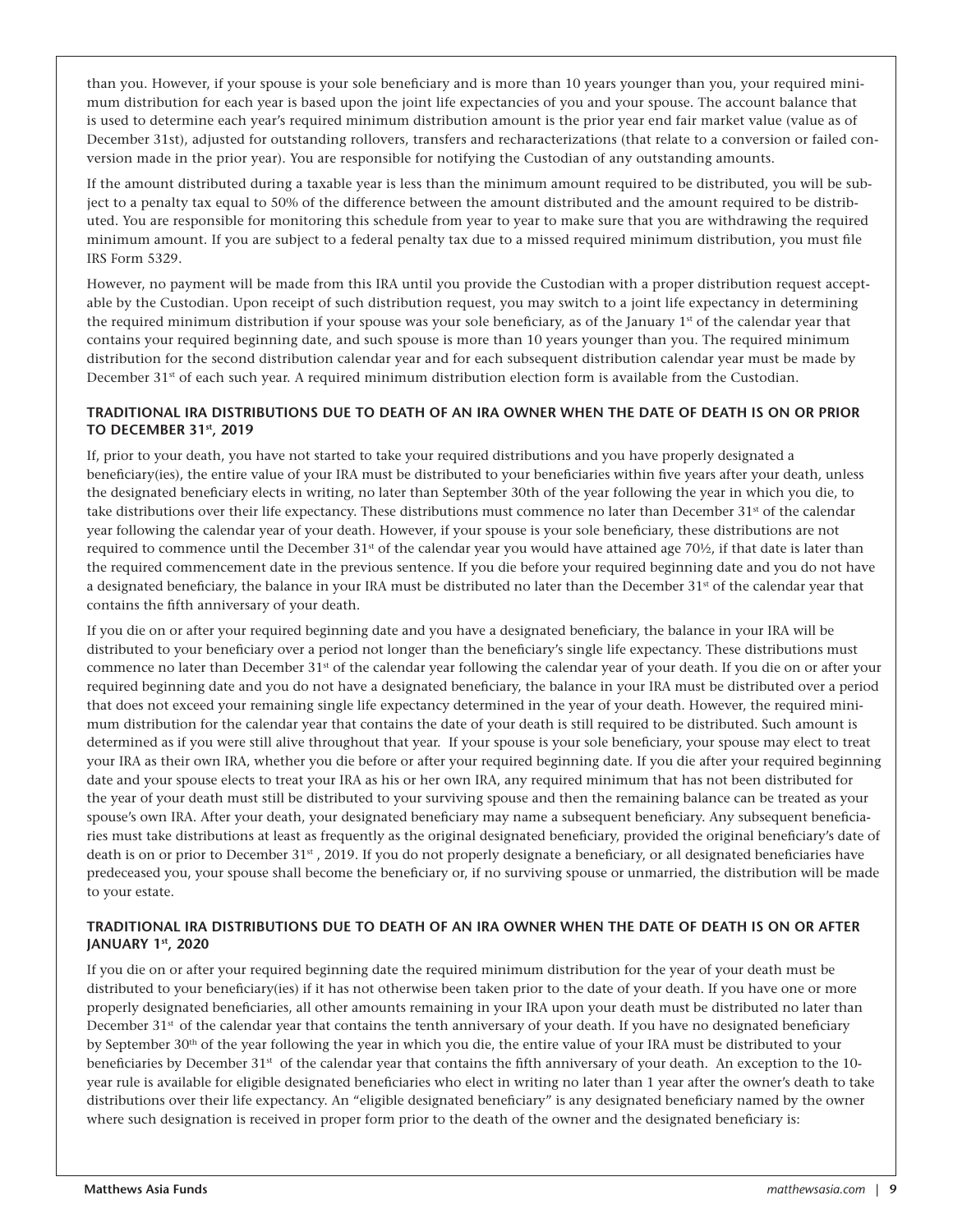- i. The owner's spouse
	- a. If your designated beneficiary is your spouse, your spouse may elect to treat your Traditional IRA as their own.
- ii. A child of the IRA owner who has not reached the age of majority.
	- a. Upon attaining the age of majority, the child of the owner will no longer be an "eligible designated beneficiary". Any portion remaining must be distributed no later than the end of the tenth year after the year they reach majority.
- iii. Disabled individuals within the meaning of section  $72(m)(7)$  of the Internal Revenue Code as of the date of the death of the owner.
- iv. Chronically ill individuals, within the meaning of section  $401(a)(9)(E)(ii)(IV)$  as of the date of death of the owner.
- v. An individual not listed above who is not more than 10 years younger than the IRA owner.

After your death, your designated beneficiary may name a subsequent beneficiary. Any subsequent beneficiaries of an inherited traditional IRA may not take life expectancy distributions; the balance remaining in the account must be distributed by December 31<sup>st</sup> of the calendar year that contains the tenth anniversary of the death of the beneficiary.

#### **TRADITIONAL IRA—IRS APPROVED FORM**

Your traditional IRA is the Internal Revenue Service's model custodial account contained in IRS Form 5305-A. Certain additions have been made in Article VIII of the form. By following the form, your traditional IRA meets the requirements of the Internal Revenue Code. However, the IRS has not endorsed the merits of the investments allowed under the IRA. Form 5305-A may also be used by qualifying employers in conjunction with Form 5305-SEP to establish a Simplified Employee Pension plan (SEP) on behalf of employees. If your IRA is part of a SEP, details regarding the plan should also be provided by your employer. IRS Form 5305-A cannot be used in connection with SIMPLE or Roth IRAs or Coverdell Education Savings Accounts.

### Roth Individual Retirement Account Disclosure

You have opened a Roth Individual Retirement Account (Roth IRA), which is an account for the exclusive benefit of you and your beneficiaries, created by a written instrument (the Custodial Account Agreement). The following requirements apply to your Roth IRA:

- 1. Contributions, transfers and rollovers may be made only in "cash" by check, draft, or other form acceptable to the Custodian.
- 2. The Custodian must be a bank, trust company, savings and loan association, credit union or a person who is approved to act in such capacity by the Secretary of the Treasury.
- 3. No part may be invested in life insurance contracts.
- 4. Your interest must be nonforfeitable.
- 5. The assets of the custodial account may not be mixed with other property except in a common investment fund.
- 6. There is no age limit on contributions as long as you have earned income.
- 7. Your adjusted gross income must be within the eligibility limits (see IRS Publication 590 for current year limits).
- 8. There are no mandatory withdrawals during your lifetime.

#### **ROTH IRA ELIGIBILITY**

You are permitted to make a regular contribution to your Roth IRA for any taxable year if you receive compensation for such taxable year. Compensation includes salaries, wages, tips, commissions, bonuses, alimony, royalties from creative efforts and "earned income" in the case of self-employment, payments made to individuals pursuing graduate or post-doctoral study or research and Difficulty of Care Payments.

Contributions can continue to be made to a Roth IRA at any age as long as the requirements of earned income are met.

There is a phase-out of eligibility to make a Roth IRA contribution if your adjusted gross income is above certain levels. These limits may be adjusted from time to time by the Internal Revenue Service.

#### **ROTH IRA INCOME TAX DEDUCTION**

Your contribution to a Roth IRA is not deductible on your federal income tax return.

#### **RESTRICTION ON INDIRECT (60-DAY) ROLLOVERS**

An IRA participant is allowed only one rollover from one IRA to another (or the same IRA) across all IRAs (Traditional, Rollover, Roth, SEP, SARSEP and SIMPLE) in aggregate that a taxpayer owns in any 12-month or 365-day period. As an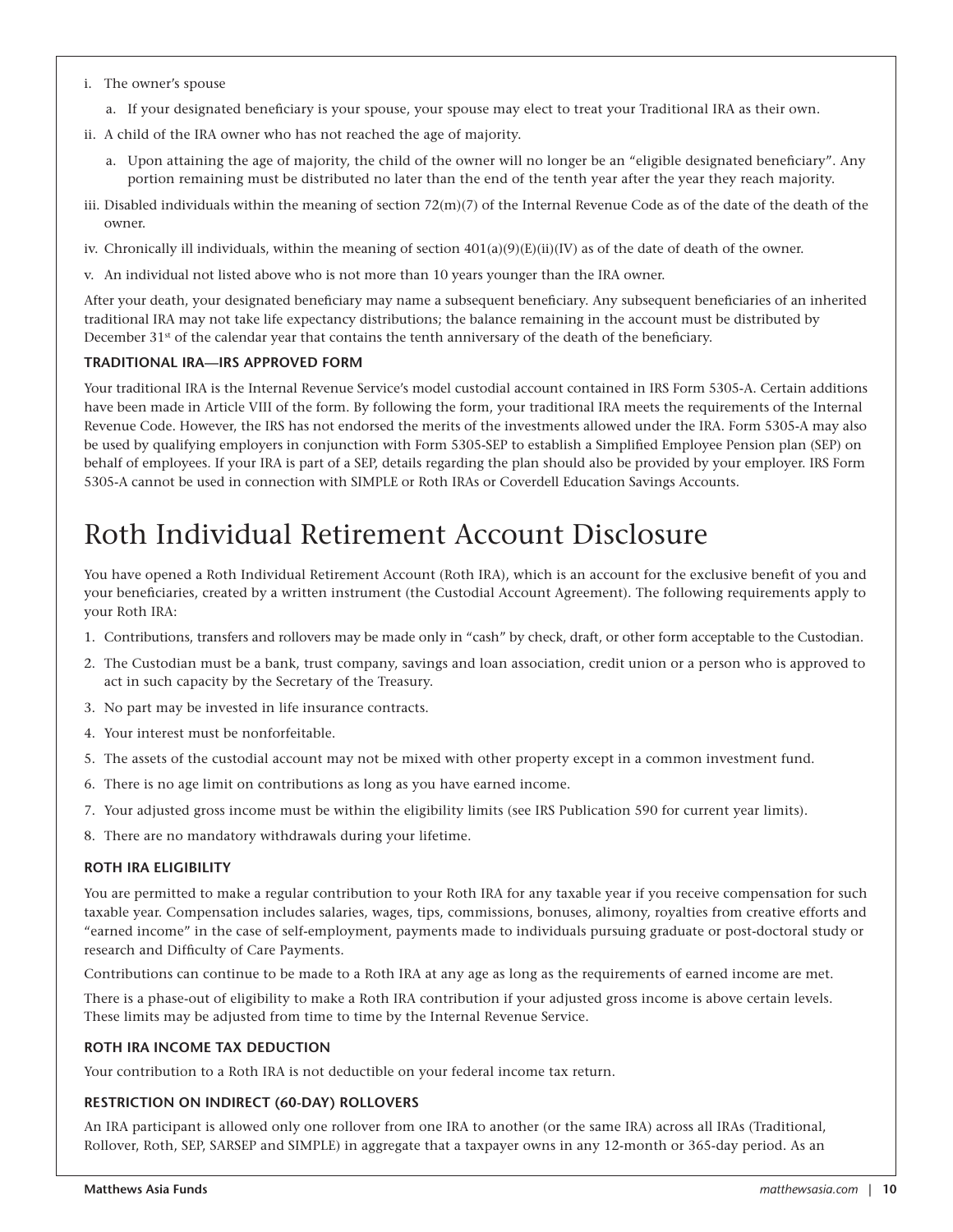alternative, a participant can make an unlimited number of trustee-to-trustee transfers where the proceeds are delivered directly to the receiving financial institution, successor custodian or trustee. You must contact the receiving institution to initiate a trustee-to-trustee transfer. For more information please visit the Internal Revenue Service's web site www.irs.gov using the search term "IRA One-Rollover-Per-Year Rule".

In general, you may "rollover" a distribution from another IRA, an eligible rollover distribution from your employer's qualified plan, or distributions from certain tax deferred annuities or accounts. If a distribution is rolled over (i.e. deposited in your IRA within 60 calendar days), the amount rolled over is not taxable. The IRS strictly enforces the 60-day time limit. You may rollover a portion of a distribution in which case the remainder will be subject to tax. The IRS requires 20% of any distribution from your employer's qualified plan to be withheld for federal income tax unless your distribution is transferred (as a direct rollover) to an eligible retirement plan such as another qualified plan or IRA.

#### **LATE ROLLOVER CONTRIBUTIONS**

IRS will permit you to deposit a late rollover contribution (exceeding the 60-day time limit), if you meet certain qualifications. All late rollover contribution deposits must be accompanied by a late rollover self-certification form. It is important to know that self-certification does not constitute an automatic waiver of the 60-day time limit. The IRS may, during the course of an examination, determine that your contribution does not meet the requirements for a waiver. If it is determined that you do not meet the requirements you could be subject to additional income, income taxes and penalties. The IRA custodian is required to report all late rollover contribution deposits on IRS Form 5498. For more information and a list of qualifying events please visit the IRS's web site www.irs.gov using the search term "Revenue Procedure 2020-46".

Note: The rules regarding tax-free rollovers are complex and subject to frequent change; you should consult a professional tax advisor if you are considering a rollover.

#### **ROLLOVER FROM A DESIGNATED ROTH CONTRIBUTION ACCOUNT UNDER AN EMPLOYER-SPONSORED PLAN INTO A ROTH IRA**

Amounts attributable to a participant's designated Roth contribution account under an employer's 401(k) plan or 403(b) plan are eligible to roll over into a Roth IRA as either a direct rollover or a 60-day rollover. Once the amount is rolled over to a Roth IRA it may not be rolled back to an employer's plan. The rules regarding designated Roth rollovers to Roth IRAs are complex and you should consult a tax advisor prior to initiating a designated Roth rollover.

#### **MILITARY DEATH GRATUITIES AND SERVICE MEMBERS GROUP LIFE INSURANCE (SGLI) PAYMENT ROLLOVERS**

If you received a military death gratuity or SGLI payment, you may contribute all or part of the amount received to your Roth IRA or to a Coverdell Education Savings Account (Coverdell ESA). The contribution is treated as a rollover, except that this type of rollover does not count when figuring the annual limit on the number of rollovers allowed. The amount you can contribute to a Roth IRA or Coverdell ESA under this provision cannot exceed the total amount of such payments that you received because of the death of a person reduced by any part of the amount so received that you have already contributed to a Roth IRA or Coverdell ESA.

#### **ROTH CONVERSIONS**

You may convert a traditional, SEP, or SIMPLE (after the required two year holding period) IRA into a Roth IRA. You may not convert any portion of a required minimum distribution (RMD). If a distribution is converted from a traditional IRA and is deposited to your Roth IRA within 60 calendar days, the amount of the conversion distribution will be taxed as ordinary income, except any amount which represents the return of non-deductible contributions is not taxed. The IRS enforces the 60-day time limit strictly. The 10% penalty for early distributions will not apply to the amount converted if held in your Roth IRA for at least five years and certain other criteria are met. See the section titled "Taxation of Roth IRA Distributions". Your traditional IRA may be converted to a Roth IRA by means of an in-house direct transfer (within the same financial institution) or as a direct transfer between two different financial institutions.

A conversion is reported as a distribution from your traditional IRA (IRS Form 1099-R) and a conversion contribution to your Roth IRA (IRS Form 5498). The rules regarding conversions to Roth IRAs are complex and you should consult a professional tax advisor prior to a conversion.

#### **EMPLOYER-SPONSORED PLAN CONVERSIONS TO A ROTH IRA**

Conversion rollovers from employer-sponsored plans, such as qualified plans and 403(b) plans, to a Roth IRA are permitted.

#### **RECHARACTERIZATION OF ROTH IRA CONVERSION IS NOW PROHIBITED (CORRECTION PROCESS)**

Effective January 1, 2018, a Roth IRA conversion cannot be recharacterized back to a traditional IRA, SEP or SIMPLE IRA. In addition, amounts contributed to an employer sponsored qualified plan that were converted to a Roth IRA cannot be rechar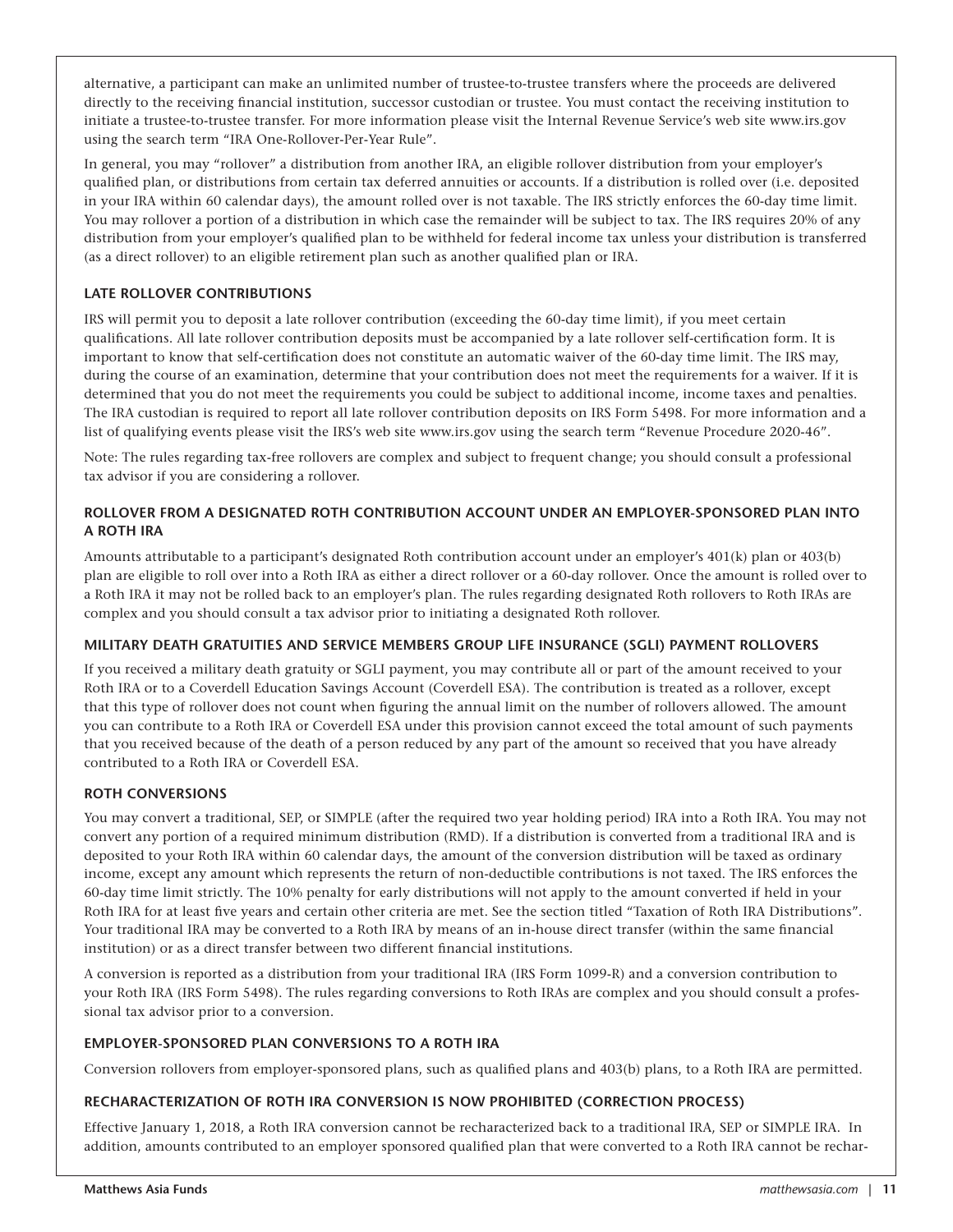acterized back to the employer plan. A Roth IRA conversion is now deemed an irrevocable election and cannot be "reversed" or "corrected".

Prior to January 1, 2018, you could correct a Roth IRA conversion made in error by recharacterizing the conversion back to a traditional IRA, SEP or SIMPLE IRA. The recharacterization had to take place prior to the due date, including extensions, for filing your federal income tax return for the tax year in which the conversion was originally made. According to the IRS, you can recharacterize a Roth IRA conversion that took place in tax year 2017, provided that the recharacterization is completed by October 15, 2018. For more information, please visit the IRS web site www.irs.gov using the search term "IRA FAQs – Recharacterization of Roth Rollovers and Conversions".

#### **RECHARACTERIZING A ROTH IRA CONTRIBUTION**

All or part of a contribution you make to your Roth IRA, along with any allocable earnings or losses, may be recharacterized and treated as if made to your traditional IRA on the date the contribution was originally made to your Roth IRA. All or part of a contribution you make to your traditional IRA may be recharacterized and treated as if made to your Roth IRA on the date the contribution was originally made to your traditional IRA. Recharacterization of a contribution is irrevocable and must be completed on or before the due date, including extensions, for filing your federal income tax return for the tax year for which the contribution was originally made.

A recharacterized contribution is reported as a distribution from the first IRA (IRS Form 1099-R) and a recharacterization contribution to the second IRA (IRS Form 5498) for the tax year in which the recharacterization occurs.

#### **EXCESS CONTRIBUTIONS**

Amounts contributed to your Roth IRA in excess of the allowable limit will be subject to a non-deductible excise tax of 6% for each year until the excess is used up (as an allowable contribution in a subsequent year) or returned to you. The 6% excise tax on excess contributions will not apply if the excess contribution and earnings allocable to it are distributed by your federal income tax return due date, including extensions. If such a distribution is made, only the earnings are considered taxable income for the tax year in which the excess was contributed to the IRA. The return of earnings may also be subject to the 10% penalty tax on early distributions. An IRS Form 1099-R will be issued for the year in which the distribution occurred, not the year in which the excess contribution was made. Consult IRS Publication 590 for more information pertaining to excess contributions. If you make an excess contribution to your Roth IRA and it is not corrected on a timely basis, an excise tax of 6% is imposed on the excess amount. This tax will apply each year to any part or all of the excess that remains in your account.

Earnings will be removed with the excess contribution if corrected before your federal income tax return due date (including extensions), pursuant to Internal Revenue Code Section 408(d)(4) and IRS Publication 590. The IRS may impose a 10% early distribution penalty on the earnings if you are under age 59½. If you are subject to a federal penalty tax due to an excess contribution, you must file IRS Form 5329.

For the purpose of the excess contribution, we will calculate the net income attributable to that contribution (Net Income Attributable or "NIA") using the method provided for in the IRS Final Regulations for Earnings Calculation for Returned or Recharacterized Contributions. This method calculates the NIA based on the actual earnings and losses of the Roth IRA during the time it held the excess contribution. Please note that a negative NIA is permitted and, if applicable, will be deducted from the amount of the excess contribution.

Excess contributions (plus or minus the NIA) that are distributed by your federal income tax return due date (plus extensions) will be considered corrected, thus avoiding an excess contribution penalty.

#### **TAXATION OF ROTH IRA DISTRIBUTIONS**

Any distribution, or portion of any distribution, which consists of the return of contributions you made to your Roth IRA is not subject to federal income tax. For federal income tax purposes, contributions are presumed to be withdrawn first, then conversion contributions, then earnings.

**Qualified Distribution**—The earnings on your contributions will not be subject to federal income tax or penalty if the assets being withdrawn have been in your Roth IRA for at least five (5) years (from the first taxable year in which your initial contribution, including rollover or conversion contribution, was made to the Roth IRA) in addition to any one of the following:

- 1. you have attained age 59½, or
- 2. used toward the expenses of a first time home purchase up to a lifetime limit of \$10,000, or
- 3. made because you are disabled, or
- 4. due to your death.

**Non-Qualified Distribution**—The earnings portion of a distribution made prior to the end of the five-year holding period, regardless of the reason, is considered a non-qualified distribution and is subject to ordinary income tax. The earnings may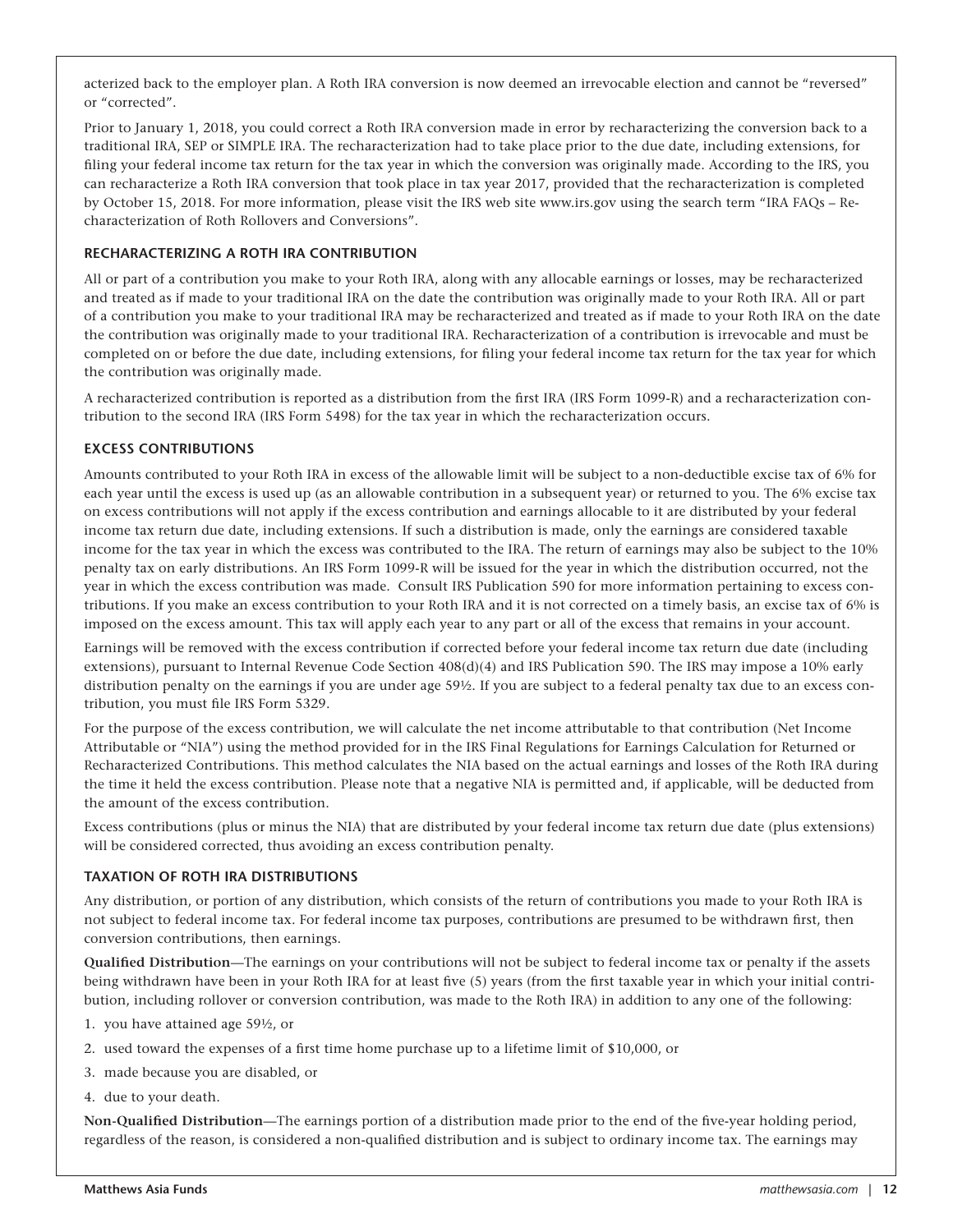also be subject to a 10% penalty tax if you are under age 59½, unless an early distribution exception applies. The distribution of amounts attributable to conversion contributions (prior to five years from the tax year of conversion) may be subject to a 10% penalty tax if you are under age 59½, unless an early distribution exception applies. Exceptions to the 10% penalty tax on early distributions are described in the section titled "Early Distributions from a Roth IRA". If you are subject to a federal penalty tax due to a premature distribution, you must file IRS Form 5329.

#### **EARLY DISTRIBUTIONS FROM A ROTH IRA**

**Early Distribution Penalty Tax** – If you are under age 59½ and receive a nonqualified Roth IRA distribution, an additional early distribution penalty tax of 10% generally will apply to the amount includible in income in the year of the distribution. If you are under age 59½ and receive a distribution of conversion amounts or employer-sponsored retirement plan rollover amounts within the five-year period beginning with the year in which the conversion or employer-sponsored retirement plan rollover occurred, an additional early distribution penalty tax of 10% generally will apply to the amount of the distribution. The additional early distribution penalty tax of 10% generally will not apply if one of the following exceptions apply. The 10% penalty tax is in addition to any federal income tax that is owed at distribution.

- **1. Death—**After your death, distributions made to your beneficiary.
- **2. Disability—**If at the time of distribution, you are disabled (within the meaning of section 72(m)(7) of the Internal Revenue Code)
- **3. Substantially equal periodic payments—**You are not subject to the additional 10% early distribution penalty tax if you are taking a series of substantially equal periodic payments (at least annual payments) over your life expectancy or the joint life expectancy of you and your beneficiary.<sup>1</sup>
- **4. Unreimbursed medical expenses—**If you take payments to pay for unreimbursed medical expenses that exceed a specified percentage of your adjusted gross income. The medical expenses may be for you, your spouse, or any dependent listed on your tax return.<sup>1</sup>
- **5. Health insurance premiums—**If you are unemployed and have received unemployment compensation for 12 consecutive weeks under a federal or state program, you may take payments from your Roth IRA to pay for health insurance premi $ums.<sup>1</sup>$
- **6. Higher education expenses—**Payments taken for certain qualified higher education expenses for you, your spouse, or the children or grandchildren of you or your spouse.<sup>1</sup>
- **7. First-time homebuyer—**You may take payments from your Roth IRA to use toward qualified acquisition costs of buying or building a principal residence. The amount you may take for this reason may not exceed a lifetime maximum of \$10,000. The payment must be used for qualified acquisition costs within 120 days of receiving the distribution.<sup>1</sup>
- **8. IRS levy—**Payments from your Roth IRA made to the U.S. government in response to a federal tax levy.
- **9. Qualified reservist distributions—**If you are a qualified reservist member called to active duty for more than 179 days or an indefinite period, the payments you take from your Roth IRA during the active duty period.<sup>1</sup>
- **10.Qualified birth or adoption—**Payments from your Roth IRA for the birth of your child or the adoption of an eligible adoptee will not be subject to the 10% early distribution penalty tax if the distribution is taken during the one-year period beginning on the date of birth of your child or the date on which your legal adoption of an eligible adoptee is finalized. An eligible adoptee means any individual (other than your spouse's child) who has not attained age 18 or is physically or mentally incapable of self-support. The aggregate amount you may take for this reason may not exceed \$5,000 for each birth or adoption.<sup>1</sup>

You must file IRS Form 5329 along with your income tax return to the IRS to report and remit any additional taxes if your distribution is not for one of the above reasons.

<sup>1</sup> *We do not report distributions for these exceptions on IRS Form 1099-R as exempt from the early distribution penalty. You must file IRS Form 5329 along with your income tax return to the IRS to claim a penalty tax exception for this reason.* 

The above is general information on Roth IRA distributions. You may wish to review *IRS Publication 590-B, Distributions from Individual Retirement Arrangements (IRAs)*, from the IRS or refer to the IRS website at www.irs.gov. If you have questions about whether a distribution includes any amount subject to federal income or the 10% early distribution tax, please speak with a qualified tax professional.

#### **ROTH IRA REQUIRED DISTRIBUTIONS**

You are not required to take distributions from your Roth IRA during your lifetime.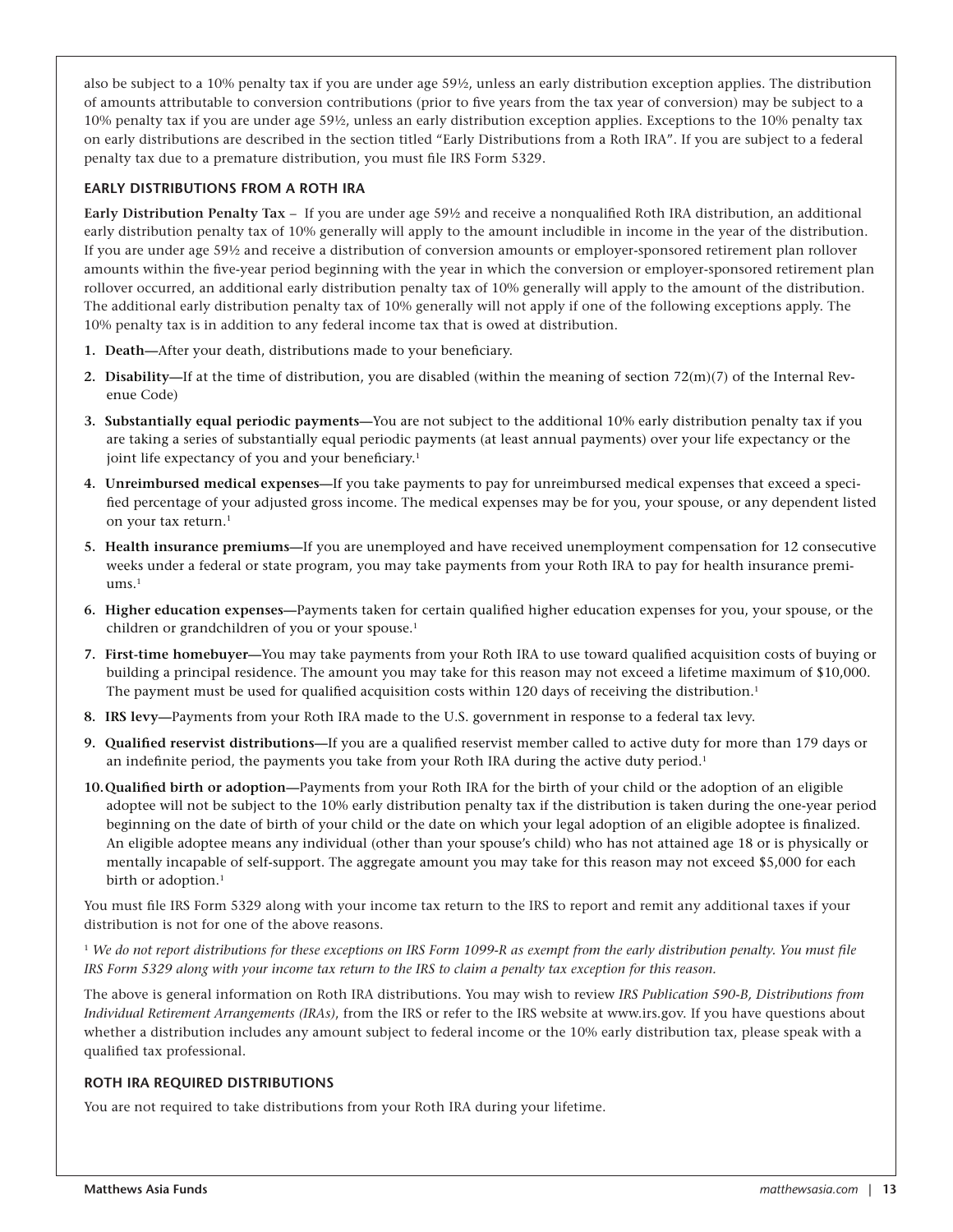#### **ROTH IRA DISTRIBUTION DUE TO DEATH OF AN IRA OWNER WHEN THE DATE OF DEATH IS ON OR PRIOR TO DECEMBER 31st, 2019**

If you have properly designated a beneficiary(ies), the entire value of your Roth IRA must be distributed to your beneficiaries within five years after your death, unless the designated beneficiary elects in writing, no later than September  $30<sup>th</sup>$  of the year following the year in which you die, to take distributions over their life expectancy. These distributions must commence no later than December 31<sup>st</sup> of the calendar year following the calendar year of your death. Your designated beneficiary may name a subsequent beneficiary. Any subsequent beneficiaries must take distributions at least as frequently as the original designated beneficiary, provided the original beneficiary's date of death is on or prior to December  $31<sup>st</sup>$ , 2019.

If you do not properly designate a beneficiary, or all designated beneficiaries have predeceased you, your spouse shall become the beneficiary or, if no surviving spouse or unmarried, the distribution will be made to your estate. If your designated beneficiary is your spouse, your spouse may elect to treat your Roth IRA as their own.

#### **ROTH IRA DISTRIBUTIONS DUE TO DEATH OF AN IRA OWNER WHEN THE DATE OF DEATH IS ON OR AFTER JANUARY 1st,, 2020**

If you have one or more designated beneficiaries, all amounts remaining in your Roth IRA upon your death must be distributed no later than December 31<sup>st</sup> of the calendar year that contains the tenth anniversary of your death. If you have no designated beneficiary by September 30<sup>th</sup> of the year following the year in which you die, the entire value of your IRA must be distributed to your beneficiaries within five years after your death. An exception to the 10-year rule is made for eligible designated beneficiaries who elect in writing no later than 1 year after your death to take distributions over their life expectancy. An "eligible designated beneficiary" is any designated beneficiary named by the owner where such designation is received in proper form prior to the death of the owner and the designated beneficiary is:

- i. The owner's spouse
	- a. If your designated beneficiary is your spouse, your spouse may elect to treat your Roth IRA as their own.
- ii. A child of the IRA owner who has not reached the age of majority.
	- a. Upon attaining the age of majority, the child of the owner will no longer be an "eligible designated beneficiary". Any portion remaining must be distributed no later than the end of the tenth year after the year they reach majority.
- iii. Disabled individuals within the meaning of section  $72(m)(7)$  of the Internal Revenue Code as of the date of the death of the owner.
- iv. Chronically ill individuals, within the meaning of section  $401(a)(9)(E)(ii)(IV)$  as of the date of death of the owner.
- v. An individual not listed above who is not more than 10 years younger than the IRA owner.

After your death, your designated beneficiary may name a subsequent beneficiary. Any subsequent beneficiaries of an inherited Roth IRA may not take life expectancy distributions; the balance remaining in the account must be distributed by December 31<sup>st</sup> of the calendar year that contains the tenth anniversary of the death of the beneficiary.

If you do not properly designate a beneficiary, or all designated beneficiaries have predeceased you, your spouse shall become the beneficiary or, if no surviving spouse or unmarried, the distribution will be made to your estate.

#### **ROTH IRA—IRS APPROVED FORM**

Your Roth IRA is the Internal Revenue Service's model custodial account contained in IRS Form 5305-RA. Certain additions have been made in Article IX of the form. By following the form, your Roth IRA meets the requirements of the Internal Revenue Code. However, the IRS has not endorsed the merits of the investments allowed under the Roth IRA. IRS Form 5305-RA cannot be used in connection with, SEP, SIMPLE or traditional IRAs or Coverdell Education Savings Accounts.

### Traditional IRA Custodial Account Agreement

#### **(Under section 408(a) of the Internal Revenue Code—Form 5305-A (Revised April 2017))**

Form 5305-A is a model custodial account agreement that meets the requirements of section 408(a). However, only Articles I through VII have been reviewed by the IRS. The Depositor whose name appears in the accompanying Application is establishing an Individual Retirement Account ("IRA") under section 408(a) to provide for his or her retirement and for the support of his or her beneficiaries after death. The account must be created in the United States for the exclusive benefit of the Depositor or his or her beneficiaries.

The Custodian has given the Depositor the disclosure statement required under Regulations section 1.408-6.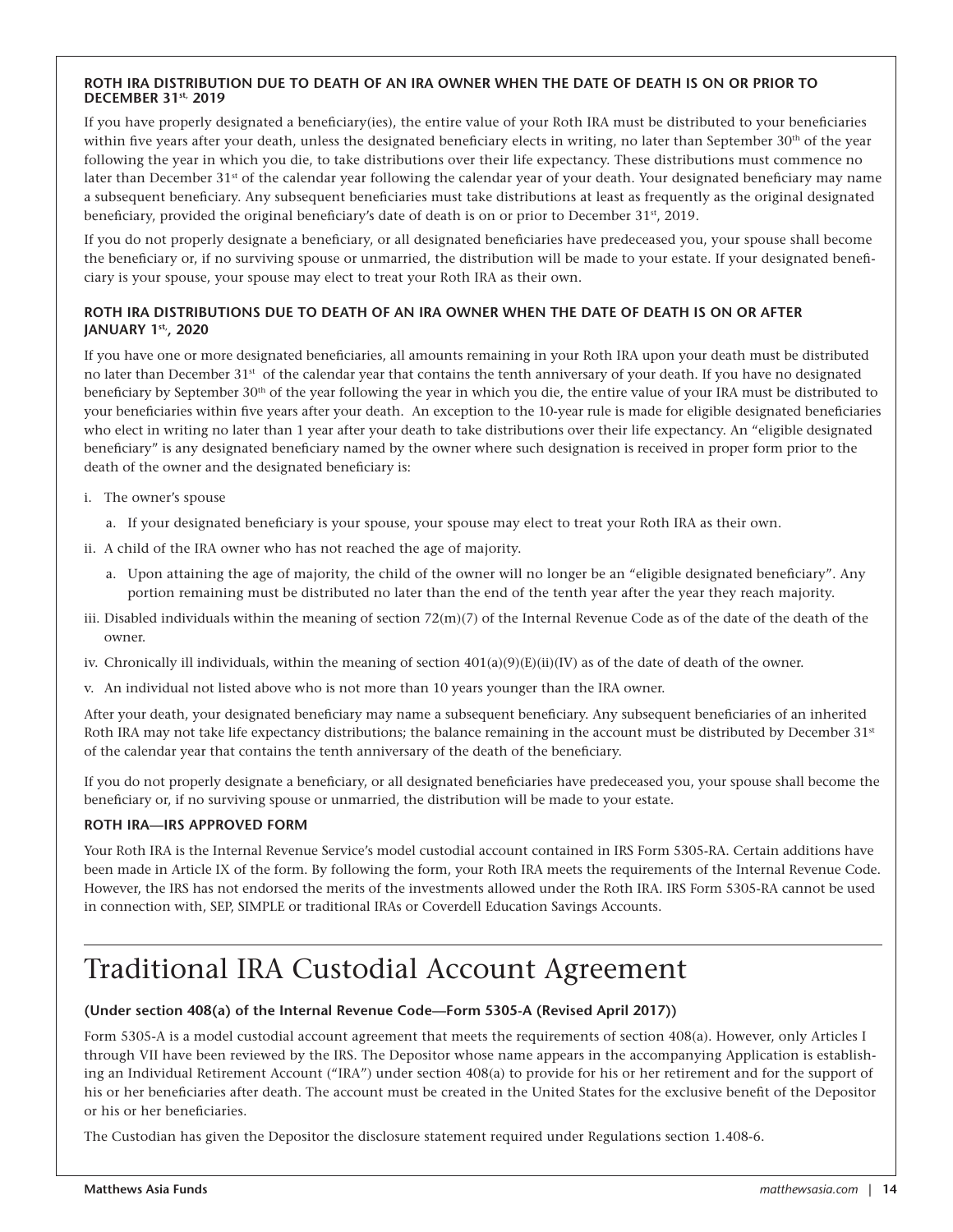The Depositor and the Custodian make the following agreement:

#### **ARTICLE I**

Except in the case of a rollover contribution described in section  $402(c)$ ,  $403(a)(4)$ ,  $403(b)(8)$ ,  $408(d)(3)$ , or  $457(e)(16)$ , an employer contribution to a simplified employee pension plan as described in section 408(k), or a recharacterized contribution described in section 408A(d)(6), the custodian will accept only cash contributions up to \$5,500 per year for 2013 through 2017. For individuals who have reached the age of 50 by the end of the year, the contribution limit is increased to \$6,500 per year for 2013 through 2017. For years after 2017, these limits will be increased to reflect a cost-of-living adjustment, if any.

#### **ARTICLE II**

The Depositor's interest in the balance in the custodial account is nonforfeitable.

#### **ARTICLE III**

- 1. No part of the custodial funds may be invested in life insurance contracts, nor may the assets of the custodial account be commingled with other property except in a common trust fund or common investment fund (within the meaning of section  $408(a)(5)$ ).
- 2. No part of the custodial account funds may be invested in collectibles (within the meaning of section 408(m)) except as otherwise permitted by section 408(m)(3), which provides an exception for certain gold, silver and platinum coins, coins issued under the laws of any state and certain bullion.

#### **ARTICLE IV**

- 1. Notwithstanding any provision of this agreement to the contrary, the distribution of the Depositor's interest in the custodial account shall be made in accordance with the following requirements and shall otherwise comply with section 408(a)(6) and the regulations thereunder, the provisions of which are herein incorporated by reference.
- 2. The Depositor's entire interest in the custodial account must be, or begin to be, distributed not later than the Depositor's required beginning date, April 1 following the calendar year in which the Depositor reaches age 70½. By that date, the Depositor may elect, in a manner acceptable to the Custodian, to have the balance in the custodial account distributed in:
	- (a) A single sum or
	- (b) Payments over a period not longer than the life of the Depositor or the joint lives of the Depositor and his or her designated beneficiary.
- 3. If the Depositor dies before his or her entire interest is distributed to him or her, the remaining interest will be distributed as follows:

(a) If the Depositor dies on or after the required beginning date and:

- i. the designated beneficiary is the Depositor's surviving spouse, the remaining interest will be distributed over the surviving spouse's life expectancy as determined each year until such spouse's death, or over the period in paragraph (a)(iii) below if longer. Any interest remaining after the spouse's death will be distributed over such spouse's remaining life expectancy as determined in the year of the spouse's death and reduced by 1 for each subsequent year, or, if distributions are being made over the period in paragraph (a)(iii) below, over such period.
- ii. the designated beneficiary is not the Depositor's surviving spouse, the remaining interest will be distributed over the beneficiary's remaining life expectancy as determined in the year following the death of the Depositor and reduced by 1 for each subsequent year, or over the period in paragraph (a)(iii) below if longer.
- iii. there is no designated beneficiary; the remaining interest will be distributed over the remaining life expectancy of the Depositor as determined in the year of the Depositor's death and reduced by 1 for each subsequent year.
- (b) If the Depositor dies before the required beginning date, the remaining interest will be distributed in accordance with (i) below or, if elected or there is no designated beneficiary, in accordance with (ii) below:
	- i. The remaining interest will be distributed in accordance with paragraphs (a)(i) and (a)(ii) above (but not over the period in paragraph (a)(iii), even if longer), starting by the end of the calendar year following the year of the Depositor's death. If, however, the designated beneficiary is the Depositor's surviving spouse, then this distribution is not required to begin before the end of the calendar year in which the Depositor would have reached age 70½. But, in such case, if the Depositor's surviving spouse dies before distributions are required to begin, then the remaining interest will be distributed in accordance with (a)(ii) above (but not over the period in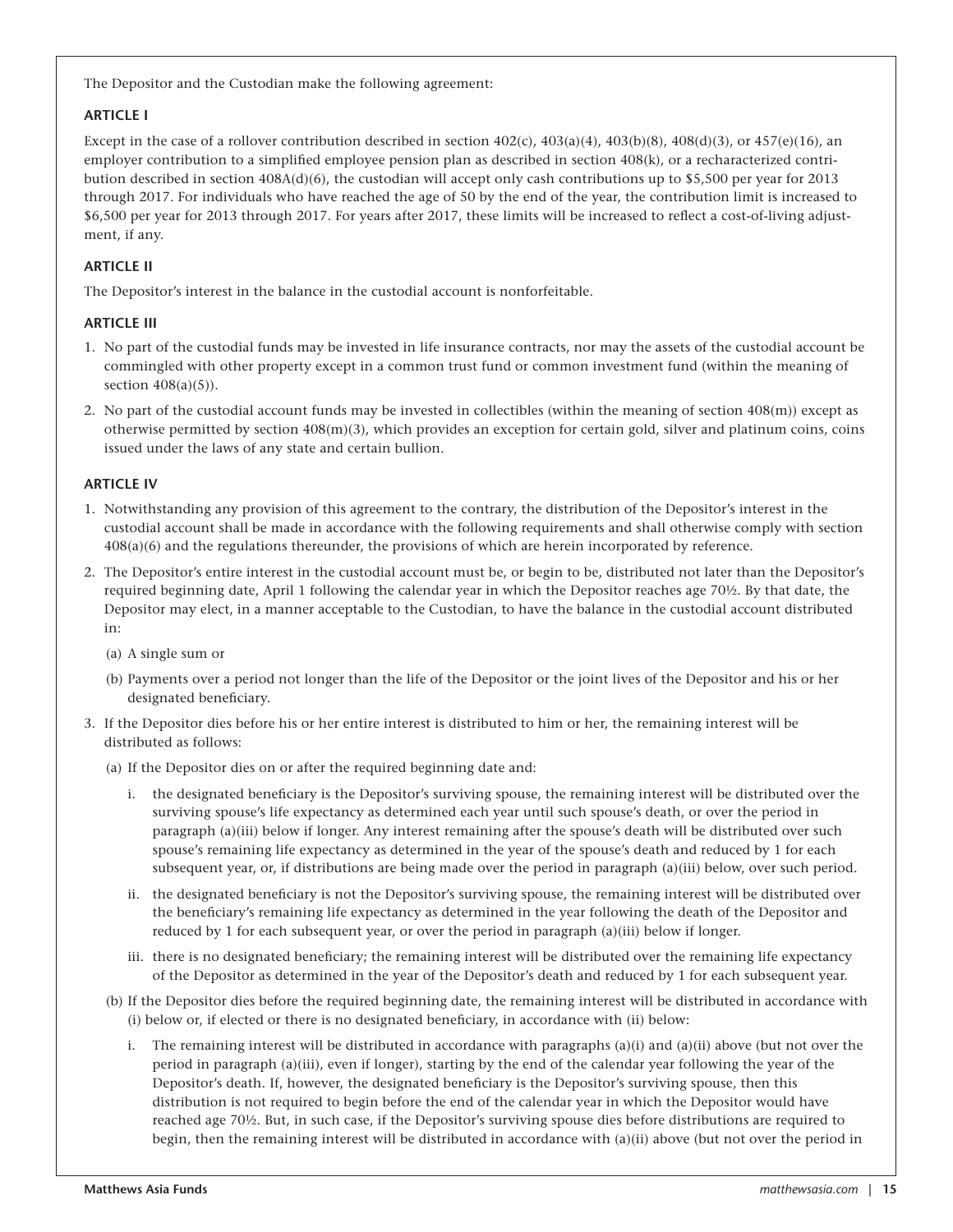paragraph (a)(iii), even if longer), over such spouse's designated beneficiary's life expectancy, or in accordance with (ii) below if there is no such designated beneficiary.

- ii. The remaining interest will be distributed by the end of the calendar year containing the fifth anniversary of the Depositor's death.
- 4. If the Depositor dies before his or her entire interest has been distributed and if the designated beneficiary is not the Depositor's surviving spouse, no additional contributions may be accepted in the account.
- 5. The minimum amount that must be distributed each year, beginning with the year containing the Depositor's required beginning date, is known as the "required minimum distribution" and is determined as follows:
	- (a) The required minimum distribution under paragraph 2(b) for any year, beginning with the year the Depositor reaches age 70½, is the Depositor's account value at the close of business on December 31 of the preceding year divided by the distribution period in the uniform lifetime table in Regulations section 1.401(a)(9)-9. However, if the Depositor's designated beneficiary is his or her surviving spouse, the required minimum distribution for a year shall not be more than the Depositor's account value at the close of business on December 31 of the preceding year divided by the number in the joint and last survivor table in Regulations section  $1.401(a)(9)$ -9. The required minimum distribution for a year under this paragraph (a) is determined using the Depositor's (or, if applicable, the Depositor and spouse's) attained age (or ages) in the year.
	- (b) The required minimum distribution under paragraphs 3(a) and 3(b)(i) for a year, beginning with the year following the year of the Depositor's death (or the year the Depositor would have reached age 70½, if applicable under paragraph 3(b) (i)) is the account value at the close of business on December 31 of the preceding year divided by the life expectancy (in the single life table in Regulations section  $1.401(a)(9)-9$  of the individual specified in such paragraphs 3(a) and 3(b)(i).
	- (c) The required minimum distribution for the year the Depositor reaches age 70½ can be made as late as April 1 of the following year. The required minimum distribution for any other year must be made by the end of such year.
- 6. The owner of two or more traditional IRAs may satisfy the minimum distribution requirements described above by taking from one traditional IRA the amount required to satisfy the requirement for another in accordance with the regulations under section 408(a)(6).

#### **ARTICLE V**

- 1. The Depositor agrees to provide the Custodian with information necessary for the Custodian to prepare any reports required under sections 408(i) and Regulations sections 1.408-5 and 1.408-6.
- 2. The Custodian agrees to submit to the Internal Revenue Service (IRS) and Depositor the reports prescribed by the IRS.

#### **ARTICLE VI**

Notwithstanding any other articles, which may be added or incorporated, the provisions of Articles I through III and this sentence will be controlling. Any additional articles that are not consistent with section 408(a) and the related regulations will be invalid.

#### **ARTICLE VII**

This agreement will be amended from time to time to comply with the provisions of the Code and related regulations. Other amendments may be made with the consent of the persons whose signature appears on the IRA application.

#### **ARTICLE VIII**

- 1. All funds in the custodial account (including earnings) shall be invested in assets permissible under the Code which have been designated by the Custodian as eligible for investment ("Eligible Assets") as directed by the Depositor in compliance with this Agreement. Eligible Assets will be purchased at the prices determined in accordance with the market applicable to particular Eligible Assets.
- 2. The Custodian may hold all Eligible Assets in accounts registered to the Custodian or its nominee. Depositor shall be the beneficial owner of all Eligible Assets held in the custodial account notwithstanding such registration.
- 3. The Depositor (or the Depositor's authorized agent) shall, from time to time, direct the Custodian to invest funds received by the Custodian under this Agreement. Any funds received by the Custodian under this Agreement for which the Custodian does not receive investment directions may, at the sole discretion of the Custodian, be returned to the Depositor or held uninvested until direction is received from the Depositor (or the Depositor's authorized agent), in either case without such funds being deemed contributed to the custodial account. The Depositor shall be the beneficial owner of all Eligible Assets held in the custodial account, and the Custodian shall not vote any such shares except upon written direction of the Depositor.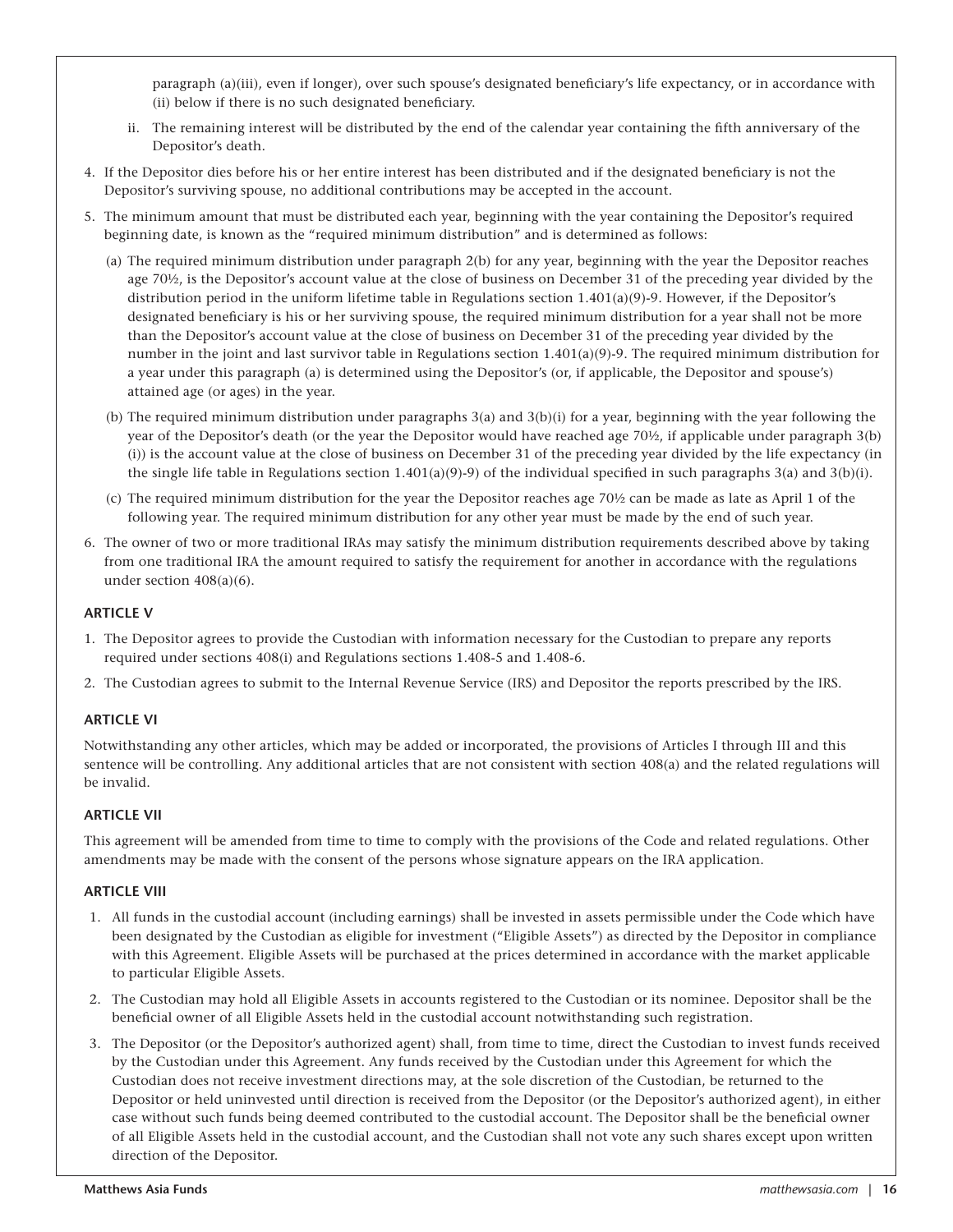- 4. The Custodian agrees to forward, or to cause to be forwarded, to Depositor (i) the then-current prospectus, if any, applicable to each Eligible Asset held in the custodial account, and (ii) any notices, proxies and proxy soliciting materials received by it with respect to Eligible Assets held in the custodial account.
- 5. The Depositor shall have the right by written notice to the Custodian (i) to designate one or more beneficiaries to receive any benefit to which the Depositor may be entitled in the event of the Depositor's death prior to the complete distribution of such benefit, and (ii) to designate one or more beneficiaries in replacement of any previously designated beneficiaries. Any such notice will be deemed to be in effect when received in good order by the Custodian. If no such designation is in effect at the time of the Depositor's death, or if all designated beneficiaries have predeceased the Depositor, the Depositor's surviving spouse shall become the Depositor's beneficiary, or, if the Depositor does not have a surviving spouse at the time of death, the distribution will be made to the Depositor's estate.
- 6. (a) The Custodian shall have the right to receive rollover contributions. The Custodian reserves the right to refuse to accept any property or contribution which is not in the form of cash.

 (b) The Custodian, upon written direction of the Depositor (or the Depositor's authorized agent) and after submission to the Custodian of such documents as it may reasonably require, shall transfer the assets held under this Agreement (reduced by (1) any amounts referred to in paragraph 8 of this Article VIII and (2) any amounts required to be distributed during the calendar year of transfer) to a qualified retirement plan, to a successor individual retirement account, to an individual retirement annuity for the Depositor's benefit, or directly to the Depositor.

 Any amounts received or transferred by the Custodian under this paragraph 6 shall be accompanied by such records and other documents, as the Custodian deems necessary to establish the nature, value and extent of the assets and of the various interests therein.

- 7. Without in any way limiting the foregoing, the Depositor hereby irrevocably delegates to the Custodian the right and power to amend at any time and from time to time the terms and provisions of this Agreement and hereby consents to such amendments, provided they shall comply with all applicable provisions of the Code, the Treasury regulations there under and with any other governmental law, regulation or ruling. Any such amendments shall be effective when the notice of such amendments is mailed to the address of the Depositor indicated by the Custodian's records.
- 8. Any income taxes or other taxes of any kind whatsoever levied or assessed upon or in respect of the assets of the custodial account or the income arising there from, any transfer taxes incurred, all other administrative expenses incurred, specifically including, but not limited to, administrative expenses incurred by the Custodian in the performance of its duties and fees for legal services rendered to the Custodian, and the Custodian's compensation may be paid by the Depositor and, unless so paid within such time period as the Custodian may establish, shall be paid from the Depositor's custodial account. The Custodian reserves the right to change or adjust its compensation upon 30 days advance notice to the Depositor.
- 9. The benefits provided hereunder shall not be subject to alienation, assignment, garnishment, attachment, execution or levy of any kind, and any attempt to cause such benefits to be so subjected shall not be recognized, except to such extent as may be required by law.
- 10. The Custodian may rely upon any statement by the Depositor (or by the Depositor's authorized agent, or the Depositor's beneficiary if the Depositor is deceased) when taking any action or determining any fact or question which may arise under this Agreement. The Depositor hereby agrees that neither the Custodian nor any sponsor, issuer, depository or other person or entity associated with any Eligible Asset held at any time in the custodial account will be liable for any loss or expense resulting from any action taken or determination made in reliance on such statement. The Depositor assumes sole responsibility for assuring that contributions to the custodial account satisfy the limits specified in the appropriate provisions of the Code.
- 11. The Custodian may resign at any time upon 30 days written notice to the Depositor and to the sponsor, issuer, depository or other person or entity primarily associated with each Eligible Asset held in the custodial account, and may be removed by the Depositor at any time upon 30 days written notice to the Custodian. Upon the resignation or removal of the Custodian, a successor Custodian shall be appointed within 30 days of such resignation notice and in the absence of such appointment, the Custodian shall appoint a successor unless the Agreement be sooner terminated. Any successor Custodian shall be a bank (as defined in section  $408(n)$  of the Code) or such other person found qualified to act as a Custodian under an individual account plan by the Secretary of the Treasury or his delegate. The appointment of a successor Custodian shall be effective upon receipt by the Custodian of such successor's written acceptance, which shall be submitted to the Custodian, the sponsor, and the Depositor. Within 30 days of the effective date of a successor Custodian's appointment, the Custodian shall transfer and deliver to the successor Custodian applicable account records and assets of the custodial account (reduced by any unpaid amounts referred to in paragraph 8 of this Article VIII). The successor Custodian (or any successor thereto) shall be subject to the provisions of this Agreement (or any successor thereto) on the effective date of its appointment.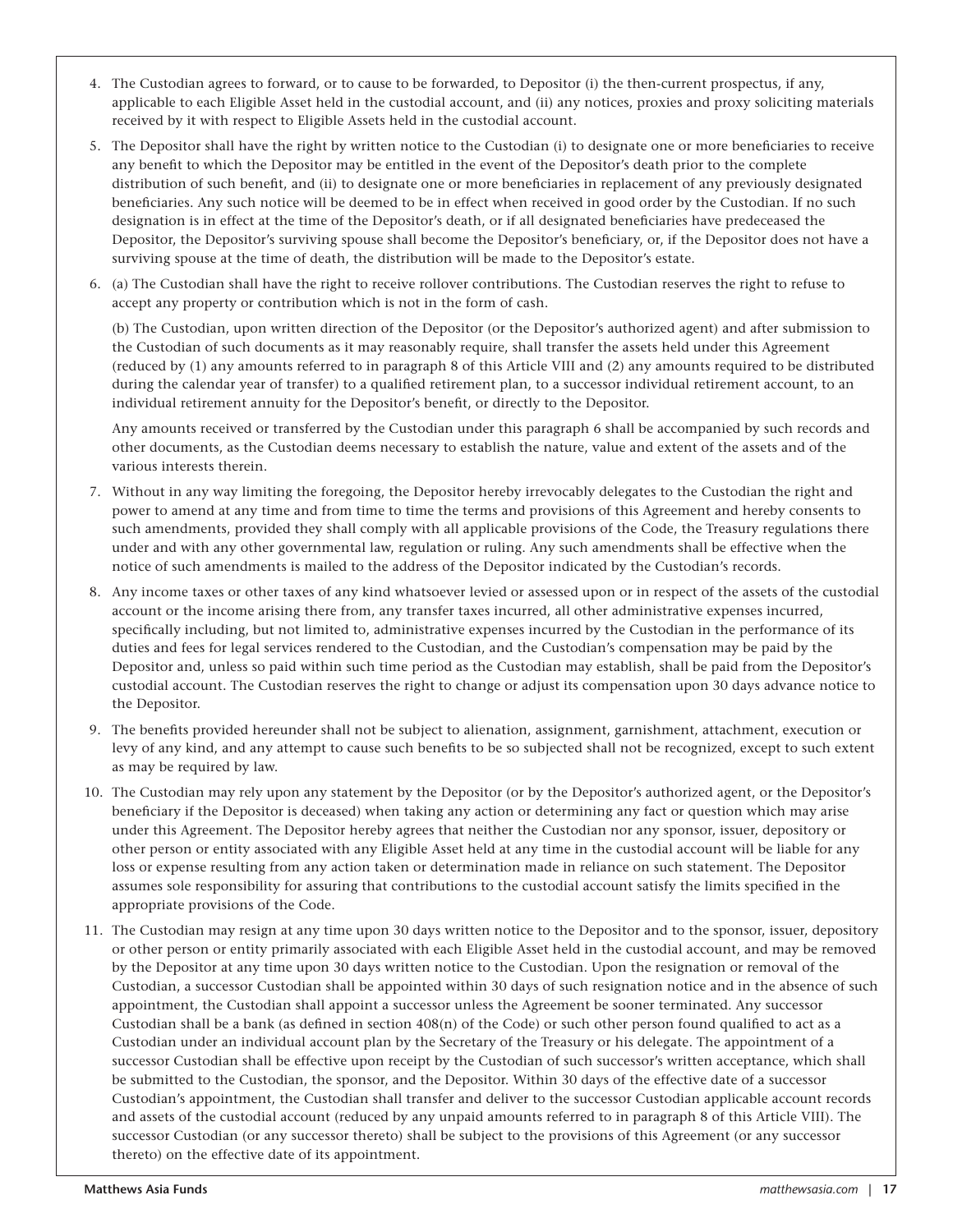12. The Custodian shall, from time to time, in accordance with instructions in writing or by means of recorded telephone conversation with the Depositor (or the Depositor's authorized agent, or the Depositor's beneficiary if the Depositor is deceased), make distributions out of the custodial account in the manner and amounts as may be specified in such instructions (reduced by any amounts referred to in Article VIII, paragraph 8). An IRA distribution form is available from the Custodian, and may be obtained and used to request distributions from your IRA. Notwithstanding the provisions of Article IV above, the Custodian assumes (and shall have) no responsibility to make any distribution from the custodial account unless and until such instructions specify the occasion for such distribution and the elected manner of distribution, except as set forth in the second part of this paragraph (12) below, with respect to age 70½ distributions.

Prior to making any such distribution from the custodial account, the Custodian shall be furnished with any and all applications, certificates, tax waivers, signature guarantees, and other documents (including proof of any legal representative's authority) deemed necessary or advisable by the Custodian, but the Custodian shall not be liable for complying with any such instructions which appear on their face to be genuine, or for refusing to comply if not satisfied such instructions are genuine, and assumes no duty of further inquiry. Upon receipt of proper instructions as required above, the Custodian shall cause the assets of the custodial account to be distributed in cash and/or in kind, as specified in such instructions.

The Depositor may select a method of distribution under Article IV, paragraph 2. If the Depositor requests an age 70½ distribution by timely instruction, but does not choose any of the methods of distribution described above by the April 1st following the calendar year in which he or she reaches age 70½, distribution to the Depositor will be made in accordance with Article IV, paragraph 2. If the Depositor does not request an age 70½ distribution from the custodial account by timely instruction, or does not specify a method of calculating the amount of the age 70½ distribution which the Depositor will be taking from another IRA(s), no distribution will be made; however calculation of the current year Required Minimum Distribution amount which cannot be rolled over to another IRA will be made in accordance with Article IV, paragraph 2, option (b).

13. Distribution of the assets of the custodial account shall be made in accordance with the provisions of Article IV as the Depositor (or the Depositor's beneficiary if the Depositor is deceased) shall elect by written instructions to the Custodian; subject, however, to the provisions of sections  $401(a)(9)$ ,  $408(a)(6)$  and  $403(b)(10)$  of the Code, the regulations promulgated thereunder, Article VIII, paragraph 12 of this Agreement, and, in addition, if the Depositor dies before his/ her entire interest in the custodial account has been distributed, and if the designated beneficiary of the Depositor is the Depositor's surviving spouse, the spouse may treat the custodial account as his/her own individual retirement arrangement. This election will be deemed to have been made if the surviving spouse makes a regular IRA contribution to the custodial account, makes a rollover to or from such custodial account, or fails to receive a payment from the custodial account within the appropriate time period applicable to the deceased Depositor under section 401(a)(9)(B) of the Code.

The provisions of this paragraph (13) of Article VIII shall prevail over the provisions of Article IV to the extent the provisions of this paragraph (13) are permissible under proposed and/or final regulations promulgated by the Internal Revenue Service.

- 14. In the event any amounts remain in the custodial account after the death of the Depositor, the rights of the Depositor under this Agreement shall thereafter be exercised by his or her beneficiary.
- 15. The Custodian is authorized to hire agents (including any transfer agent for Eligible Assets) to perform certain duties under this Agreement.
- 16. This Agreement shall terminate coincident with the complete distribution of the assets of the Depositor's account.
- 17. All notices to be given by the Custodian to the Depositor shall be deemed to have been given when mailed to the address of the Depositor indicated by the Custodian's records.
- 18. Neither the Custodian nor any sponsor, issuer, depository or other person or entity associated with any Eligible Asset held at any time in the custodial account shall be responsible for any losses, penalties or other consequences to the Depositor or any other person arising out of the making of, or the failure to make, any contribution or withdrawal.
- 19. In addition to the reports required by paragraph (2) of Article V, the Custodian shall periodically cause to be mailed to the Depositor in respect of each such period an account of all transactions affecting the custodial account during such period and a statement showing the custodial account as of the end of such period. If, within 30 days after such mailing, the Depositor has not given the Custodian written notice of any exception or objection thereto, the periodic accounting shall be deemed to have been approved and, in such case or upon the written approval of the Depositor, the Custodian and the sponsor shall be released, relieved and discharged with respect to all matters and statements set forth in such accounting as though the account had been settled by judgment or decree of a court of competent jurisdiction.
- 20. In performing the duties conferred upon the Custodian by the Depositor hereunder, the Custodian shall act as the agent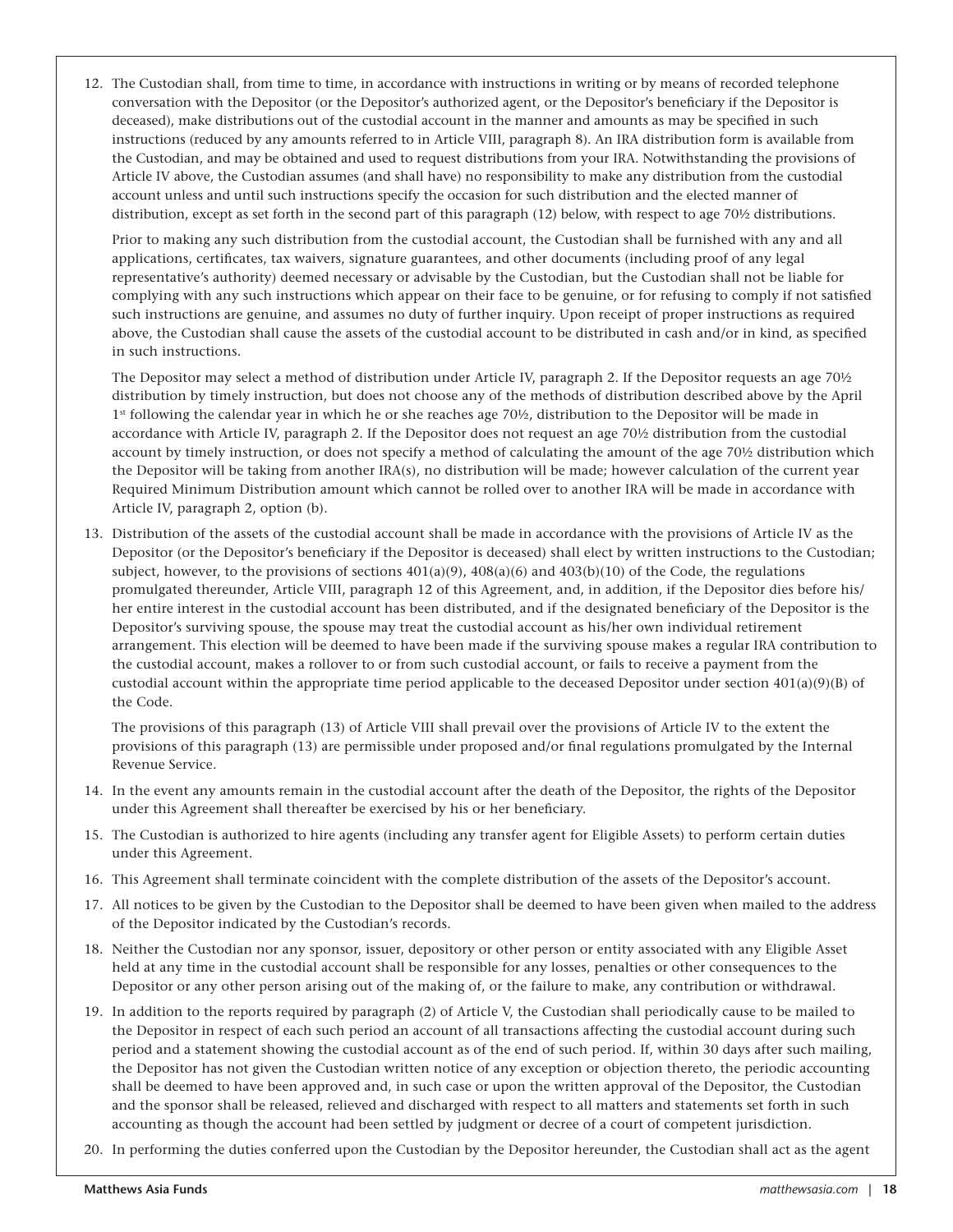of the Depositor. The parties do not intend to confer any fiduciary duties on the Custodian and none shall be implied. Neither the Custodian nor any sponsor, issuer, depository or other person or entity associated with Eligible Assets shall be liable (and neither assumes any responsibility) for the collection of contributions, the deductibility or the propriety of any contribution under this Agreement, the selection of any Eligible Asset for this custodial account, or the purpose or propriety of any distribution made in accordance with Article IV and Paragraph 12 or 13 of Article VIII, which matters are the sole responsibility of the Depositor or the Depositor's beneficiary, as the case may be. The Depositor agrees that the Depositor will not direct the Custodian to engage in any prohibited transactions (as defined in Code section 4975) with respect to the Custodial Account.

The Depositor and the successors of the Depositor, including any beneficiary, executor or administrator, shall, to the extent permitted by law, indemnify and hold the Custodian and any sponsor, issuer, depository or other person or entity associated with Eligible Assets and their affiliates, successors and assigns harmless from any and all claims, actions or liabilities, except such as may arise from such party's own bad faith, negligence, nonfeasance, or willful misconduct.

- 21. The Custodian shall be responsible solely for the performance of those duties expressly assigned to it in this Agreement and by operation of law. Neither the Custodian nor any sponsor, issuer, depository or other person or entity associated with Eligible Assets shall have any duty to account for deductible contributions separately from nondeductible contributions, unless required to do so by applicable law. In determining the taxable amount of a distribution, the Depositor shall rely only on his or her federal tax records, and the Custodian shall withhold federal income tax from any distribution from the custodial account as if the total amount of the distribution is includible in the Depositor's income.
- 22. Except to the extent superseded by Federal law, this Agreement shall be governed by, and construed, administered and enforced according to, the laws of the State of Delaware, and all contributions shall be deemed made in Delaware.
- 23. In the event any asset or property held in the custodial account (or any asset or property previously subject to the operation of this section and administered by the Custodian) is redeemed or liquidated, matures, or is otherwise converted to cash or other property (a "Liquidation") for any reason or under any circumstances and the Custodian does not receive timely instructions designating what it should do with the proceeds of such Liquidation (the "Proceeds") from any person lawfully entitled to give instructions with respect to the account, including without limitation the registered owner of the custodial account ("Owner") and successors and representatives of the Owner, including beneficiaries, heirs, executors, and administrators, or other proper persons or entities, or instructions are received but they cannot reasonably or practicably be carried out as given or are ambiguous or unclear, the Owner expressly directs and authorizes the Custodian to take "Any Reasonable Course Of Conduct". "Any Reasonable Course Of Conduct" is hereby defined to mean a course of conduct that the Custodian determines to be reasonable under the circumstances—this course of conduct may include any one or more of the following, but it is not limited to the following: (i) depositing Proceeds in an FDIC-insured bank account or any other account, or using Proceeds to purchase shares of a money market mutual fund or any other asset or property, (ii) distributing Proceeds to persons the Custodian reasonably determines to be lawfully entitled to distributions from the account, (iii) holding Proceeds uninvested in a general account of the Custodian or other depository and (iv) resigning as Custodian and engaging in a course of conduct, including any described in clauses (i) through (iii), outright and free of trust, if the Owner does not appoint a Custodian which immediately accepts transfer of all Proceeds, although nothing in this clause (iv) shall be interpreted to obligate the Custodian to resign before taking any course of conduct, including any described in clauses (i) through (iii).

In the event any agreement or understanding (other than this custodial account agreement) pursuant to which or in consideration of which the Custodian serves as custodian of the Account is terminated (and is not renewed or replaced) and a successor custodian does not take custody of the account in connection with or following such termination, the Custodian, after not less than 30 days notice to the Owner or such other persons as the Custodian reasonably determines to be entitled to give instructions with respect to the account, may (i) take Any Reasonable Course Of Conduct with respect to any assets or property in the custodial account, any Proceeds or any asset or property previously subject to the operation of this section and still administered by the Custodian, and (ii) may reset custodial fees charged to and owed by the account owner to the Custodian to an amount equal to the costs of maintaining the account.

The Custodian is authorized to pay or recover any costs and expenses associated with taking Any Reasonable Course of Conduct by utilizing the assets, property or Proceeds involved or by retaining a portion of such in a reserve and subsequently distributing any unused portion of the reserve. To offset administrative costs of the Custodian under any of the above described circumstances not otherwise recovered the Custodian shall be entitled to retain for its own account any incidental benefits earned in connection with taking Any Reasonable Course of Action, including "float", bank service credits or overnight investment earnings.

The Custodian shall not be liable for any action taken in reliance on this section, unless such liability is required by the Internal Revenue Code or regulations implementing the Internal Revenue Code, and the Owner expressly waives and releases the Custodian from all such liability. Without limiting the generality of the foregoing, in the event the Custodian makes a distribution from the account to the persons it reasonably determines to be entitled to account distributions, the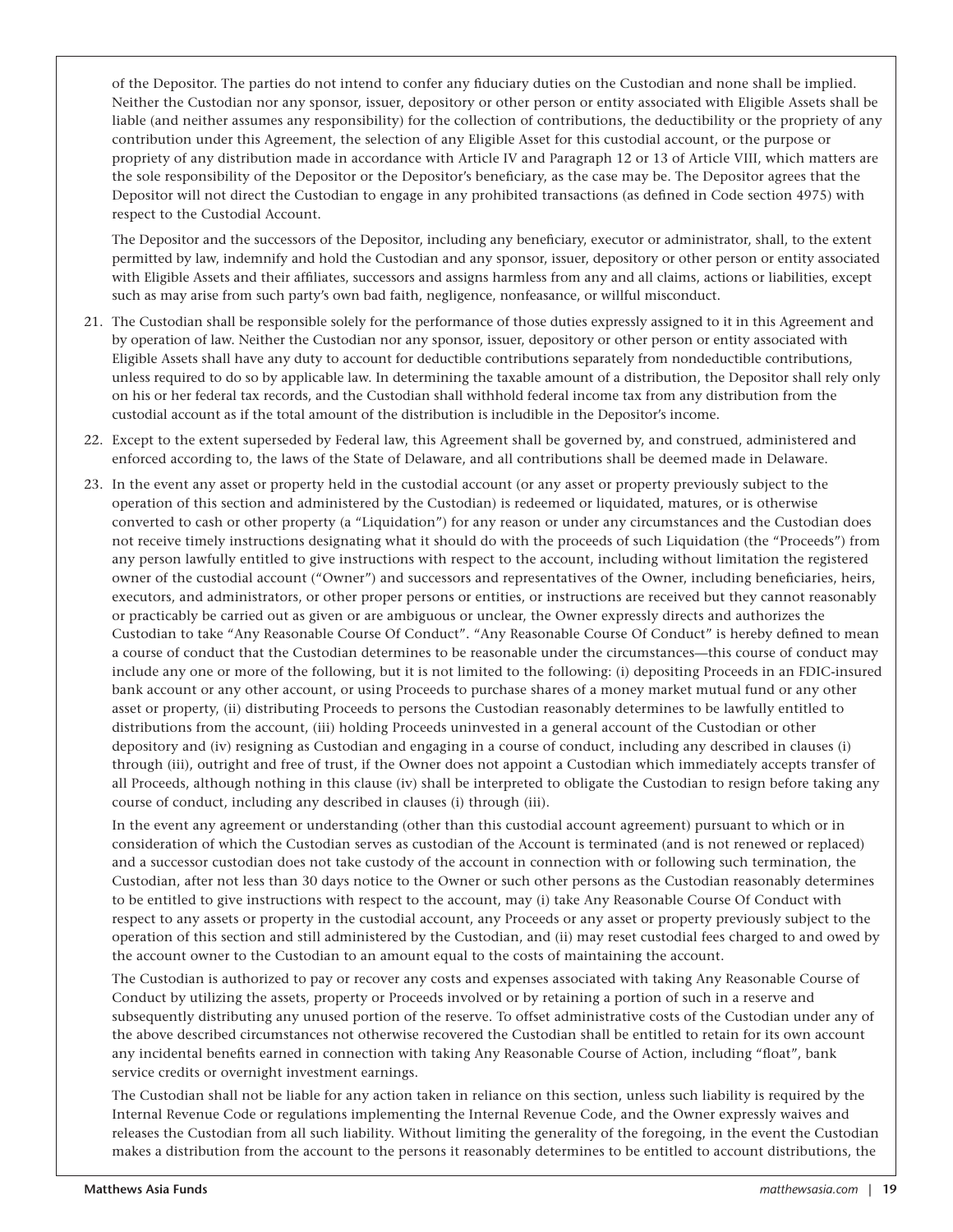owner and such persons shall bear sole responsibility for any taxes, fines, assessments, penalties, levies, tariffs, or other liabilities or consequences of any nature arising or resulting from the distribution, including non-monetary liabilities or consequences, and for taking any actions following the distribution to avoid or mitigate any liabilities or consequences.

This section shall not be interpreted so as to impose any duty of any nature on the Custodian if any one or more of the events described in this section occurs, whether a duty to take or omit to take any act in particular, to place Proceeds in any particular asset or property, to take possession of Proceeds if possession is discretionary, to exercise discretionary investment authority over the account, or to distribute Proceeds to the Owner. For purposes of clarification, it is the intention of this section to provide the Custodian with the broadest possible discretion permitted by law, including the discretion to hold Proceeds uninvested.

The Owner authorizes the Custodian to escheat or otherwise remit to appropriate jurisdictions in accordance with applicable abandoned property or other laws any assets or property in the custodial account, any Proceeds or any asset or property previously subject to the operation of this section and still administered or held by the Custodian, and to the extent any of the foregoing consists of anything other than cash, the Custodian may escheat or remit the non-cash asset, property or Proceeds or the cash resulting from a liquidation of such non-cash asset, property or Proceeds.

The account owner acknowledges and accepts the risks of owning the account as described in this section, including the investment risks and tax consequences of the Custodian taking Any Reasonable Course Of Conduct.

24. The term "participant" used anywhere in this Application and Adoption Agreement has the same meaning as "Depositor" used in this Custodial Agreement.

#### **GENERAL INSTRUCTIONS—(Section references are to the Internal Revenue Code unless otherwise noted.)**

**Purpose of Form**—Form 5305-A is a model custodial account agreement that meets the requirements of section 408(a). However, only Articles I through VII have been reviewed by the IRS. A traditional individual retirement account (traditional IRA) is established after the form is fully executed by both the individual (Depositor) and the Custodian. To make a regular contribution to a traditional IRA for a year, the IRA must be established no later than the due date of the individual's income tax return for the tax year (excluding extensions). This account must be created in the United States for the exclusive benefit of the Depositor or his or her beneficiaries. Do not file form 5305-A with the IRS. Instead, keep it with your records. For more information on IRAs, including the required disclosures the custodian must give the depositor, see Pub. 590-A, Contributions to Individual Retirement Arrangements (IRAs), and Pub. 590-B, Distributions from Individual Retirement Arrangements (IRAs).

#### **DEFINITIONS**

**Custodian**—The Custodian must be a bank or savings and loan association, as defined in section 408(n), or any person who has the approval of the IRS to act as Custodian.

**Depositor**—The Depositor is the person who establishes the custodial account.

**Identifying Number**—The Depositor's social security number will serve as the identification number of his or her IRA. An employer identification number (EIN) is required only for an IRA for which a return is filed to report unrelated business taxable income. An EIN is required for a common fund created for IRAs.

**Traditional IRA for Nonworking Spouse**—Form 5305-A may be used to establish the IRA custodial account for a nonworking spouse. Contributions to an IRA custodial account for a nonworking spouse must be made to a separate IRA custodial account established by the nonworking spouse.

#### **SPECIFIC INSTRUCTIONS**

**Article IV.** Distributions made under this article may be made in a single sum, periodic payment, or a combination of both. The distribution option should be reviewed in the year the Depositor reaches age 70½ to ensure that the requirements of section 408(a)(6) have been met.

**Article VIII.** Article VIII and any that follow it may incorporate additional provisions that are agreed to by the Depositor and Custodian to complete the agreement. They may include, for example, definitions, investment powers, voting rights, exculpatory provisions, amendment and termination, removal of the Custodian, Custodian's fees, state law requirements, Federal law requirements, regulatory requirements, beginning date of distributions, accepting only cash, treatment of excess contributions, prohibited transactions with the Depositor, etc.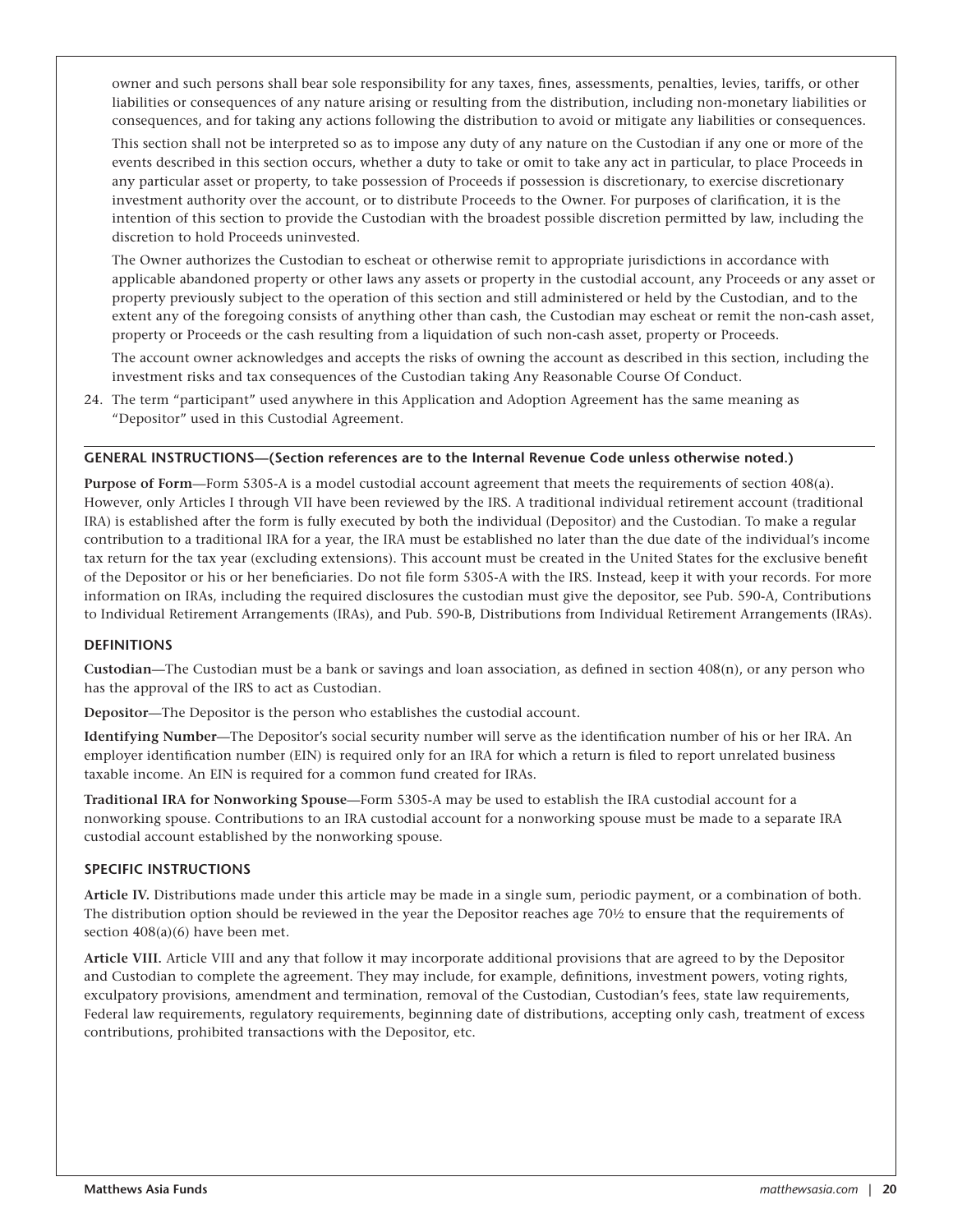# Roth IRA Custodial Account Agreement

#### **(Under section 408A of the Internal Revenue Code—Form 5305-RA March 2017)**

Form 5305-RA is a model custodial account agreement that meets the requirements of section 408A. However, only Articles I through VIII have been reviewed by the IRS. The Depositor whose name appears in the accompanying Application is establishing a Roth Individual Retirement Account ("Roth IRA") under section 408A to provide for his or her retirement and for the support of his or her beneficiaries after death. The account must be created in the United States for the exclusive benefit of the Depositor or his or her beneficiaries.

The Custodian has given the Depositor the disclosure statement required under Regulations section 1.408-6.

The Depositor and the Custodian make the following agreement:

#### **ARTICLE I**

Except in the case of a qualified rollover contribution described in section 408A(e) or a recharacterized contribution described in section 408A(d)(6), the Custodian will accept only cash contributions up to \$5,500 per year for 2013 through 2017. For individuals who have reached the age of 50 by the end of the year, the contribution limit is increased to \$6,500 per year for 2013 through 2017. For years after 2017, these limits will be increased to reflect a cost-of-living adjustment, if any.

#### **ARTICLE II**

- 1. The annual contribution limit described in Article I is gradually reduced to \$0 for higher income levels. For a single Depositor, the annual contribution is phased out between adjusted gross income ("AGI") of \$95,000 and \$110,000, for a married Depositor filing jointly, between AGI of \$150,000 and \$160,000; and for a married Depositor filing separately, between AGI of \$0 and \$10,000. In the case of a conversion, the Custodian will not accept IRA Conversion Contributions in a tax year if the Depositor's AGI for the tax year the funds were distributed from the other IRA exceeds \$100,000 or if the Depositor is married and files a separate return. Adjusted gross income is defined in section 408A(c)(3) and does not include IRA Conversion Contributions.
- 2. In the case of a joint return, the AGI limits in the preceding paragraph apply to the combined AGI of the Depositor and his or her spouse.

#### **ARTICLE III**

The Depositor's interest in the balance in the custodial account is nonforfeitable.

#### **ARTICLE IV**

- 1. No part of the custodial account funds may be invested in life insurance contracts, nor may the assets of the custodial account be commingled with other property except in a common trust fund or common investment fund (within the meaning of section 408(a)(5)).
- 2. No part of the custodial account funds may be invested in collectibles (within the meaning of section 408(m)) except as otherwise permitted by section 408(m)(3), which provides an exception for certain gold, silver, and platinum coins, coins issued under the laws of any state, and certain bullion.

#### **ARTICLE V**

- 1. If the Depositor dies before his or her entire interest is distributed to him or her and the depositor's surviving spouse is not the sole beneficiary, the remaining interest will be distributed in accordance with (a) below or, if elected or there is no designated beneficiary, in accordance with (b) below:
	- (a) The remaining interest will be distributed, starting by the end of the calendar year following the year of the Depositor's death, over the designated beneficiary's remaining life expectancy as determined in the year following the death of the Depositor.
	- (b) The remaining interest will be distributed by the end of the calendar year containing the fifth anniversary of the Depositor's death.
- 2. The minimum amount that must be distributed each year under paragraph 1(a) above is the account value at the close of business on December 31 of the preceding year divided by the life expectancy (in the single life table in Regulations section  $1.401$  (a)(9)-9) of the designated beneficiary using the attained age of the beneficiary in the year following the year of the Depositor's death and subtracting 1 from the divisor for each subsequent year.
- 3. If the Depositor's surviving spouse is the designated beneficiary, such spouse will then be treated as the Depositor.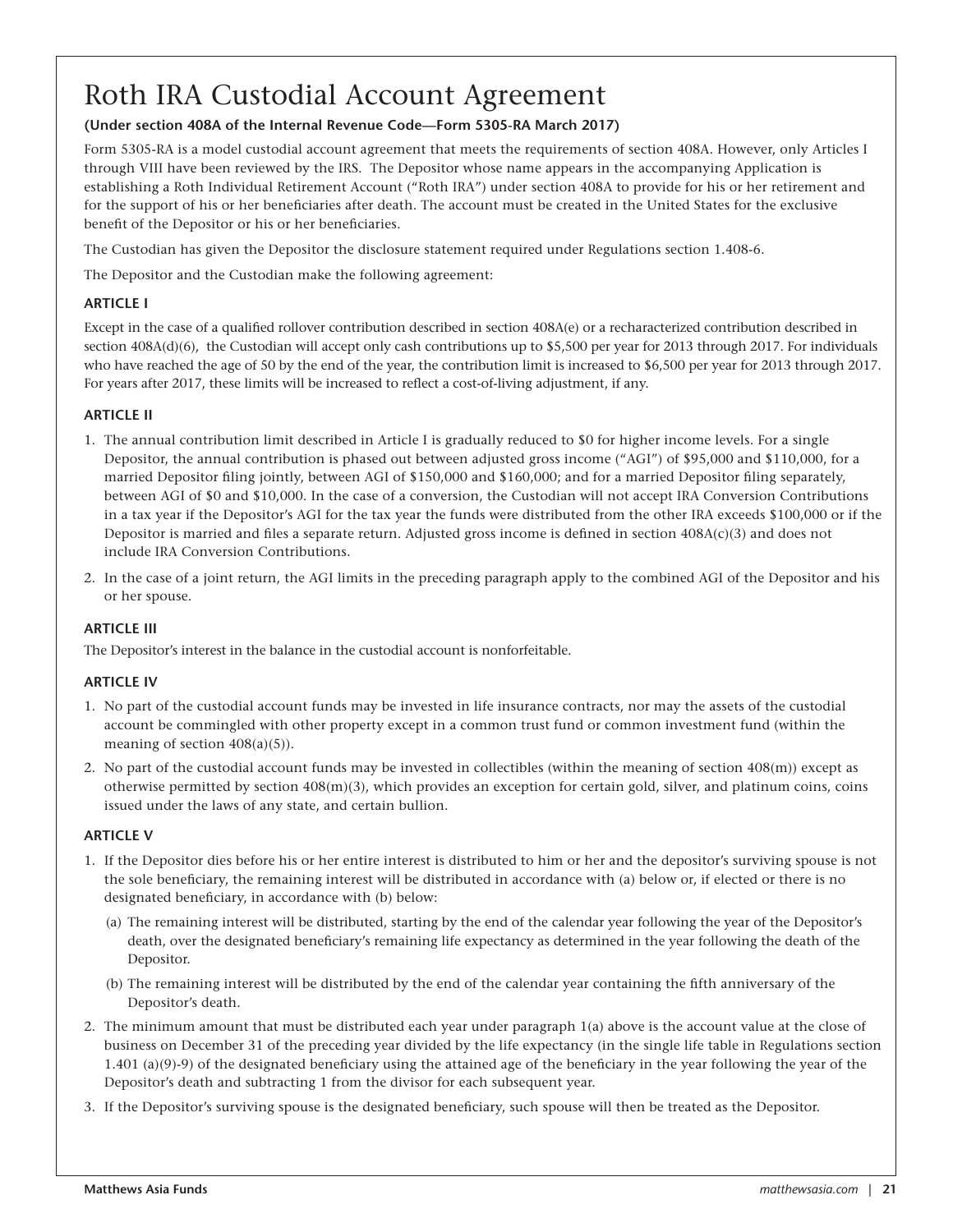#### **ARTICLE VI**

- 1. The Depositor agrees to provide the Custodian with information necessary for the Custodian to prepare any reports required under sections 408(i) and 408A(d)(3)(E), Regulations sections 1.408-5 and 1.408-6, or under guidance published by the Internal Revenue Service.
- 2. The Custodian agrees to submit to the IRS and Depositor the reports prescribed by the IRS.

#### **ARTICLE VII**

Notwithstanding any other articles, which may be added or incorporated, the provisions of Articles I through IV and this sentence will be controlling. Any additional articles that are not consistent with section 408A, the related regulations, and other published guidance will be invalid.

#### **ARTICLE VIII**

This agreement will be amended as necessary to comply with the provisions of the Code, related regulations, and other published guidance. Other amendments may be made with the consent of the persons whose signature appears on the IRA application.

#### **ARTICLE IX**

- 1. All funds in the custodial account (including earnings) shall be invested in assets permissible under the Code which have been designated by the Custodian as eligible for investment ("Eligible Assets") as directed by the Depositor in compliance with this Agreement. Eligible Assets will be purchased at the prices determined in accordance with the market applicable to particular Eligible Assets.
- 2. The Custodian may hold all Eligible Assets in accounts registered to the Custodian or its nominee. Depositor shall be the beneficial owner of all Eligible Assets held in the custodial account notwithstanding such registration.
- 3. The Depositor (or the Depositor's authorized agent) shall, from time to time, direct the Custodian to invest funds received by the Custodian under this Agreement. Any funds received by the Custodian under this Agreement for which the Custodian does not receive investment directions may, at the sole discretion of the Custodian, be returned to the Depositor or held uninvested until direction is received from the Depositor (or the Depositor's authorized agent), in either case without such funds being deemed contributed to the custodial account. The Depositor shall be the beneficial owner of all Eligible Assets held in the custodial account, and the Custodian shall not vote any such shares except upon written direction of the Depositor.
- 4. The Custodian agrees to forward, or to cause to be forwarded, to Depositor (i) the then-current prospectus, if any, applicable to each Eligible Asset held in the custodial account, and (ii) any notices, proxies and proxy soliciting materials received by it with respect to Eligible Assets held in the custodial account.
- 5. The Depositor shall have the right by written notice to the Custodian (i) to designate one or more beneficiaries to receive any benefit to which the Depositor may be entitled in the event of the Depositor's death prior to the complete distribution of such benefit, and (ii) to designate one or more beneficiaries in replacement of any previously designated beneficiaries. Any such notice will be deemed to be in effect when received in good order by the Custodian. If no such designation is in effect at the time of the Depositor's death, or if all designated beneficiaries have predeceased the Depositor, the Depositor's surviving spouse shall become the Depositor's beneficiary, or, if the Depositor does not have a surviving spouse at the time of death, the distribution will be made to the Depositor's estate.
- 6. (a) The Custodian shall have the right to receive rollover and conversion contributions as allowed under section 408A, however it is the Depositor's responsibility to ensure that such rollovers and conversions are eligible to be contributed to this Roth IRA. The Custodian reserves the right to refuse to accept any property or contribution which is not in the form of cash.
	- (b) The Custodian, upon written direction of the Depositor (or the Depositor's authorized agent) and after submission to the Custodian of such documents as it may reasonably require, shall transfer the assets held under this Agreement (reduced by any amounts referred to in paragraph 8 of this Article IX) to a successor Roth Individual Retirement Account or directly to the Depositor.

Any amounts received or transferred by the Custodian under this paragraph 6 shall be accompanied by such records and other documents as the Custodian deems necessary to establish the nature, value and extent of the assets and of the various interests therein.

7. Without in any way limiting the foregoing, the Depositor hereby irrevocably delegates to the Custodian the right and power to amend at any time and from time to time the terms and provisions of this Agreement and hereby consents to such amendments, provided they shall comply with all applicable provisions of the Code, the Treasury regulations thereunder and with any other governmental law, regulation or ruling. Any such amendments shall be effective when the notice of such amendments is mailed to the address of the Depositor indicated by the Custodian's records.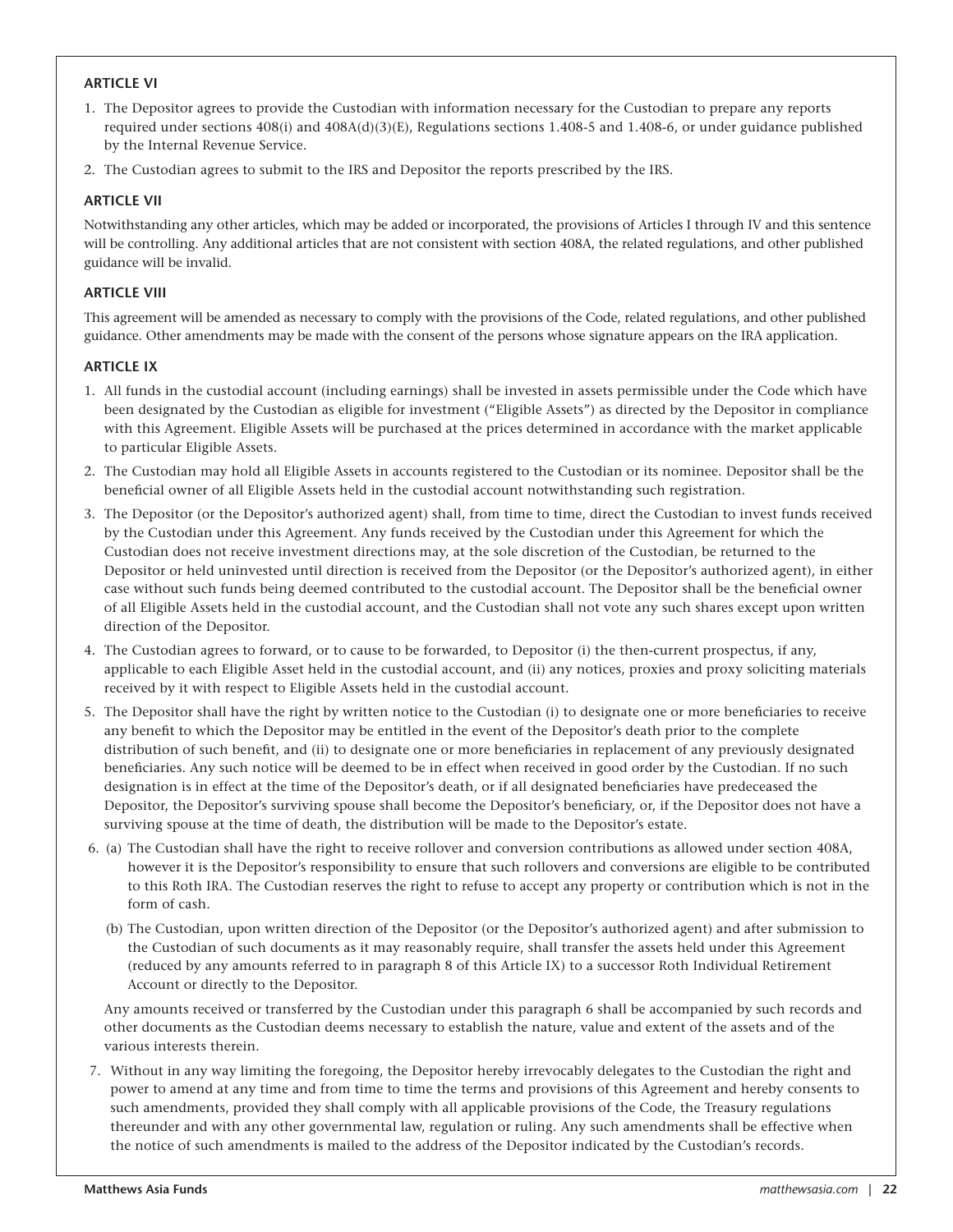- 8. Any income taxes or other taxes of any kind whatsoever levied or assessed upon or in respect of the assets of the custodial account or the income arising there from, any transfer taxes incurred, all other administrative expenses incurred, specifically including but not limited to, administrative expenses incurred by the Custodian in the performance of its duties and fees for legal services rendered to the Custodian, and the Custodian's compensation may be paid by the Depositor and, unless so paid within such time period as the Custodian may establish, shall be paid from the Depositor's custodial account. The Custodian reserves the right to change or adjust its compensation upon 30 days advance notice to the Depositor.
- 9. The benefits provided hereunder shall not be subject to alienation, assignment, garnishment, attachment, execution or levy of any kind, and any attempt to cause such benefits to be so subjected shall not be recognized, except to such extent as may be required by law.
- 10. The Custodian may rely upon any statement by the Depositor (or the Depositor's authorized agent, or the Depositor's beneficiary if the Depositor is deceased) when taking any action or determining any fact or question which may arise under this Agreement. The Depositor hereby agrees that neither the Custodian nor any sponsor, issuer, depository or other person or entity associated with any Eligible Asset held at any time in the custodial account will be liable for any loss or expense resulting from any action taken or determination made in reliance on such statement. The Depositor assumes sole responsibility for assuring that contributions to the custodial account satisfy the limits specified in the appropriate provisions of the Code.
- 11. The Custodian may resign at any time upon 30 days written notice to the Depositor and to the sponsor, issuer, depository or other person or entity primarily associated with each Eligible Asset held in the custodial account, and may be removed by the Depositor at any time upon 30 days written notice to the Custodian. Upon the resignation or removal of the Custodian, a successor Custodian shall be appointed within 30 days of such resignation notice and in the absence of such appointment, the Custodian shall appoint a successor unless the Agreement be sooner terminated. Any successor Custodian shall be a bank (as defined in section  $408(n)$  of the Code) or such other person found qualified to act as a Custodian under an individual account plan by the Secretary of the Treasury or his delegate. The appointment of a successor Custodian shall be effective upon receipt by the Custodian of such successor's written acceptance, which shall be submitted to the Custodian, the sponsor, and the Depositor. Within 30 days of the effective date of a successor Custodian's appointment, the Custodian shall transfer and deliver to the successor Custodian applicable account records and assets of the custodial account (reduced by any unpaid amounts referred to in paragraph 8 of this Article IX). The successor Custodian shall be subject to the provisions of this Agreement (or any successor thereto) on the effective date of its appointment.
- 12. The Custodian shall, from time to time, in accordance with instructions in writing or by means of recorded telephone conversation with the Depositor (or the Depositor's authorized agent, or the Depositor's beneficiary if the Depositor is deceased), make distributions out of the custodial account to the Depositor in the manner and amounts as may be specified in such instructions (reduced by any amounts referred to in Article IX, paragraph 8). An IRA distribution form is available from the Custodian, and may be obtained and used to request distributions from your Roth IRA. The Custodian assumes (and shall have) no responsibility to make any distribution from the custodial account unless and until such instructions specify the occasion for such distribution and the elected manner of distribution.

 Prior to making any such distribution from the custodial account, the Custodian shall be furnished with any and all applications, certificates, tax waivers, signature guarantees, and other documents (including proof of any legal representative's authority) deemed necessary or advisable by the Custodian, but the Custodian shall not be liable for complying with any such instructions which appear on their face to be genuine, or for refusing to comply if not satisfied such instructions are genuine, and assumes no duty of further inquiry. Upon receipt of proper instructions as required above, the Custodian shall cause the assets of the custodial account to be distributed in cash and/or in kind, as specified in such instructions.

- 13. No distributions are required to be taken from the Roth IRA during the lifetime of the Depositor. If the Depositor desires to take distributions from the Roth IRA, such distributions shall be made, as the Depositor shall elect by written instructions to the Custodian.
- 14. In the event any amounts remain in the custodial account after the death of the Depositor, his or her beneficiary shall thereafter exercise the rights of the Depositor as described in Article V.
- 15. The Custodian is authorized to hire agents (including any transfer agent for Eligible Assets) to perform certain duties under this Agreement.
- 16. This Agreement shall terminate coincident with the complete distribution of the assets of the Depositor's account.
- 17. All notices to be given by the Custodian to the Depositor shall be deemed to have been given when mailed to the address of the Depositor indicated by the Custodian's records.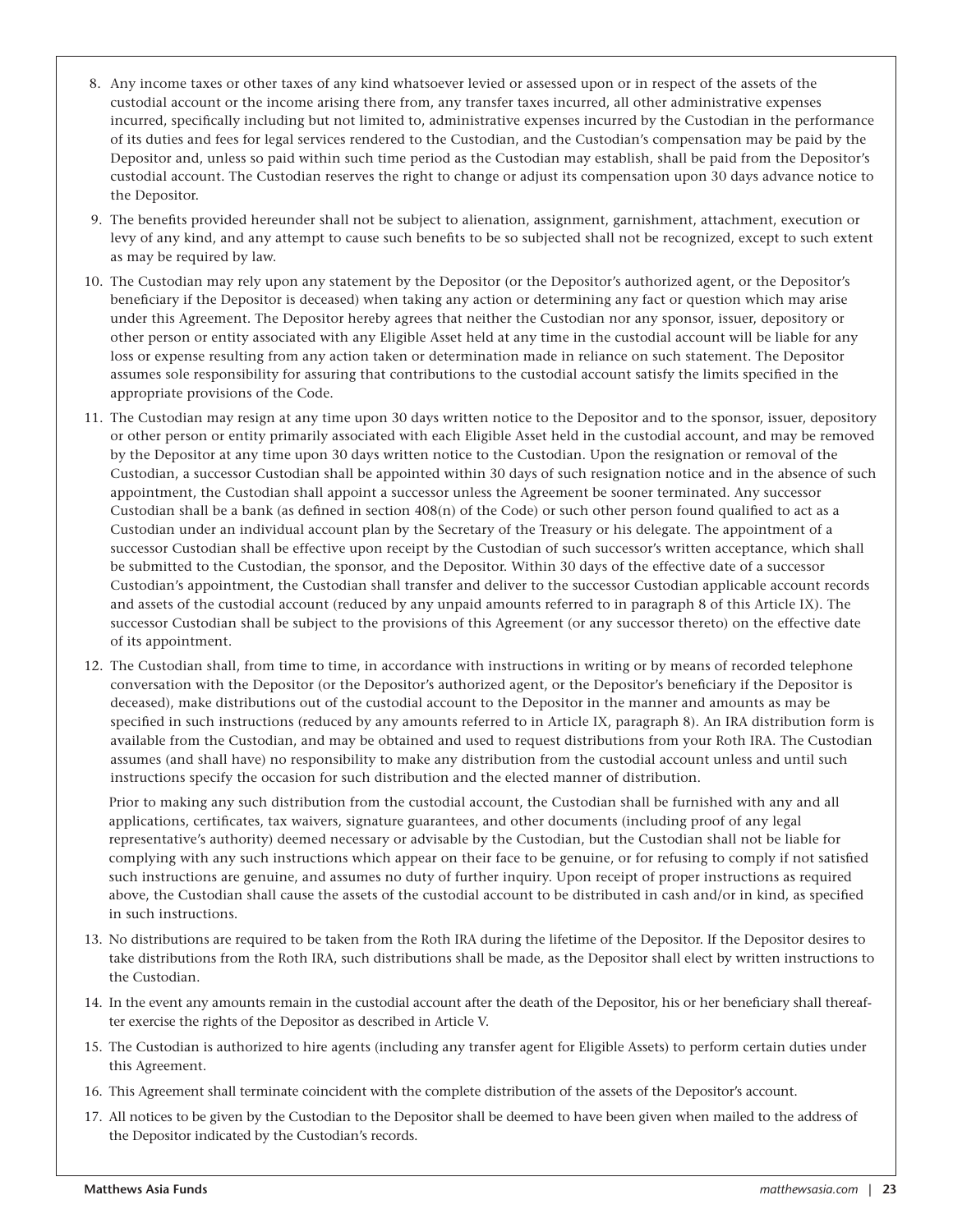- 18. Neither the Custodian nor any sponsor, issuer, depository or other person or entity associated with any Eligible Asset held at any time in the custodial account shall be responsible for any losses, penalties or other consequences to the Depositor or any other person arising out of the making of, or the failure to make, any contribution or withdrawal.
- 19. In addition to the reports required by paragraph (2) of Article VI, the Custodian shall periodically cause to be mailed to the Depositor in respect of each such period an account of all transactions affecting the custodial account during such period and a statement showing the custodial account as of the end of such period. If, within 30 days after such mailing, the Depositor has not given the Custodian written notice of any exception or objection thereto, the periodic accounting shall be deemed to have been approved and, in such case or upon the written approval of the Depositor, the Custodian and the sponsor shall be released, relieved and discharged with respect to all matters and statements set forth in such accounting as though the account had been settled by judgment or decree of a court of competent jurisdiction.
- 20. In performing the duties conferred upon the Custodian by the Depositor hereunder, the Custodian shall act as the agent of the Depositor. The parties do not intend to confer any fiduciary duties on the Custodian and none shall be implied. Neither the Custodian nor any sponsor, issuer, depository or other person or entity associated with Eligible Assets shall be liable (and neither assumes any responsibility) for the collection of contributions, the deductibility or the propriety of any contribution under this Agreement, the selection of any Eligible Asset for this custodial account, or the purpose or propriety of any distribution made, which matters are the sole responsibility of the Depositor or the Depositor's beneficiary, as the case may be. The Depositor agrees that the Depositor will not direct the Custodian to engage in any prohibited transactions (as defined in Code section 4975) with respect to the Custodial Account.

The Depositor and the successors of the Depositor, including any beneficiary, executor or administrator, shall, to the extent permitted by law, indemnify and hold the Custodian and any sponsor, issuer, depository or other person or entity associated with Eligible Assets and their affiliates, successors and assigns harmless from any and all claims, actions or liabilities, except such as may arise from such party's own bad faith, negligence, nonfeasance, or willful misconduct.

- 21. The Custodian shall be responsible solely for the performance of those duties expressly assigned to it in this Agreement and by operation of law. In determining the taxable amount of a distribution, the Depositor shall rely only on his or her federal tax records, and the Custodian shall withhold federal income tax from any distribution from the custodial account as if the total amount of the distribution is includible in the Depositor's income.
- 22. Except to the extent superseded by Federal law, this Agreement shall be governed by, and construed, administered and enforced according to, the laws of the State of Delaware, and all contributions shall be deemed made in Delaware.
- 23. In the event any asset or property held in the custodial account (or any asset or property previously subject to the operation of this section and administered by the Custodian) is redeemed or liquidated, matures, or is otherwise converted to cash or other property (a "Liquidation") for any reason or under any circumstances and the Custodian does not receive timely instructions designating what it should do with the proceeds of such Liquidation (the "Proceeds") from any person lawfully entitled to give instructions with respect to the account, including without limitation the registered owner of the custodial account ("Owner") and successors and representatives of the Owner, including beneficiaries, heirs, executors, and administrators, or other proper persons or entities, or instructions are received but they cannot reasonably or practicably be carried out as given or are ambiguous or unclear, the Owner expressly directs and authorizes the Custodian to take "Any Reasonable Course Of Conduct". "Any Reasonable Course Of Conduct" is hereby defined to mean a course of conduct that the Custodian determines to be reasonable under the circumstances -- this course of conduct may include any one or more of the following, but it is not limited to the following: (i) depositing Proceeds in an FDIC-insured bank account or any other account, or using Proceeds to purchase shares of a money market mutual fund or any other asset or property, (ii) distributing Proceeds to persons the Custodian reasonably determines to be lawfully entitled to distributions from the account, (iii) holding Proceeds uninvested in a general account of the Custodian or other depository and (iv) resigning as Custodian and engaging in a course of conduct, including any described in clauses (i) through (iii), outright and free of trust, if the Owner does not appoint a Custodian which immediately accepts transfer of all Proceeds, although nothing in this clause (iv) shall be interpreted to obligate the Custodian to resign before taking any course of conduct, including any described in clauses (i) through (iii).

In the event any agreement or understanding (other than this custodial account agreement) pursuant to which or in consideration of which the Custodian serves as custodian of the Account is terminated (and is not renewed or replaced) and a successor custodian does not take custody of the account in connection with or following such termination, the Custodian, after not less than 30 days notice to the Owner or such other persons as the Custodian reasonably determines to be entitled to give instructions with respect to the account, may (i) take Any Reasonable Course Of Conduct with respect to any assets or property in the custodial account, any Proceeds or any asset or property previously subject to the operation of this section and still administered by the Custodian, and (ii) may reset custodial fees charged to and owed by the account owner to the Custodian to an amount equal to the costs of maintaining the account.

The Custodian is authorized to pay or recover any costs and expenses associated with taking Any Reasonable Course of Conduct by utilizing the assets, property or Proceeds involved or by retaining a portion of such in a reserve and subsequently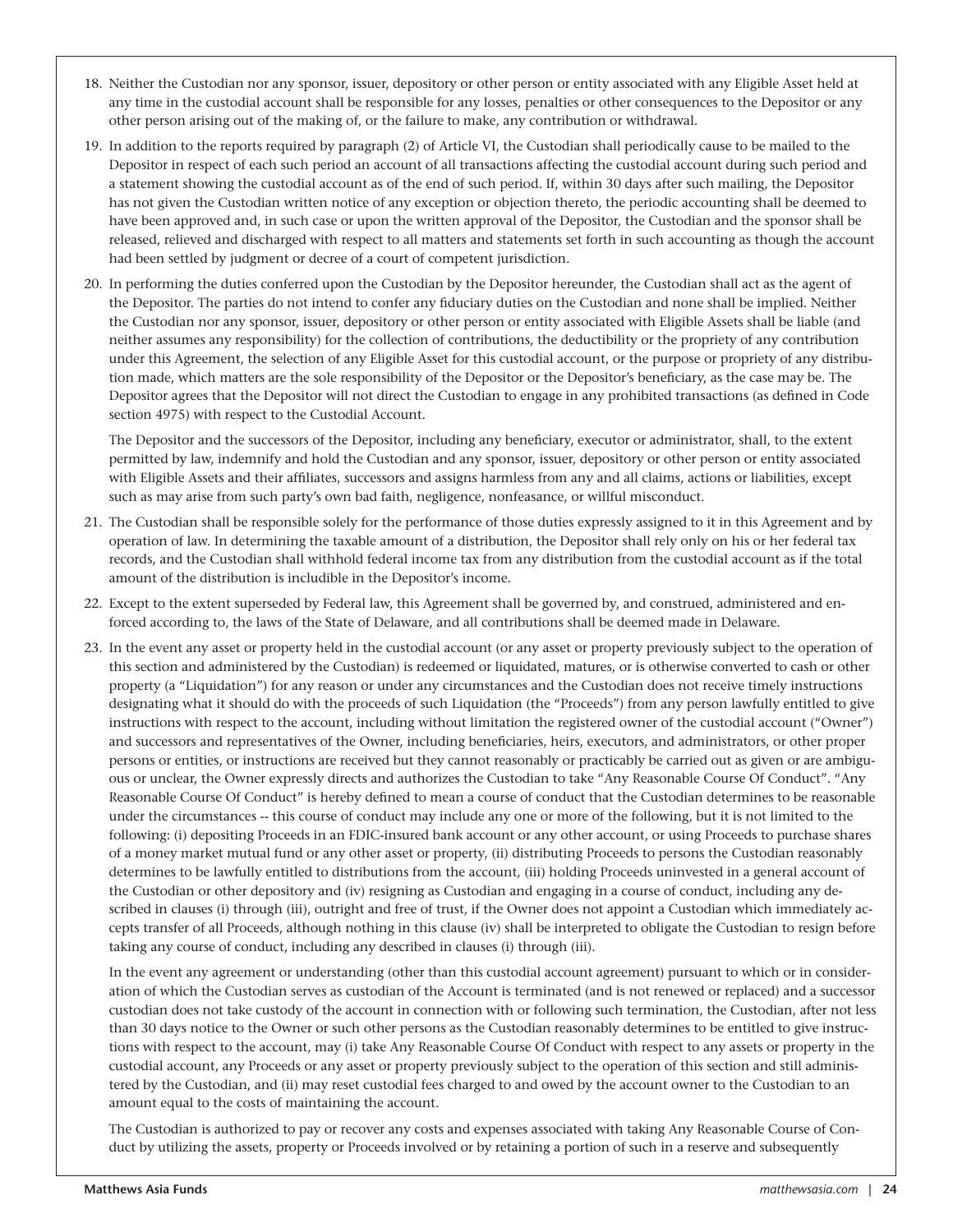distributing any unused portion of the reserve. To offset administrative costs of the Custodian under any of the above described circumstances not otherwise recovered the Custodian shall be entitled to retain for its own account any incidental benefits earned in connection with taking Any Reasonable Course of Action, including "float", bank service credits or overnight investment earnings.

The Custodian shall not be liable for any action taken in reliance on this section, unless such liability is required by the Internal Revenue Code or regulations implementing the Internal Revenue Code, and the Owner expressly waives and releases the Custodian from all such liability. Without limiting the generality of the foregoing, in the event the Custodian makes a distribution from the account to the persons it reasonably determines to be entitled to account distributions, the owner and such persons shall bear sole responsibility for any taxes, fines, assessments, penalties, levies, tariffs, or other liabilities or consequences of any nature arising or resulting from the distribution, including non-monetary liabilities or consequences, and for taking any actions following the distribution to avoid or mitigate any liabilities or consequences.

This section shall not be interpreted so as to impose any duty of any nature on the Custodian if any one or more of the events described in this section occurs, whether a duty to take or omit to take any act in particular, to place Proceeds in any particular asset or property, to take possession of Proceeds if possession is discretionary, to exercise discretionary investment authority over the account, or to distribute Proceeds to the Owner. For purposes of clarification, it is the intention of this section to provide the Custodian with the broadest possible discretion permitted by law, including the discretion to hold Proceeds uninvested.

The Owner authorizes the Custodian to escheat or otherwise remit to appropriate jurisdictions in accordance with applicable abandoned property or other laws any assets or property in the custodial account, any Proceeds or any asset or property previously subject to the operation of this section and still administered or held by the Custodian, and to the extent any of the foregoing consists of anything other than cash, the Custodian may escheat or remit the non-cash asset, property or Proceeds or the cash resulting from a liquidation of such non-cash asset, property or Proceeds.

The account owner acknowledges and accepts the risks of owning the account as described in this section, including the investment risks and tax consequences of the Custodian taking Any Reasonable Course Of Conduct.

- 24. The term "participant" used anywhere in the Application and Adoption Agreement has the same meaning as "Depositor" used in this Custodial Agreement.
- 25. Notwithstanding any other provision of this Agreement, specifically including but not limited to paragraph 3 of Article V and Article VII, a spouse beneficiary shall have available all death benefits options available under current section 408(a) even if the spouse is not the sole beneficiary.
- 26. Notwithstanding any other provision of this Agreement or the Application and Adoption Agreement, including any designation by Depositor thereon, the account being established by the Depositor pursuant to the Application and Adoption Agreement is not and may not be a Roth Conversion IRA. Any reference on the Application and Adoption Agreement to "conversion" is for purposes of clarifying instructions from the Depositor and shall not be interpreted to establish a Roth Conversion IRA subject to Article I.

#### **GENERAL INSTRUCTIONS—Section references are to the Internal Revenue Code unless otherwise noted.**

**Purpose of Form**—Form 5305-RA is a model custodial account agreement that meets the requirements of section 408A. However, only Articles I through VIII have been reviewed by the IRS. A Roth individual retirement account (Roth IRA) is established after the form is fully executed by both the individual (Depositor) and the Custodian. This account must be created in the United States for the exclusive benefit of the Depositor or his or her beneficiaries. Do not file form 5305-RA with the IRS. Instead, keep it for your records. Unlike contributions to traditional individual retirement arrangements, contributions to a Roth IRA are not deductible from the depositor's gross income; and distributions after 5 years that are made when the depositor is 59½ years of age or older or on account of death, disability, or the purchase of a home by a first-time home buyer (limited to \$10,000), are not includible in gross income.(limited to \$10,000), are not includible in gross income. For more information on Roth IRAs, including the required disclo-sures the custodian must give the depositor, see Pub. 590-A, Contributions to Individual Retirement Arrangements (IRAs), and Pub. 590-B, Distributions from Individual Retirement Arrangements (IRAs).

#### **DEFINITIONS**

**Custodian**—The Custodian must be a bank or savings and loan association, as defined in section 408(n), or any person who has the approval of the IRS to act as Custodian.

**Depositor**—The Depositor is the person who establishes the custodial account.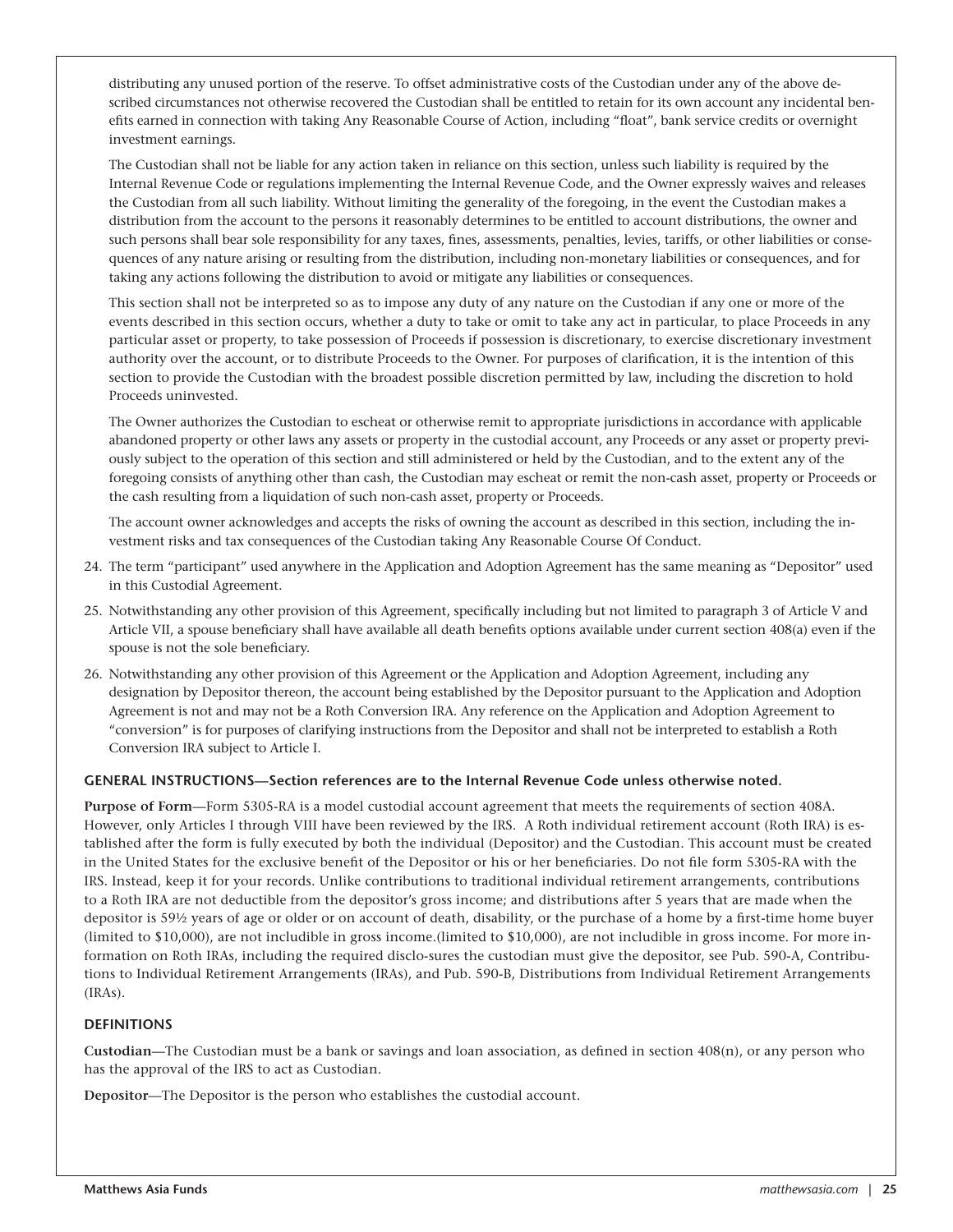#### **SPECIFIC INSTRUCTIONS**

**Article I.**—The Depositor may be subject to a 6 % tax on excess contributions if (1) contributions to other individual retirement arrangements of the Depositor have been made for the same tax year, (2) the Depositor's adjusted gross income exceeds the applicable limits in Article II for the tax year, or (3) the Depositor's and spouse's compensation is less than the amount contributed by or on behalf of them for the tax year.

**Article V.**—This article describes how distributions will be made from the Roth IRA after the Depositor's death. Elections made pursuant to this article should be reviewed periodically to ensure they correspond to the Depositor's intent. Under paragraph 3 of Article V, the Depositor's spouse is treated as the owner of the Roth IRA upon the death of the Depositor, rather than as the beneficiary. If the spouse is to be treated as the beneficiary, and not the owner, an overriding provision should be added to Article IX.

**Article IX.—**Article IX and any that follow it may incorporate additional provisions that are agreed to by the Depositor and Custodian to complete the agreement. They may include, for example, definitions, investment powers, voting rights, exculpatory provisions, amendment and termination, removal of the Custodian, Custodian's fees, state law requirements, beginning date of distributions, accepting only cash, treatment of excess contributions, prohibited transactions with the Depositor, etc.

## Traditional and Roth Individual Retirement Account (IRA) Application and Adoption Agreement Instructions

Please complete the Traditional and Roth Individual Retirement Account (IRA) Application and Adoption Agreement (the "Application") to establish your IRA account. The applicant's name must be that of an individual, not a business or trust. If you are opening an IRA for your spouse, your spouse must complete a separate Application. Please read the Traditional IRA or Roth IRA Disclosure Statement carefully or consult Internal Revenue Service ("IRS") Publication 590 for IRA eligibility requirements and contribution restrictions.

References to the "Custodian", "we" or "us" mean BNY Mellon Investment Servicing Trust Company.

The maximum allowable contribution to your IRAs (deductible, non-deductible and Roth) for each tax year is the lesser of (a) the contribution limit for the given tax year (\$6,000 for 2019 and 2020) or (b) 100% of your earned income. For those who have attained the age of 50 before the close of the taxable year, the annual IRA contribution limit increases by \$1,000 (for 2019 and 2020) known as a "catch-up contribution".

Making an IRA contribution on behalf of your spouse**—**If you have earned compensation, are married and file a joint federal income tax return, you may make an IRA contribution on behalf of your working or nonworking spouse. The total annual contribution limit for both IRAs may not exceed the lesser of the combined compensation of both spouses or the annual IRA contribution limits as set forth by the IRS. Contributions made on behalf of a spouse must be made to a separate IRA account established by your spouse.

Any contribution made to your IRA will be treated as a contribution for the year it is received, unless the contribution is made between January 1 and the April 15th postmark deadline and you have identified the contribution as a prior year contribution. For tax years after 2020, the above limits may be subject to IRS cost-of-living adjustments, if any. Please read the Traditional and Roth Individual Retirement Account (IRA) Combined Disclosure Statement carefully or consult IRS Publication 590 or a qualified tax professional for more information about eligibility requirements and contribution restrictions.

The minimum initial investment to establish a Matthews Asia Funds IRA is \$500.

#### **Please make checks payable to Matthews Asia Funds.**

Contributions to your IRA may be invested in mutual funds pursuant to the Mutual Fund Option. (See "Description of Available Options for Your Contributions" in the Combined Disclosure Statement). Prospectuses for the mutual funds available through the Mutual Fund Option (the "Funds") may be obtained by calling 1-800-789-ASIA (2742). Before investing in a Fund, please be sure to read the prospectus for that Fund carefully.

All portions of the Traditional and Roth Individual Retirement Account (IRA) Application and Adoption Agreement are binding on you so you are encouraged to read all portions of it, in particular the "Description of Available Options for Your Contributions", the applicable Custodial Account Agreement and "Terms and Conditions" on the signature page of the Application.

#### **Trustee to Trustee Transfers and Rollovers**

If you are establishing an IRA account to accept a transfer or rollover, be sure to check the appropriate box on the Application. To transfer your current IRA directly to your Matthews Asia Funds] IRA, please complete a "Transfer of Assets/Direct Rollover Form." To certify a rollover from an IRA or a qualified retirement plan, please complete the "Certification of Rollover Assets." Participant directed rollovers must be completed within 60 calendar days.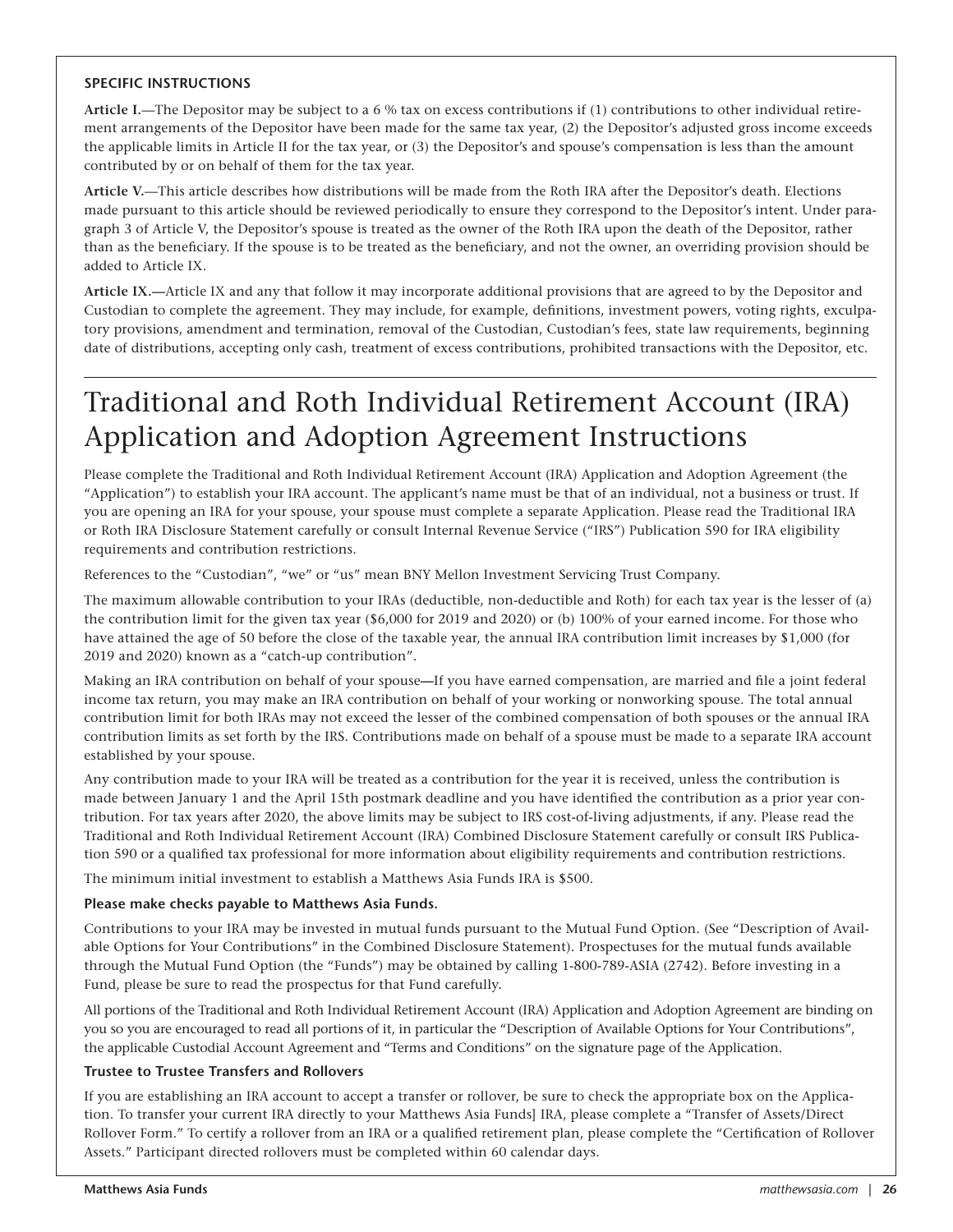#### **SIMPLIFIED EMPLOYEE PENSION (SEP) INSTRUCTIONS**

A SEP is a written arrangement (a plan) that allows your employer to make contributions toward your retirement. Contributions are made to a traditional IRA. Your employer will provide you with a copy of the agreement containing participation rules and a description of how employer contributions may be made to your IRA. Your employer must also provide you with a copy of the completed Form 5305-SEP or SEP prototype adoption agreement and a yearly statement showing contributions made to your IRA.

If you are an employer who is establishing a SEP Plan, please refer to the IRS website at www.irs.gov to obtain a copy of IRS Form 5305-SEP.

Your employer has adopted a SEP Plan for your retirement needs. Please read the information on Form 5305-SEP as it contains important information on how a SEP works and your rights as a SEP IRA accountholder. Your employer will determine the amount to be contributed to your IRA each year. The amount for any year is limited to the smaller of the annual 415(c) dollar limitation (adjusted for cost-of-living, if applicable) or 25% of your compensation. Please see IRS Publication 560 for current limitations on benefits and contributions (COLA) limits.

All amounts contributed to your IRA by your employer belong to you even after you stop working for the employer. Employer contributions to your SEP IRA are excluded from your income unless there are contributions in excess of the applicable limit. For SEP IRAs, you and/or your employer are responsible for clearly differentiating SEP employer contributions from those of personal IRA contributions (if contributed to the same account).

If you are establishing a SEP IRA, you must attach an executed copy of the employer's Form 5305-SEP or SEP prototype adoption agreement.

Please mail your completed Application to:

**First Class Mail: Overnight Mail:** Matthews Asia Funds Matthews Asia Funds P.O. Box 9791 4400 Computer Dr.

Providence, RI 02940-9791 Westborough, MA 01581-1722 1-800-789-ASIA (2742)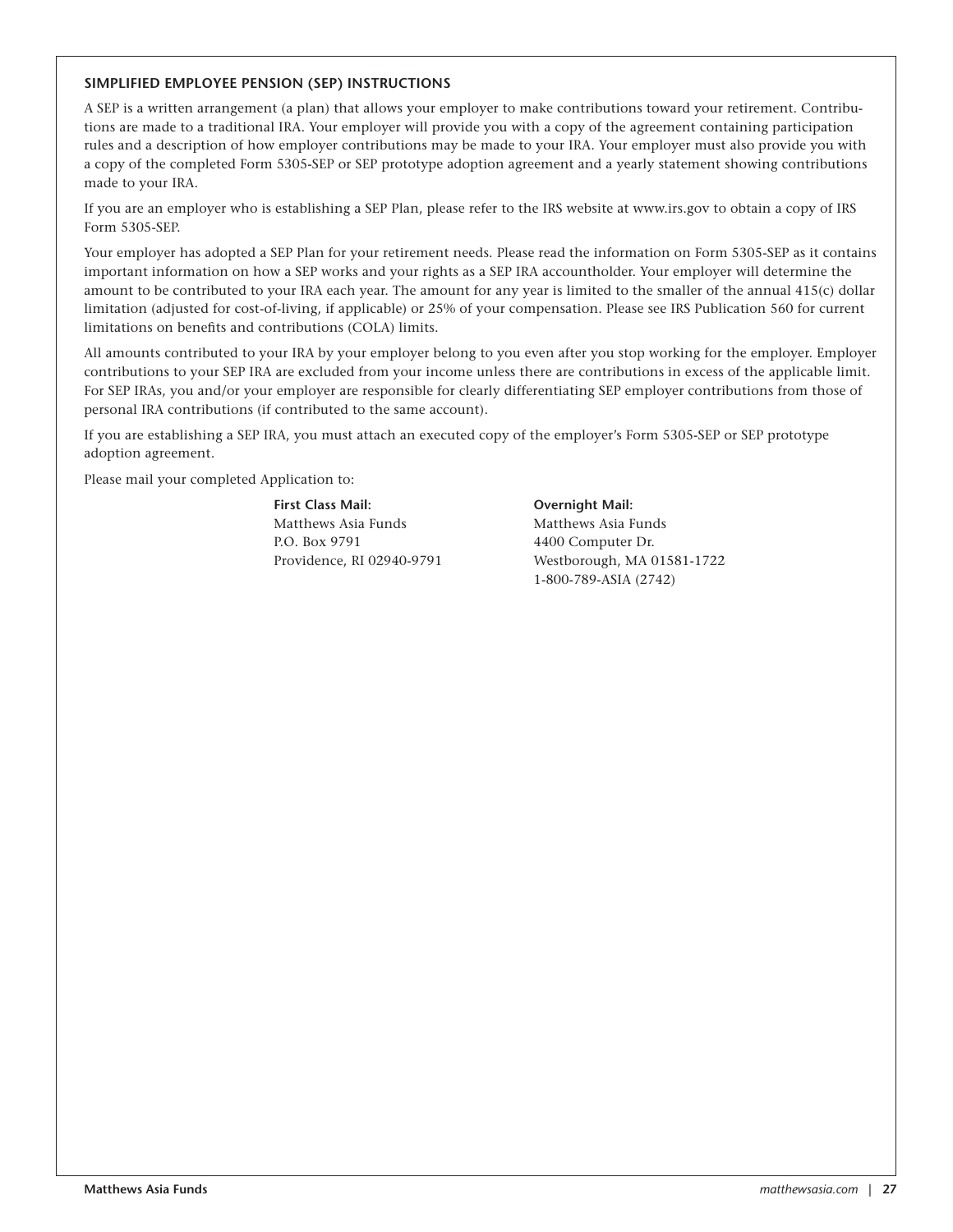| <b>Matthews Asia Funds</b> | P.O. Box 9791<br>Providence, RI 02940-9791                                                                                                       | 1-800-789-ASIA (2742)                                       |                |  |
|----------------------------|--------------------------------------------------------------------------------------------------------------------------------------------------|-------------------------------------------------------------|----------------|--|
| Participant<br>Information |                                                                                                                                                  |                                                             |                |  |
|                            | Name                                                                                                                                             | Daytime Telephone                                           |                |  |
|                            | Street Address (required)                                                                                                                        | Evening Telephone                                           |                |  |
|                            | City                                                                                                                                             | State                                                       | Zip Code       |  |
|                            | Social Security Number                                                                                                                           | Date of Birth                                               |                |  |
|                            | Mailing/PO Box Address                                                                                                                           |                                                             |                |  |
|                            | City                                                                                                                                             | State                                                       | Zip Code       |  |
|                            | Responsible Individual (If minor IRA)                                                                                                            | Social Security Number                                      |                |  |
|                            | Email Address (optional)                                                                                                                         |                                                             |                |  |
|                            |                                                                                                                                                  |                                                             |                |  |
| <b>Type of IRA</b>         | <b>Traditional IRA</b><br>Rollover IRA<br>Roth IRA                                                                                               | SEP IRA (The employer's IRS Form 5305-SEP must be attached) |                |  |
|                            | EMPLOYER INFORMATION (required for SEP IRA only)                                                                                                 |                                                             |                |  |
|                            | <b>Employer Name</b>                                                                                                                             | Daytime Telephone                                           |                |  |
|                            | Address                                                                                                                                          |                                                             |                |  |
|                            | City                                                                                                                                             | State                                                       | Zip Code       |  |
| Investment                 |                                                                                                                                                  |                                                             |                |  |
| Instructions               | REGULAR CONTRIBUTION FOR NOTED TAX YEAR: Current Year: \$                                                                                        |                                                             | Prior Year: \$ |  |
|                            | If SEP IRA, Employer Contribution: \$                                                                                                            |                                                             |                |  |
|                            |                                                                                                                                                  |                                                             |                |  |
|                            | OTHER SOURCE (CHECK ONE):                                                                                                                        |                                                             |                |  |
|                            | <b>ROLLOVER-attach Rollover Certification Form</b>                                                                                               |                                                             |                |  |
|                            | 60 Day Rollover Check. Type of IRA or Qualified Plan being rolled over:                                                                          |                                                             |                |  |
|                            | Direct Rollover from 401(k), 403(b), 457 Plan or other Qualified Plan (excluding a Designated Roth Contribution Account)<br>to a traditional IRA |                                                             |                |  |
|                            | Direct Rollover from a Designated Roth Contribution Account to a Roth IRA                                                                        |                                                             |                |  |
|                            | Qualified Rollover Contribution (conversion) into a Roth IRA from a 401(k), 403(b), 457 Plan or other Qualified Plan                             |                                                             |                |  |
|                            | <b>TRANSFER OF ASSETS—attach Transfer of Assets Form</b><br>Traditional or SEP IRA transfer of assets held at another institution                |                                                             |                |  |
|                            | Roth IRA transfer of assets held at another institution                                                                                          |                                                             |                |  |
|                            | <b>CONVERSIONS OR RECHARACTERIZATIONS</b>                                                                                                        |                                                             |                |  |
|                            | Enclosed is $a:$<br>check or<br>Roth IRA Conversion Form or Recharacterization Form                                                              |                                                             |                |  |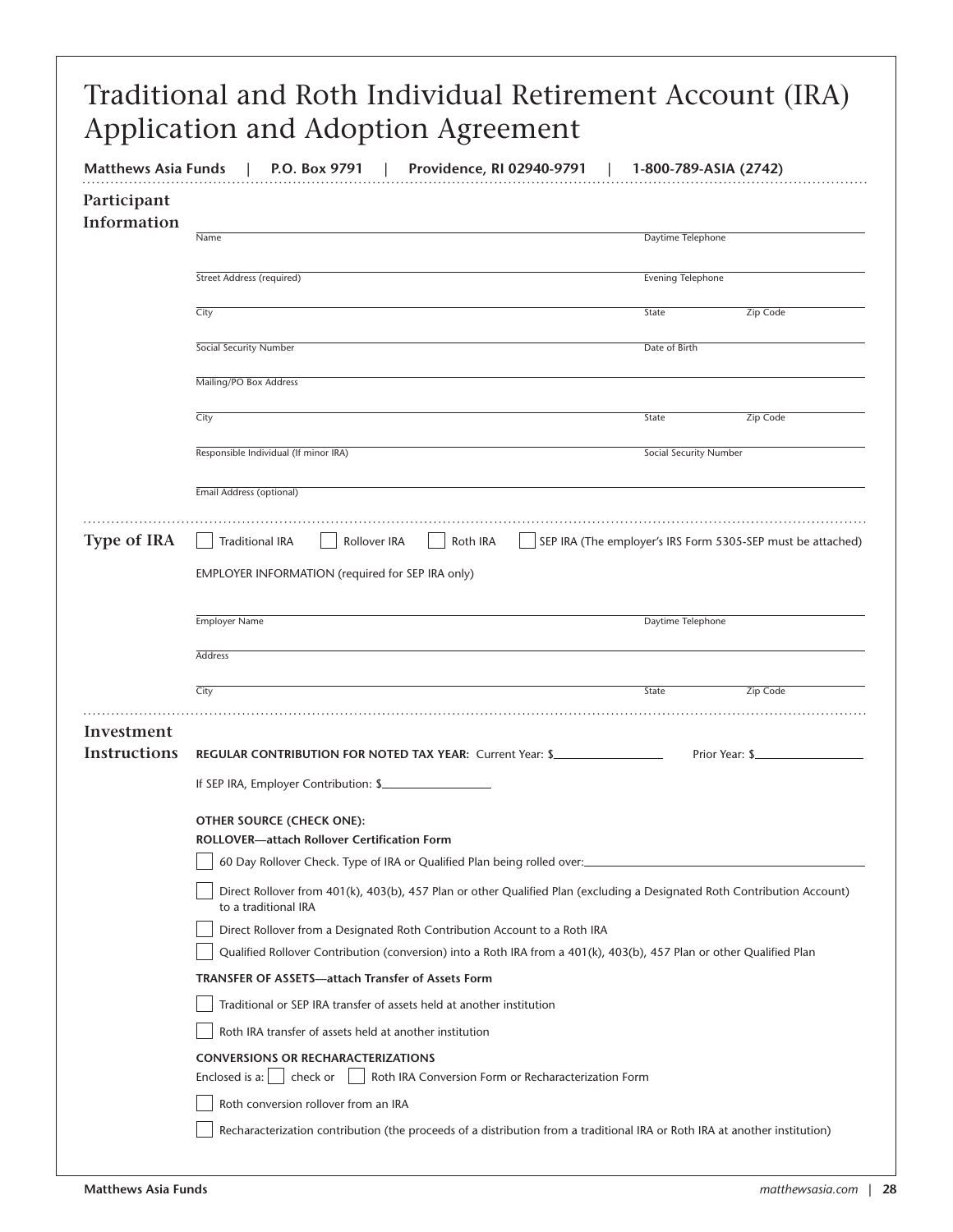| Invest as      | <b>EMERGING MARKETS STRATEGIES</b>                                                                                                                                                                                                                                                                                                                                                                                                                                                                                                                                                                                                                                                                                                                                                                                                                                                                                                                                                                                                                                                                                                                                                                                                                                                                                                                                                                                                                                                                                |           |                                                                             |                 |
|----------------|-------------------------------------------------------------------------------------------------------------------------------------------------------------------------------------------------------------------------------------------------------------------------------------------------------------------------------------------------------------------------------------------------------------------------------------------------------------------------------------------------------------------------------------------------------------------------------------------------------------------------------------------------------------------------------------------------------------------------------------------------------------------------------------------------------------------------------------------------------------------------------------------------------------------------------------------------------------------------------------------------------------------------------------------------------------------------------------------------------------------------------------------------------------------------------------------------------------------------------------------------------------------------------------------------------------------------------------------------------------------------------------------------------------------------------------------------------------------------------------------------------------------|-----------|-----------------------------------------------------------------------------|-----------------|
| <b>Follows</b> | Matthews Emerging Markets Equity Fund (819)                                                                                                                                                                                                                                                                                                                                                                                                                                                                                                                                                                                                                                                                                                                                                                                                                                                                                                                                                                                                                                                                                                                                                                                                                                                                                                                                                                                                                                                                       |           | Dollar Amount \$                                                            |                 |
|                | Matthews Emerging Markets Small Companies Fund (810)                                                                                                                                                                                                                                                                                                                                                                                                                                                                                                                                                                                                                                                                                                                                                                                                                                                                                                                                                                                                                                                                                                                                                                                                                                                                                                                                                                                                                                                              |           | Dollar Amount \$                                                            |                 |
|                | <b>ASIA FIXED INCOME STRATEGIES</b>                                                                                                                                                                                                                                                                                                                                                                                                                                                                                                                                                                                                                                                                                                                                                                                                                                                                                                                                                                                                                                                                                                                                                                                                                                                                                                                                                                                                                                                                               |           |                                                                             |                 |
|                | Matthews Asia Total Return Bond Fund (813)                                                                                                                                                                                                                                                                                                                                                                                                                                                                                                                                                                                                                                                                                                                                                                                                                                                                                                                                                                                                                                                                                                                                                                                                                                                                                                                                                                                                                                                                        |           | Dollar Amount \$                                                            |                 |
|                | Matthews Asia Credit Opportunities Fund (818)                                                                                                                                                                                                                                                                                                                                                                                                                                                                                                                                                                                                                                                                                                                                                                                                                                                                                                                                                                                                                                                                                                                                                                                                                                                                                                                                                                                                                                                                     |           | Dollar Amount \$                                                            |                 |
|                | <b>ASIA GROWTH AND INCOME STRATEGIES</b>                                                                                                                                                                                                                                                                                                                                                                                                                                                                                                                                                                                                                                                                                                                                                                                                                                                                                                                                                                                                                                                                                                                                                                                                                                                                                                                                                                                                                                                                          |           |                                                                             |                 |
|                | Matthews Asian Growth and Income Fund (801)                                                                                                                                                                                                                                                                                                                                                                                                                                                                                                                                                                                                                                                                                                                                                                                                                                                                                                                                                                                                                                                                                                                                                                                                                                                                                                                                                                                                                                                                       |           | Dollar Amount \$ ____________ or Percentage __________%                     |                 |
|                | Matthews Asia Dividend Fund (809)                                                                                                                                                                                                                                                                                                                                                                                                                                                                                                                                                                                                                                                                                                                                                                                                                                                                                                                                                                                                                                                                                                                                                                                                                                                                                                                                                                                                                                                                                 |           | Dollar Amount \$ ____________ or Percentage __________%<br>Dollar Amount \$ |                 |
|                | Matthews China Dividend Fund (811)                                                                                                                                                                                                                                                                                                                                                                                                                                                                                                                                                                                                                                                                                                                                                                                                                                                                                                                                                                                                                                                                                                                                                                                                                                                                                                                                                                                                                                                                                |           |                                                                             |                 |
|                | <b>ASIA GROWTH STRATEGIES</b><br>Matthews Asia Growth Fund (807)                                                                                                                                                                                                                                                                                                                                                                                                                                                                                                                                                                                                                                                                                                                                                                                                                                                                                                                                                                                                                                                                                                                                                                                                                                                                                                                                                                                                                                                  |           |                                                                             |                 |
|                | Matthews Pacific Tiger Fund (802)                                                                                                                                                                                                                                                                                                                                                                                                                                                                                                                                                                                                                                                                                                                                                                                                                                                                                                                                                                                                                                                                                                                                                                                                                                                                                                                                                                                                                                                                                 |           | Dollar Amount \$<br>Dollar Amount \$                                        |                 |
|                | Matthews Asia ESG Fund (816)                                                                                                                                                                                                                                                                                                                                                                                                                                                                                                                                                                                                                                                                                                                                                                                                                                                                                                                                                                                                                                                                                                                                                                                                                                                                                                                                                                                                                                                                                      |           | Dollar Amount \$                                                            |                 |
|                | Matthews Asia Innovators Fund (806)                                                                                                                                                                                                                                                                                                                                                                                                                                                                                                                                                                                                                                                                                                                                                                                                                                                                                                                                                                                                                                                                                                                                                                                                                                                                                                                                                                                                                                                                               |           | Dollar Amount \$                                                            |                 |
|                | Matthews China Fund (804)                                                                                                                                                                                                                                                                                                                                                                                                                                                                                                                                                                                                                                                                                                                                                                                                                                                                                                                                                                                                                                                                                                                                                                                                                                                                                                                                                                                                                                                                                         |           | Dollar Amount \$                                                            |                 |
|                | Matthews China Small Companies Fund (812)                                                                                                                                                                                                                                                                                                                                                                                                                                                                                                                                                                                                                                                                                                                                                                                                                                                                                                                                                                                                                                                                                                                                                                                                                                                                                                                                                                                                                                                                         |           | Dollar Amount \$                                                            |                 |
|                | Matthews India Fund (808)                                                                                                                                                                                                                                                                                                                                                                                                                                                                                                                                                                                                                                                                                                                                                                                                                                                                                                                                                                                                                                                                                                                                                                                                                                                                                                                                                                                                                                                                                         |           | Dollar Amount \$ ___________ or Percentage _________%                       |                 |
|                | Matthews Japan Fund (805)                                                                                                                                                                                                                                                                                                                                                                                                                                                                                                                                                                                                                                                                                                                                                                                                                                                                                                                                                                                                                                                                                                                                                                                                                                                                                                                                                                                                                                                                                         |           | Dollar Amount \$                                                            |                 |
|                | Matthews Korea Fund (803)                                                                                                                                                                                                                                                                                                                                                                                                                                                                                                                                                                                                                                                                                                                                                                                                                                                                                                                                                                                                                                                                                                                                                                                                                                                                                                                                                                                                                                                                                         |           | Dollar Amount \$                                                            |                 |
|                | <b>Total Investment</b>                                                                                                                                                                                                                                                                                                                                                                                                                                                                                                                                                                                                                                                                                                                                                                                                                                                                                                                                                                                                                                                                                                                                                                                                                                                                                                                                                                                                                                                                                           |           | Dollar Amount \$ ____________ or Percentage _________                       | $\frac{0}{2}$   |
|                | All dividends and capital gains will be reinvested.                                                                                                                                                                                                                                                                                                                                                                                                                                                                                                                                                                                                                                                                                                                                                                                                                                                                                                                                                                                                                                                                                                                                                                                                                                                                                                                                                                                                                                                               |           |                                                                             | Must equal 100% |
| Beneficiary    | Note the share percentage must equal 100% for all Primary or all Contingent Beneficiaries. If neither the<br>Primary nor the Contingent Beneficiary box is checked, the beneficiary will be deemed to be a Primary                                                                                                                                                                                                                                                                                                                                                                                                                                                                                                                                                                                                                                                                                                                                                                                                                                                                                                                                                                                                                                                                                                                                                                                                                                                                                                |           |                                                                             |                 |
| Designation    | Beneficiary. If a trust is designated as a Beneficiary, please provide both the date of the trust and the name(s)<br>of the trustee(s).<br>In the event of my death, the balance in the account shall be paid to the Primary Beneficiaries who survive<br>me in equal shares (or in the specified shares, if indicated). If none of the Primary Beneficiaries survive me,<br>the balance in the account shall be paid to the Contingent Beneficiaries who survive me in equal shares (or<br>in the specified shares, if indicated). I understand that, unless I have specified otherwise, if I name multiple<br>Primary Beneficiaries and a beneficiary does not survive me, such interest is terminated and that percentage<br>will be divided proportionately among the remaining Primary Beneficiaries. Similarly, unless I have specified<br>otherwise, if no Primary Beneficiary survives me and I have named multiple Contingent Beneficiaries and a<br>beneficiary does not survive me, such interest is terminated and that percentage will be divided proportion-<br>ately among the remaining Contingent Beneficiaries. I understand that I may change my beneficiaries at any<br>time by giving written notice to the Custodian. If I do not designate a beneficiary, or if all designated<br>beneficiaries predecease me, my surviving spouse will become the beneficiary of my IRA. If I do not have a<br>surviving spouse at the time of my death, my estate will become the beneficiary of my IRA. |           |                                                                             |                 |
|                | Per Stirpes Beneficiary Designations: The Custodian shall accept as complete and accurate all written<br>instructions provided in good order by the estate/executor with regard to the identification of the beneficia-<br>ries and the allocations thereto.                                                                                                                                                                                                                                                                                                                                                                                                                                                                                                                                                                                                                                                                                                                                                                                                                                                                                                                                                                                                                                                                                                                                                                                                                                                      |           |                                                                             |                 |
|                | Participant's Designation: In the event of my death, I hereby designate the following individuals as the<br>Primary and Contingent Beneficiary(ies) to receive all benefits that may become due and payable under my<br>IRA. If I name a beneficiary that is a Trust, I understand that I must provide certain information concerning<br>the Trust to the Custodian.                                                                                                                                                                                                                                                                                                                                                                                                                                                                                                                                                                                                                                                                                                                                                                                                                                                                                                                                                                                                                                                                                                                                              |           |                                                                             |                 |
|                | Contingent<br>Primary                                                                                                                                                                                                                                                                                                                                                                                                                                                                                                                                                                                                                                                                                                                                                                                                                                                                                                                                                                                                                                                                                                                                                                                                                                                                                                                                                                                                                                                                                             |           |                                                                             |                 |
|                | Name                                                                                                                                                                                                                                                                                                                                                                                                                                                                                                                                                                                                                                                                                                                                                                                                                                                                                                                                                                                                                                                                                                                                                                                                                                                                                                                                                                                                                                                                                                              |           | Social Security Number                                                      |                 |
|                | Date of Birth<br>Relationship                                                                                                                                                                                                                                                                                                                                                                                                                                                                                                                                                                                                                                                                                                                                                                                                                                                                                                                                                                                                                                                                                                                                                                                                                                                                                                                                                                                                                                                                                     | Share (%) |                                                                             |                 |
|                | Address                                                                                                                                                                                                                                                                                                                                                                                                                                                                                                                                                                                                                                                                                                                                                                                                                                                                                                                                                                                                                                                                                                                                                                                                                                                                                                                                                                                                                                                                                                           |           | Daytime Telephone                                                           |                 |

التي تقدم المستخدم المستخدم المستخدم المستخدم المستخدم المستخدم المستخدم المستخدم المستخدم المستخدم المستخدم ال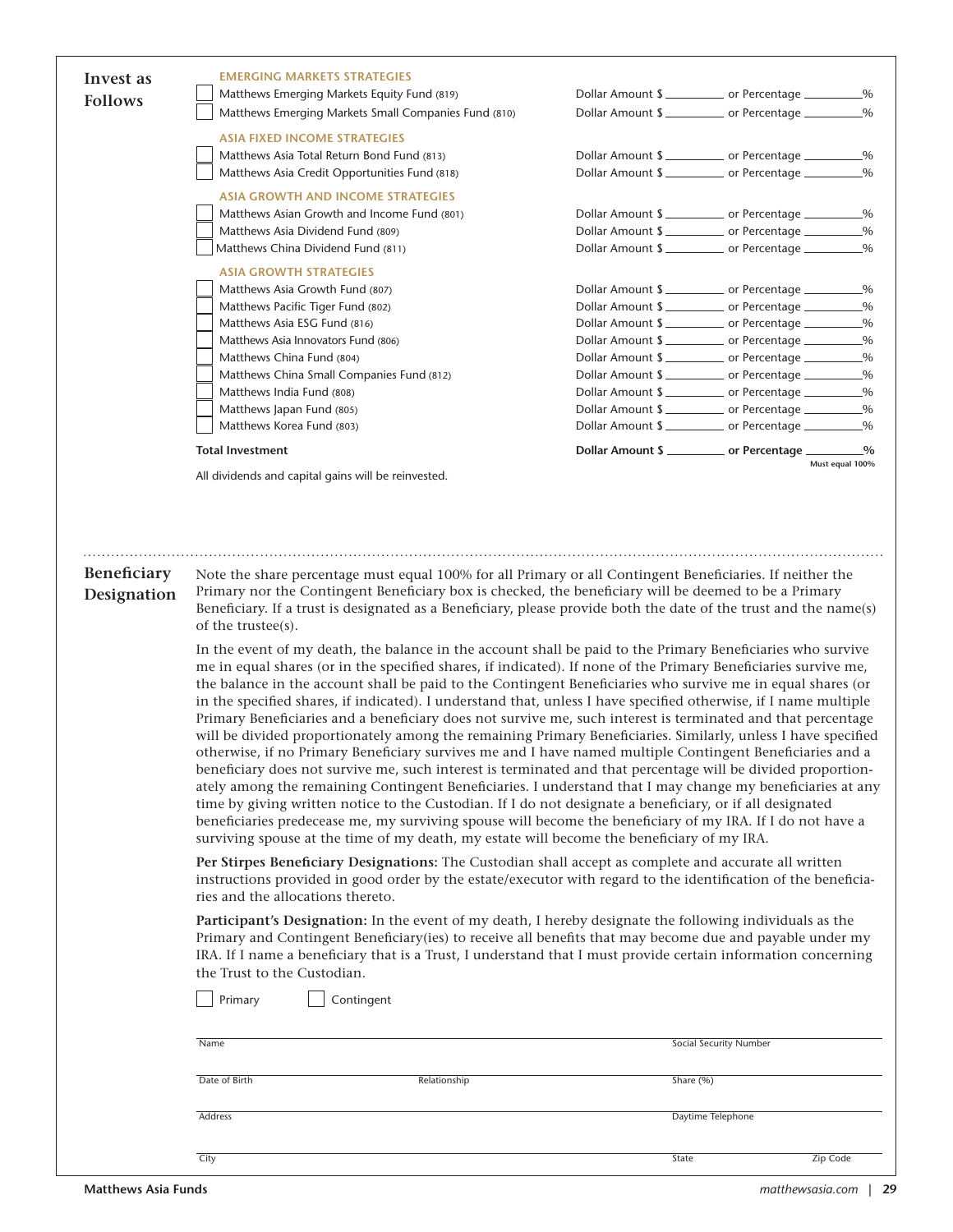| Beneficiary<br>Designation | Contingent<br>Primary                                                                                                                                                                                                                                                                                                     |                                                                                       |                                                                                                                                                                                                                                                                                                                                                                                                                                                                                                                                                                   |  |
|----------------------------|---------------------------------------------------------------------------------------------------------------------------------------------------------------------------------------------------------------------------------------------------------------------------------------------------------------------------|---------------------------------------------------------------------------------------|-------------------------------------------------------------------------------------------------------------------------------------------------------------------------------------------------------------------------------------------------------------------------------------------------------------------------------------------------------------------------------------------------------------------------------------------------------------------------------------------------------------------------------------------------------------------|--|
| (continued)                | Name                                                                                                                                                                                                                                                                                                                      |                                                                                       | Social Security Number                                                                                                                                                                                                                                                                                                                                                                                                                                                                                                                                            |  |
|                            | Date of Birth                                                                                                                                                                                                                                                                                                             | Relationship                                                                          | Share (%)                                                                                                                                                                                                                                                                                                                                                                                                                                                                                                                                                         |  |
|                            | Address                                                                                                                                                                                                                                                                                                                   |                                                                                       | Daytime Telephone                                                                                                                                                                                                                                                                                                                                                                                                                                                                                                                                                 |  |
|                            | City                                                                                                                                                                                                                                                                                                                      |                                                                                       | Zip Code<br>State                                                                                                                                                                                                                                                                                                                                                                                                                                                                                                                                                 |  |
|                            | Primary                                                                                                                                                                                                                                                                                                                   | Contingent                                                                            |                                                                                                                                                                                                                                                                                                                                                                                                                                                                                                                                                                   |  |
|                            | Name                                                                                                                                                                                                                                                                                                                      |                                                                                       | Social Security Number                                                                                                                                                                                                                                                                                                                                                                                                                                                                                                                                            |  |
|                            | Date of Birth                                                                                                                                                                                                                                                                                                             | Relationship                                                                          | Share (%)                                                                                                                                                                                                                                                                                                                                                                                                                                                                                                                                                         |  |
|                            | Address                                                                                                                                                                                                                                                                                                                   |                                                                                       | Daytime Telephone                                                                                                                                                                                                                                                                                                                                                                                                                                                                                                                                                 |  |
|                            | City                                                                                                                                                                                                                                                                                                                      | a beneficiary other than, or in addition to, the Participant's spouse.                | Zip Code<br>State<br>Note: Consent of the Participant's spouse may be required in a community property or marital property state to effectively designate                                                                                                                                                                                                                                                                                                                                                                                                         |  |
|                            | legal advisor.<br>I consent to the Beneficiary Designation.                                                                                                                                                                                                                                                               |                                                                                       | Disclaimer for Community and Marital Property States: The Participant's spouse may have a property interest in the account and<br>the right to dispose of the interest by will. Therefore, any sponsors, issuers, depositories and other persons or entities associated with<br>the investments and the Custodian specifically disclaim any warranty as to the effectiveness of the Participant's beneficiary designa-<br>tion or as to the ownership of the account after the death of the Participant's spouse. For additional information, please consult your |  |
|                            | Signature of Spouse                                                                                                                                                                                                                                                                                                       |                                                                                       | Date                                                                                                                                                                                                                                                                                                                                                                                                                                                                                                                                                              |  |
| <b>Banking</b>             | If you would like to add banking instructions to your account, please attach a voided check here.                                                                                                                                                                                                                         |                                                                                       |                                                                                                                                                                                                                                                                                                                                                                                                                                                                                                                                                                   |  |
| <b>Instructions</b>        | Banking information is required for an Automatic Investment Plan and to execute transactions by telephone or online at<br>matthewsasia.com. You must provide a voided check or encoded deposit slip for the account you wish to designate as your bank<br>account of record. Your request cannot be processed without it. |                                                                                       |                                                                                                                                                                                                                                                                                                                                                                                                                                                                                                                                                                   |  |
|                            | Note: Checks must be preprinted with your name and address. We cannot accept starter checks.                                                                                                                                                                                                                              |                                                                                       |                                                                                                                                                                                                                                                                                                                                                                                                                                                                                                                                                                   |  |
|                            | Type of Account (Check One):<br>Checking                                                                                                                                                                                                                                                                                  |                                                                                       |                                                                                                                                                                                                                                                                                                                                                                                                                                                                                                                                                                   |  |
|                            | Savings                                                                                                                                                                                                                                                                                                                   |                                                                                       |                                                                                                                                                                                                                                                                                                                                                                                                                                                                                                                                                                   |  |
|                            | John Q. Shareholder<br>101 Main Street<br>Anywhere, USA 00000                                                                                                                                                                                                                                                             | 0123<br>Date                                                                          |                                                                                                                                                                                                                                                                                                                                                                                                                                                                                                                                                                   |  |
|                            | Pay to the<br>Order of                                                                                                                                                                                                                                                                                                    |                                                                                       |                                                                                                                                                                                                                                                                                                                                                                                                                                                                                                                                                                   |  |
|                            | 0123456780                                                                                                                                                                                                                                                                                                                | 153-456-7                                                                             |                                                                                                                                                                                                                                                                                                                                                                                                                                                                                                                                                                   |  |
|                            |                                                                                                                                                                                                                                                                                                                           |                                                                                       |                                                                                                                                                                                                                                                                                                                                                                                                                                                                                                                                                                   |  |
|                            |                                                                                                                                                                                                                                                                                                                           | Note: At least one of the names on your check must match the name(s) on your account. |                                                                                                                                                                                                                                                                                                                                                                                                                                                                                                                                                                   |  |
|                            |                                                                                                                                                                                                                                                                                                                           |                                                                                       |                                                                                                                                                                                                                                                                                                                                                                                                                                                                                                                                                                   |  |
|                            |                                                                                                                                                                                                                                                                                                                           |                                                                                       |                                                                                                                                                                                                                                                                                                                                                                                                                                                                                                                                                                   |  |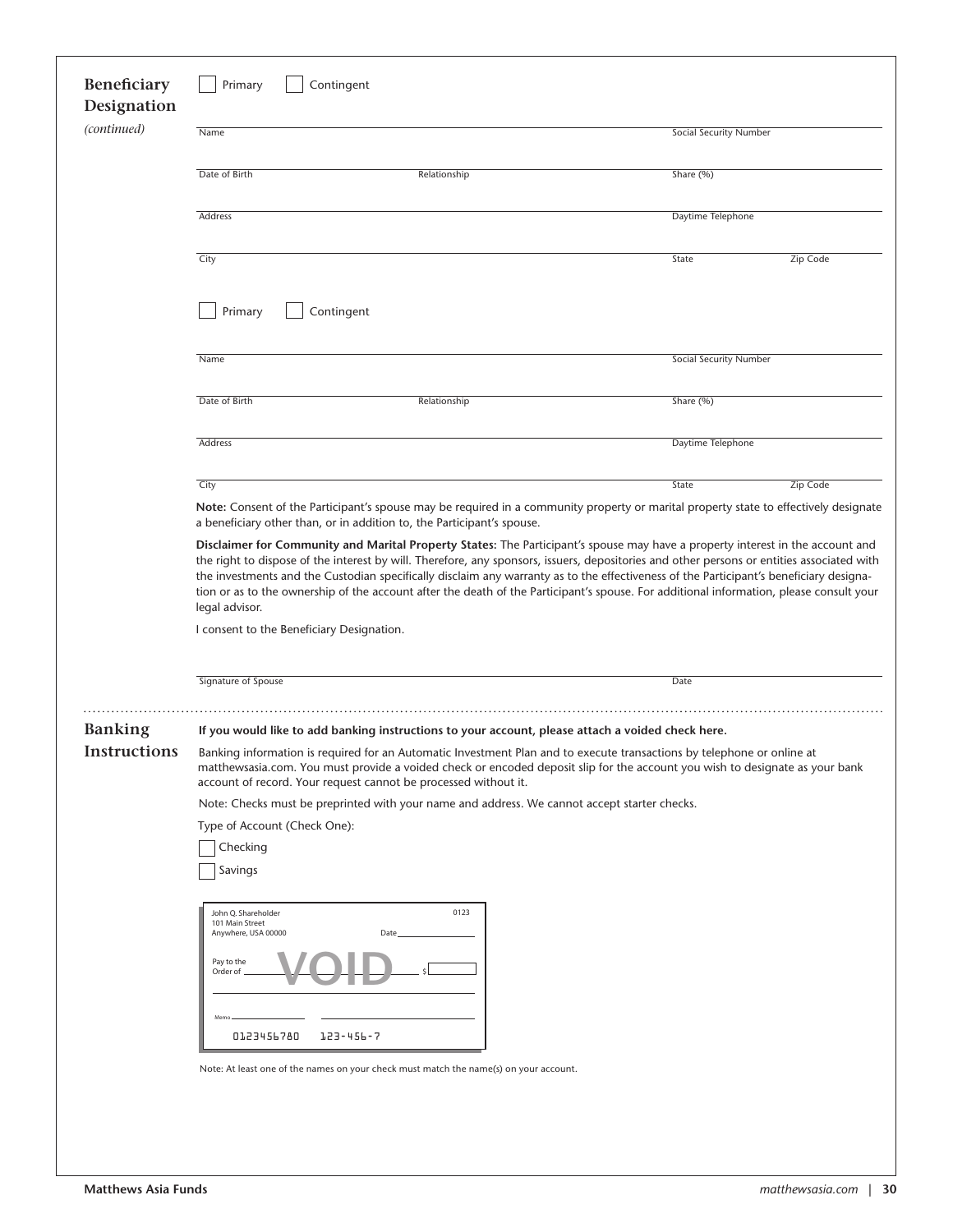| <b>Telephone</b><br>Redemption | Certain restrictions apply.<br>I want the ability to redeem IRA shares by telephone on this account.                                                                                                                                                                                                                                                                                                                                                                                                                                                                                                                                                                    |          |                                            |
|--------------------------------|-------------------------------------------------------------------------------------------------------------------------------------------------------------------------------------------------------------------------------------------------------------------------------------------------------------------------------------------------------------------------------------------------------------------------------------------------------------------------------------------------------------------------------------------------------------------------------------------------------------------------------------------------------------------------|----------|--------------------------------------------|
| <b>Privileges</b>              | I do not want the ability to redeem IRA shares by telephone on this account.                                                                                                                                                                                                                                                                                                                                                                                                                                                                                                                                                                                            |          |                                            |
| Automatic<br>Investment        | The minimum subsequent investment is \$50 in each fund.<br>٠<br>All contributions invested using the Automatic Investment Plan will be current year contributions.<br>Please provide your Banking Instructions in the previous section.                                                                                                                                                                                                                                                                                                                                                                                                                                 |          |                                            |
|                                | For SEP IRA only:                                                                                                                                                                                                                                                                                                                                                                                                                                                                                                                                                                                                                                                       |          |                                            |
|                                | Personal IRA contribution or                                                                                                                                                                                                                                                                                                                                                                                                                                                                                                                                                                                                                                            |          |                                            |
|                                |                                                                                                                                                                                                                                                                                                                                                                                                                                                                                                                                                                                                                                                                         |          |                                            |
|                                | Employer contribution                                                                                                                                                                                                                                                                                                                                                                                                                                                                                                                                                                                                                                                   |          |                                            |
|                                | I would like to automatically invest from my bank account to my Matthews Asia Funds Account on the following basis. If you do not<br>indicate a frequency, then we will default to monthly.                                                                                                                                                                                                                                                                                                                                                                                                                                                                             |          |                                            |
|                                | Monthly<br>Quarterly<br>Semi-annually                                                                                                                                                                                                                                                                                                                                                                                                                                                                                                                                                                                                                                   | Annually |                                            |
|                                | My contribution to the funds marked below will take place on the __________ (i.e. 15th) of the month, beginning in the month of<br>(i.e. April). If you do not indicate a date of the month, then we will default to the 15th of the month.                                                                                                                                                                                                                                                                                                                                                                                                                             |          |                                            |
|                                | <b>EMERGING MARKETS STRATEGIES</b>                                                                                                                                                                                                                                                                                                                                                                                                                                                                                                                                                                                                                                      |          |                                            |
|                                | Matthews Emerging Markets Equity Fund (819)                                                                                                                                                                                                                                                                                                                                                                                                                                                                                                                                                                                                                             |          | Dollar Amount \$                           |
|                                | Matthews Emerging Markets Small Companies Fund (810)                                                                                                                                                                                                                                                                                                                                                                                                                                                                                                                                                                                                                    |          | Dollar Amount \$<br>$\frac{0}{0}$          |
|                                | <b>ASIA FIXED INCOME STRATEGIES</b>                                                                                                                                                                                                                                                                                                                                                                                                                                                                                                                                                                                                                                     |          |                                            |
|                                | Matthews Asia Total Return Bond Fund (813)                                                                                                                                                                                                                                                                                                                                                                                                                                                                                                                                                                                                                              |          | Dollar Amount \$                           |
|                                | Matthews Asia Credit Opportunities Fund (818)                                                                                                                                                                                                                                                                                                                                                                                                                                                                                                                                                                                                                           |          | Dollar Amount \$<br>$-$ %                  |
|                                | <b>ASIA GROWTH AND INCOME STRATEGIES</b>                                                                                                                                                                                                                                                                                                                                                                                                                                                                                                                                                                                                                                |          |                                            |
|                                | Matthews Asian Growth and Income Fund (801)                                                                                                                                                                                                                                                                                                                                                                                                                                                                                                                                                                                                                             |          | Dollar Amount \$                           |
|                                | Matthews Asia Dividend Fund (809)                                                                                                                                                                                                                                                                                                                                                                                                                                                                                                                                                                                                                                       |          | Dollar Amount \$                           |
|                                | Matthews China Dividend Fund (811)                                                                                                                                                                                                                                                                                                                                                                                                                                                                                                                                                                                                                                      |          | Dollar Amount \$<br>$\frac{0}{0}$          |
|                                | <b>ASIA GROWTH STRATEGIES</b>                                                                                                                                                                                                                                                                                                                                                                                                                                                                                                                                                                                                                                           |          |                                            |
|                                | Matthews Asia Growth Fund (807)                                                                                                                                                                                                                                                                                                                                                                                                                                                                                                                                                                                                                                         |          | Dollar Amount \$<br>Dollar Amount \$       |
|                                | Matthews Pacific Tiger Fund (802)<br>Matthews Asia ESG Fund (816)                                                                                                                                                                                                                                                                                                                                                                                                                                                                                                                                                                                                       |          | $\frac{0}{0}$<br>Dollar Amount \$<br>$-$ % |
|                                | Matthews Asia Innovators Fund (806)                                                                                                                                                                                                                                                                                                                                                                                                                                                                                                                                                                                                                                     |          | Dollar Amount \$<br>-%                     |
|                                | Matthews China Fund (804)                                                                                                                                                                                                                                                                                                                                                                                                                                                                                                                                                                                                                                               |          | $\frac{0}{2}$<br>Dollar Amount \$          |
|                                | Matthews China Small Companies Fund (812)                                                                                                                                                                                                                                                                                                                                                                                                                                                                                                                                                                                                                               |          | Dollar Amount \$                           |
|                                | Matthews India Fund (808)                                                                                                                                                                                                                                                                                                                                                                                                                                                                                                                                                                                                                                               |          | Dollar Amount \$                           |
|                                | Matthews Japan Fund (805)                                                                                                                                                                                                                                                                                                                                                                                                                                                                                                                                                                                                                                               |          | Dollar Amount \$<br>$-$ %                  |
|                                | Matthews Korea Fund (803)                                                                                                                                                                                                                                                                                                                                                                                                                                                                                                                                                                                                                                               |          | Dollar Amount \$                           |
|                                | <b>Total Investment</b>                                                                                                                                                                                                                                                                                                                                                                                                                                                                                                                                                                                                                                                 |          | Dollar Amount \$                           |
|                                | All dividends and capital gains will be reinvested.                                                                                                                                                                                                                                                                                                                                                                                                                                                                                                                                                                                                                     |          | Must equal 100%                            |
|                                |                                                                                                                                                                                                                                                                                                                                                                                                                                                                                                                                                                                                                                                                         |          |                                            |
| Terms and<br>Conditions        | I, the Participant, acknowledge receiving and reading the Traditional and Roth IRA Application and Adoption Agreement Instructions,<br>the Traditional IRA and Roth IRA Combined Disclosure Statement, the Traditional IRA Custodial Account Agreement, the Roth IRA<br>Custodial Account Agreement and the Privacy Notice (the "Account Documents"). I acknowledge receiving and reading the current<br>prospectus for each Mutual Fund I may have designated for investment. The Custodian, upon proper instructions from me, is authorized<br>to exchange a Mutual Fund for any other Mutual Fund and to purchase a Mutual Fund with the proceeds of any redemption. |          |                                            |
|                                | Article VIII, Section 23 of the Traditional IRA Custodial Account Agreement and Article IX, Section 23 of the Roth IRA Custodial<br>Account Agreement authorize the Custodian to take or to omit to take certain actions in the event assets or property in my IRA Ac-<br>count are liquidated and the Custodian does not receive timely instructions it can reasonably or practicably carry out and I agree to<br>the terms of both Sections 23.                                                                                                                                                                                                                       |          |                                            |
|                                | I hereby establish an Individual Retirement Account ("IRA") in accordance with instructions provided on these pages entitled Tradi-<br>tional and Roth Individual Retirement Account (IRA) Application and Adoption Agreement and agree to participate under the terms<br>and conditions contained in the Account Documents and on the aforementioned pages (the "Full Agreement"). (My IRA account<br>with the Custodian is called the "IRA Account" on this page).                                                                                                                                                                                                    |          |                                            |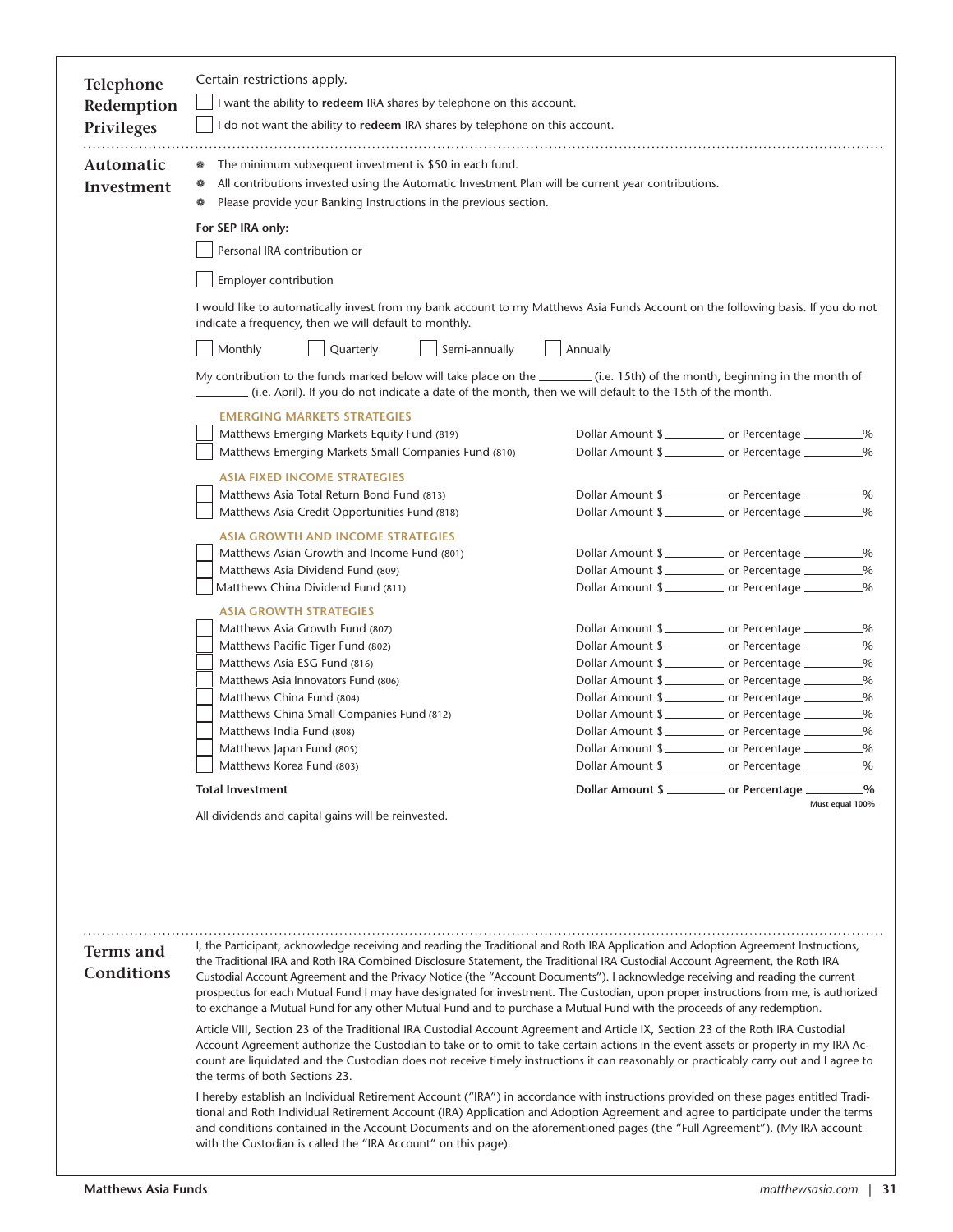| <b>Terms</b> and<br>Conditions             | I agree that this IRA becomes effective only upon written acceptance by the Custodian and that such written acceptance will consist<br>of a confirmation of transaction statement.                                                                                                                                                                                                                                                                                                                                                                                                                                                                                                                                                                                                                                                                                                                                                                                                                                                                                                                                                          |                      |  |  |
|--------------------------------------------|---------------------------------------------------------------------------------------------------------------------------------------------------------------------------------------------------------------------------------------------------------------------------------------------------------------------------------------------------------------------------------------------------------------------------------------------------------------------------------------------------------------------------------------------------------------------------------------------------------------------------------------------------------------------------------------------------------------------------------------------------------------------------------------------------------------------------------------------------------------------------------------------------------------------------------------------------------------------------------------------------------------------------------------------------------------------------------------------------------------------------------------------|----------------------|--|--|
| (continued)                                | I agree that the Custodian may amend (add to, delete from or revise) any term of the Agreement at any time by notice to me and<br>that my sole remedy if I disagree with the amendment is to transfer funds in the IRA Account to another custodian. I agree that the<br>Agreement is binding on me and on my successors in interest.                                                                                                                                                                                                                                                                                                                                                                                                                                                                                                                                                                                                                                                                                                                                                                                                       |                      |  |  |
|                                            | Each contribution to my IRA will be invested in accordance with the written instructions I provide with respect to that contribution.<br>In the event that this is a rollover contribution, the undersigned hereby irrevocably elects, pursuant to the requirements of Section<br>$1.402(a)(5)$ -1T of the IRS regulations, to treat this contribution as a rollover contribution.                                                                                                                                                                                                                                                                                                                                                                                                                                                                                                                                                                                                                                                                                                                                                          |                      |  |  |
|                                            | Custodial Fees: The annual maintenance fee is currently waived. If and when a fee is due to be charged, the fee will be owed for<br>each full and partial calendar year that the IRA Account is open. The participant may pay the fee with funds other than those in the<br>IRA Account ("non-custodial funds"). If the fee for a calendar year is not paid by the participant from non-custodial funds by the<br>date reasonably designated by the Custodian or prior to closing the IRA Account, the Custodian is authorized to deduct the fee from<br>funds in the IRA Account at any time immediately after such payment due date or immediately after receiving instructions to close<br>the IRA Account. The Custodian is authorized to change the fee but will give at least 30 days written notice to the participant of any<br>fee change. The Custodian will keep those records, identify and file returns and provide other information concerning the IRA as<br>required of custodians by the Internal Revenue Code and any requlations issued or forms adopted by the Internal Revenue Service or<br>U.S. Treasury Department. |                      |  |  |
|                                            | I understand that the telephone transaction privileges will apply to my account. If I have telephone transaction privileges, I agree<br>that neither the Custodian, Matthews Asia Funds, nor their transfer agent, their agents, officers, trustees, directors or employees will<br>be liable for any loss, liability or expense for acting, or refusing to act on instructions given under the telephone transaction privi-<br>leges that are reasonably believed to be genuine and I accept the risk of loss.                                                                                                                                                                                                                                                                                                                                                                                                                                                                                                                                                                                                                             |                      |  |  |
|                                            | I direct that all benefits upon my death be paid as indicated on the beneficiary designation. If I named a beneficiary that is a Trust, I<br>understand I must provide certain information concerning such Trust to the Custodian.                                                                                                                                                                                                                                                                                                                                                                                                                                                                                                                                                                                                                                                                                                                                                                                                                                                                                                          |                      |  |  |
|                                            | I (the Participant) certify under penalties of perjury that (i) all information I have provided on this form or otherwise in connection<br>with establishing my IRA is true, correct, and complete, and (ii) I am a US person (including a US resident alien) and that my Social<br>Security Number is true, correct and complete and that this number is my Taxpayer Identification Number. (Foreign persons must<br>use appropriate Form W-8)                                                                                                                                                                                                                                                                                                                                                                                                                                                                                                                                                                                                                                                                                             |                      |  |  |
|                                            | To help the U.S. Government fight the funding of terrorism and money laundering activities, Federal law requires all finan-<br>cial institutions to obtain, verify, and record information that identifies persons opening accounts; To comply, the Custodian<br>requires the participant's name, address, date of birth and government-issued identification number (generally, a Social<br>Security Number) and other information that may help the Custodian identify the participant; and the Custodian may ask for<br>copies of related documentation and may consult third-party databases to help verify the participant's identity. I have read<br>and I understand the Disclosure Statement which explains the risks of opening this account if I do not provide all requested<br>identification materials or if my identity cannot be adequately verified in accordance with U.S. Government requirements.                                                                                                                                                                                                                        |                      |  |  |
|                                            |                                                                                                                                                                                                                                                                                                                                                                                                                                                                                                                                                                                                                                                                                                                                                                                                                                                                                                                                                                                                                                                                                                                                             |                      |  |  |
|                                            | Participant's Signature<br>(Responsible Individual in the case of a minor IRA)                                                                                                                                                                                                                                                                                                                                                                                                                                                                                                                                                                                                                                                                                                                                                                                                                                                                                                                                                                                                                                                              | Date                 |  |  |
|                                            | IRA Custodian: BNY Mellon Investment Servicing Trust Company, 4400 Computer Dr., Westborough, MA 01581-1722.                                                                                                                                                                                                                                                                                                                                                                                                                                                                                                                                                                                                                                                                                                                                                                                                                                                                                                                                                                                                                                |                      |  |  |
| Dealer or<br><b>Advisor</b><br>Designation | If you do not have a Dealer or Advisor assisting you with this transaction, please leave this section blank.                                                                                                                                                                                                                                                                                                                                                                                                                                                                                                                                                                                                                                                                                                                                                                                                                                                                                                                                                                                                                                |                      |  |  |
|                                            | Firm Name                                                                                                                                                                                                                                                                                                                                                                                                                                                                                                                                                                                                                                                                                                                                                                                                                                                                                                                                                                                                                                                                                                                                   | Firm Number          |  |  |
|                                            | Representative's Name                                                                                                                                                                                                                                                                                                                                                                                                                                                                                                                                                                                                                                                                                                                                                                                                                                                                                                                                                                                                                                                                                                                       | Rep. Number          |  |  |
|                                            | Telephone                                                                                                                                                                                                                                                                                                                                                                                                                                                                                                                                                                                                                                                                                                                                                                                                                                                                                                                                                                                                                                                                                                                                   | <b>Branch Number</b> |  |  |
|                                            | <b>Branch Address</b>                                                                                                                                                                                                                                                                                                                                                                                                                                                                                                                                                                                                                                                                                                                                                                                                                                                                                                                                                                                                                                                                                                                       |                      |  |  |
|                                            |                                                                                                                                                                                                                                                                                                                                                                                                                                                                                                                                                                                                                                                                                                                                                                                                                                                                                                                                                                                                                                                                                                                                             |                      |  |  |
|                                            |                                                                                                                                                                                                                                                                                                                                                                                                                                                                                                                                                                                                                                                                                                                                                                                                                                                                                                                                                                                                                                                                                                                                             |                      |  |  |
|                                            |                                                                                                                                                                                                                                                                                                                                                                                                                                                                                                                                                                                                                                                                                                                                                                                                                                                                                                                                                                                                                                                                                                                                             |                      |  |  |
|                                            |                                                                                                                                                                                                                                                                                                                                                                                                                                                                                                                                                                                                                                                                                                                                                                                                                                                                                                                                                                                                                                                                                                                                             |                      |  |  |
|                                            |                                                                                                                                                                                                                                                                                                                                                                                                                                                                                                                                                                                                                                                                                                                                                                                                                                                                                                                                                                                                                                                                                                                                             |                      |  |  |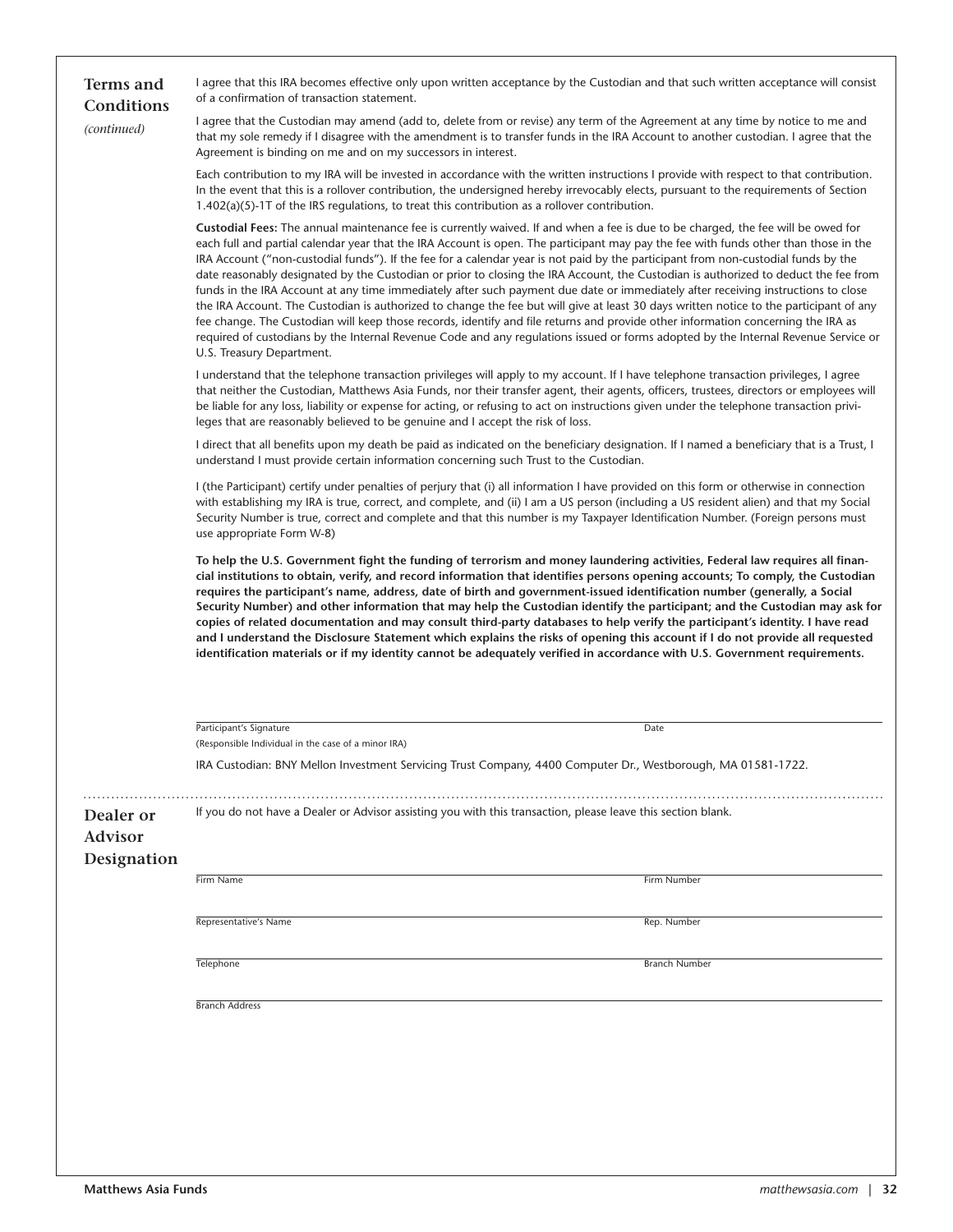# Matthews Asia Funds IRA | Certification of Rollover Assets

Matthews Asia Funds | P.O. Box 9791 | Providence, RI 02940-9791 | 1.800.789.ASIA (2742)

#### **RESTRICTION ON INDIRECT (60-DAY) ROLLOVERS**

An IRA participant is allowed only one rollover from one IRA to another (or the same IRA) across all IRAs (Traditional, Rollover, Roth, SEP, SARSEP and SIMPLE) in aggregate that a taxpayer owns in any 12-month or 365-day period. As an alternative, a participant can make an unlimited number of trusteeto-trustee transfers where the proceeds are delivered directly to the receiving financial institution, successor custodian or trustee. You must contact the receiving institution to initiate a trustee-to-trustee transfer. For more information please visit the Internal Revenue Service's web site www.irs.gov using the search term "IRA One-Rollover-Per-Year Rule".

| Address<br>Alternate Telephone<br>City<br>Zip Code<br>State<br>Social Security Number<br>Date of Birth<br><b>Account Number</b><br><b>Traditional</b><br>Traditional IRA 60-day Rollover-I certify that this rollover is a distribution of all or part of my account balance from another IRA<br>Rollover<br>which I received within the prior 60 calendar days. I certify that 365 days have passed since I last received a distribution from this or<br>any other IRA that I rolled over into this or another IRA.<br><b>Traditional IRA 3-Year Rollover</b> —I certify that this rollover is a distribution from another IRA, and that this distribution is being rolled<br>over within 3 calendar years following the date that I received (indicate one below):<br>Coronavirus-related distribution(s) of up to \$100,000 made on or after January 1, 2020, as defined by Section 2202(a)(4)(A) of the<br>CARES Act.<br><b>IRA Eligible Rollover Distribution—</b> I certify that this rollover is a non-periodic distribution from my employer's qualified retirement<br>plan of all or part of my account balance, other than the portion of any distribution which is nontaxable, and that this distribution is<br>being rolled over within 60 calendar days of the date that I received the distribution. (Your employer's plan administrator should be<br>able to tell you what portion of your distribution is an "eligible distribution".) I certify that no portion of this rollover is from any por-<br>tion of a Designated Roth Contribution Account under my employer's qualified retirement plan or from any amount required to be<br>distributed under Internal Revenue Code Sections $408(a)(6)$ and $401(a)(9)$ , commonly known as a required minimum distribution.<br>Roth<br>Roth IRA 60-day Rollover - I certify that this rollover is a distribution of all or part of my account balance from another Roth IRA, and<br>Rollover<br>that this distribution is being rolled over within 60 calendar days of the date that I received the distribution. I certify that 365 days have<br>passed since I last received a distribution from this or any other IRA that I rolled over into this or another IRA.<br><b>Roth IRA 3-Year Rollover</b> – I certify that this rollover is a distribution from another Roth IRA, and that this distribution is being rolled<br>over within 3 calendar years following the date that I received (indicate one below):<br>Qualified birth or adoption distribution(s) of up to \$5,000 in compliance with Section 72(t)(2)(H) of the Internal Revenue Code.<br>Coronavirus-related distribution(s) of up to \$100,000 made on or after January 1, 2020, as defined by Section 2202(a)(4)(A) of<br>the CARES Act.<br>Qualified Rollover Contribution (conversion) into a Roth IRA from a 401(k), 403(b), 457 Plan or other Qualified Plan - I certify<br>that this rollover is a distribution from my employer's retirement plan paid as a direct rollover contribution (conversion) into a Roth IRA.<br><b>Designated Roth Contribution Account</b> – I certify that his rollover is a $\Box$ direct rollover or a $\Box$ 60-day rollover from my Designated<br>Roth Contribution Account under my employer's qualified retirement plan.<br>Military Death Gratuity Payment - I certify that this rollover contribution is less than \$100,000 and is being made within 365 days of<br>the date that I received the distribution.<br>Servicemember's Group Life Insurance (SGLI) - I certify that this rollover contribution is less than \$400,000 and is being made<br>within 365 days of the date that I received the distribution. | Information |                                                                                                                                   | Cell Phone |  |  |
|----------------------------------------------------------------------------------------------------------------------------------------------------------------------------------------------------------------------------------------------------------------------------------------------------------------------------------------------------------------------------------------------------------------------------------------------------------------------------------------------------------------------------------------------------------------------------------------------------------------------------------------------------------------------------------------------------------------------------------------------------------------------------------------------------------------------------------------------------------------------------------------------------------------------------------------------------------------------------------------------------------------------------------------------------------------------------------------------------------------------------------------------------------------------------------------------------------------------------------------------------------------------------------------------------------------------------------------------------------------------------------------------------------------------------------------------------------------------------------------------------------------------------------------------------------------------------------------------------------------------------------------------------------------------------------------------------------------------------------------------------------------------------------------------------------------------------------------------------------------------------------------------------------------------------------------------------------------------------------------------------------------------------------------------------------------------------------------------------------------------------------------------------------------------------------------------------------------------------------------------------------------------------------------------------------------------------------------------------------------------------------------------------------------------------------------------------------------------------------------------------------------------------------------------------------------------------------------------------------------------------------------------------------------------------------------------------------------------------------------------------------------------------------------------------------------------------------------------------------------------------------------------------------------------------------------------------------------------------------------------------------------------------------------------------------------------------------------------------------------------------------------------------------------------------------------------------------------------------------------------------------------------------------------------------------------------------------------------------------------------------------------------------------------------------------------------------------------------------------------------------------------------------------------------------------------------------------------------------------------------------------------------------------------------------------------------------|-------------|-----------------------------------------------------------------------------------------------------------------------------------|------------|--|--|
|                                                                                                                                                                                                                                                                                                                                                                                                                                                                                                                                                                                                                                                                                                                                                                                                                                                                                                                                                                                                                                                                                                                                                                                                                                                                                                                                                                                                                                                                                                                                                                                                                                                                                                                                                                                                                                                                                                                                                                                                                                                                                                                                                                                                                                                                                                                                                                                                                                                                                                                                                                                                                                                                                                                                                                                                                                                                                                                                                                                                                                                                                                                                                                                                                                                                                                                                                                                                                                                                                                                                                                                                                                                                                                    |             | Name                                                                                                                              |            |  |  |
|                                                                                                                                                                                                                                                                                                                                                                                                                                                                                                                                                                                                                                                                                                                                                                                                                                                                                                                                                                                                                                                                                                                                                                                                                                                                                                                                                                                                                                                                                                                                                                                                                                                                                                                                                                                                                                                                                                                                                                                                                                                                                                                                                                                                                                                                                                                                                                                                                                                                                                                                                                                                                                                                                                                                                                                                                                                                                                                                                                                                                                                                                                                                                                                                                                                                                                                                                                                                                                                                                                                                                                                                                                                                                                    |             |                                                                                                                                   |            |  |  |
|                                                                                                                                                                                                                                                                                                                                                                                                                                                                                                                                                                                                                                                                                                                                                                                                                                                                                                                                                                                                                                                                                                                                                                                                                                                                                                                                                                                                                                                                                                                                                                                                                                                                                                                                                                                                                                                                                                                                                                                                                                                                                                                                                                                                                                                                                                                                                                                                                                                                                                                                                                                                                                                                                                                                                                                                                                                                                                                                                                                                                                                                                                                                                                                                                                                                                                                                                                                                                                                                                                                                                                                                                                                                                                    |             |                                                                                                                                   |            |  |  |
|                                                                                                                                                                                                                                                                                                                                                                                                                                                                                                                                                                                                                                                                                                                                                                                                                                                                                                                                                                                                                                                                                                                                                                                                                                                                                                                                                                                                                                                                                                                                                                                                                                                                                                                                                                                                                                                                                                                                                                                                                                                                                                                                                                                                                                                                                                                                                                                                                                                                                                                                                                                                                                                                                                                                                                                                                                                                                                                                                                                                                                                                                                                                                                                                                                                                                                                                                                                                                                                                                                                                                                                                                                                                                                    |             |                                                                                                                                   |            |  |  |
|                                                                                                                                                                                                                                                                                                                                                                                                                                                                                                                                                                                                                                                                                                                                                                                                                                                                                                                                                                                                                                                                                                                                                                                                                                                                                                                                                                                                                                                                                                                                                                                                                                                                                                                                                                                                                                                                                                                                                                                                                                                                                                                                                                                                                                                                                                                                                                                                                                                                                                                                                                                                                                                                                                                                                                                                                                                                                                                                                                                                                                                                                                                                                                                                                                                                                                                                                                                                                                                                                                                                                                                                                                                                                                    |             |                                                                                                                                   |            |  |  |
|                                                                                                                                                                                                                                                                                                                                                                                                                                                                                                                                                                                                                                                                                                                                                                                                                                                                                                                                                                                                                                                                                                                                                                                                                                                                                                                                                                                                                                                                                                                                                                                                                                                                                                                                                                                                                                                                                                                                                                                                                                                                                                                                                                                                                                                                                                                                                                                                                                                                                                                                                                                                                                                                                                                                                                                                                                                                                                                                                                                                                                                                                                                                                                                                                                                                                                                                                                                                                                                                                                                                                                                                                                                                                                    |             |                                                                                                                                   |            |  |  |
|                                                                                                                                                                                                                                                                                                                                                                                                                                                                                                                                                                                                                                                                                                                                                                                                                                                                                                                                                                                                                                                                                                                                                                                                                                                                                                                                                                                                                                                                                                                                                                                                                                                                                                                                                                                                                                                                                                                                                                                                                                                                                                                                                                                                                                                                                                                                                                                                                                                                                                                                                                                                                                                                                                                                                                                                                                                                                                                                                                                                                                                                                                                                                                                                                                                                                                                                                                                                                                                                                                                                                                                                                                                                                                    |             |                                                                                                                                   |            |  |  |
|                                                                                                                                                                                                                                                                                                                                                                                                                                                                                                                                                                                                                                                                                                                                                                                                                                                                                                                                                                                                                                                                                                                                                                                                                                                                                                                                                                                                                                                                                                                                                                                                                                                                                                                                                                                                                                                                                                                                                                                                                                                                                                                                                                                                                                                                                                                                                                                                                                                                                                                                                                                                                                                                                                                                                                                                                                                                                                                                                                                                                                                                                                                                                                                                                                                                                                                                                                                                                                                                                                                                                                                                                                                                                                    |             |                                                                                                                                   |            |  |  |
|                                                                                                                                                                                                                                                                                                                                                                                                                                                                                                                                                                                                                                                                                                                                                                                                                                                                                                                                                                                                                                                                                                                                                                                                                                                                                                                                                                                                                                                                                                                                                                                                                                                                                                                                                                                                                                                                                                                                                                                                                                                                                                                                                                                                                                                                                                                                                                                                                                                                                                                                                                                                                                                                                                                                                                                                                                                                                                                                                                                                                                                                                                                                                                                                                                                                                                                                                                                                                                                                                                                                                                                                                                                                                                    |             |                                                                                                                                   |            |  |  |
|                                                                                                                                                                                                                                                                                                                                                                                                                                                                                                                                                                                                                                                                                                                                                                                                                                                                                                                                                                                                                                                                                                                                                                                                                                                                                                                                                                                                                                                                                                                                                                                                                                                                                                                                                                                                                                                                                                                                                                                                                                                                                                                                                                                                                                                                                                                                                                                                                                                                                                                                                                                                                                                                                                                                                                                                                                                                                                                                                                                                                                                                                                                                                                                                                                                                                                                                                                                                                                                                                                                                                                                                                                                                                                    |             |                                                                                                                                   |            |  |  |
|                                                                                                                                                                                                                                                                                                                                                                                                                                                                                                                                                                                                                                                                                                                                                                                                                                                                                                                                                                                                                                                                                                                                                                                                                                                                                                                                                                                                                                                                                                                                                                                                                                                                                                                                                                                                                                                                                                                                                                                                                                                                                                                                                                                                                                                                                                                                                                                                                                                                                                                                                                                                                                                                                                                                                                                                                                                                                                                                                                                                                                                                                                                                                                                                                                                                                                                                                                                                                                                                                                                                                                                                                                                                                                    |             |                                                                                                                                   |            |  |  |
|                                                                                                                                                                                                                                                                                                                                                                                                                                                                                                                                                                                                                                                                                                                                                                                                                                                                                                                                                                                                                                                                                                                                                                                                                                                                                                                                                                                                                                                                                                                                                                                                                                                                                                                                                                                                                                                                                                                                                                                                                                                                                                                                                                                                                                                                                                                                                                                                                                                                                                                                                                                                                                                                                                                                                                                                                                                                                                                                                                                                                                                                                                                                                                                                                                                                                                                                                                                                                                                                                                                                                                                                                                                                                                    |             |                                                                                                                                   |            |  |  |
|                                                                                                                                                                                                                                                                                                                                                                                                                                                                                                                                                                                                                                                                                                                                                                                                                                                                                                                                                                                                                                                                                                                                                                                                                                                                                                                                                                                                                                                                                                                                                                                                                                                                                                                                                                                                                                                                                                                                                                                                                                                                                                                                                                                                                                                                                                                                                                                                                                                                                                                                                                                                                                                                                                                                                                                                                                                                                                                                                                                                                                                                                                                                                                                                                                                                                                                                                                                                                                                                                                                                                                                                                                                                                                    |             | Qualified birth or adoption distribution(s) of up to \$5,000 in compliance with Section 72(t)(2)(H) of the Internal Revenue Code. |            |  |  |
|                                                                                                                                                                                                                                                                                                                                                                                                                                                                                                                                                                                                                                                                                                                                                                                                                                                                                                                                                                                                                                                                                                                                                                                                                                                                                                                                                                                                                                                                                                                                                                                                                                                                                                                                                                                                                                                                                                                                                                                                                                                                                                                                                                                                                                                                                                                                                                                                                                                                                                                                                                                                                                                                                                                                                                                                                                                                                                                                                                                                                                                                                                                                                                                                                                                                                                                                                                                                                                                                                                                                                                                                                                                                                                    |             |                                                                                                                                   |            |  |  |
|                                                                                                                                                                                                                                                                                                                                                                                                                                                                                                                                                                                                                                                                                                                                                                                                                                                                                                                                                                                                                                                                                                                                                                                                                                                                                                                                                                                                                                                                                                                                                                                                                                                                                                                                                                                                                                                                                                                                                                                                                                                                                                                                                                                                                                                                                                                                                                                                                                                                                                                                                                                                                                                                                                                                                                                                                                                                                                                                                                                                                                                                                                                                                                                                                                                                                                                                                                                                                                                                                                                                                                                                                                                                                                    |             |                                                                                                                                   |            |  |  |
|                                                                                                                                                                                                                                                                                                                                                                                                                                                                                                                                                                                                                                                                                                                                                                                                                                                                                                                                                                                                                                                                                                                                                                                                                                                                                                                                                                                                                                                                                                                                                                                                                                                                                                                                                                                                                                                                                                                                                                                                                                                                                                                                                                                                                                                                                                                                                                                                                                                                                                                                                                                                                                                                                                                                                                                                                                                                                                                                                                                                                                                                                                                                                                                                                                                                                                                                                                                                                                                                                                                                                                                                                                                                                                    |             |                                                                                                                                   |            |  |  |
|                                                                                                                                                                                                                                                                                                                                                                                                                                                                                                                                                                                                                                                                                                                                                                                                                                                                                                                                                                                                                                                                                                                                                                                                                                                                                                                                                                                                                                                                                                                                                                                                                                                                                                                                                                                                                                                                                                                                                                                                                                                                                                                                                                                                                                                                                                                                                                                                                                                                                                                                                                                                                                                                                                                                                                                                                                                                                                                                                                                                                                                                                                                                                                                                                                                                                                                                                                                                                                                                                                                                                                                                                                                                                                    |             |                                                                                                                                   |            |  |  |
|                                                                                                                                                                                                                                                                                                                                                                                                                                                                                                                                                                                                                                                                                                                                                                                                                                                                                                                                                                                                                                                                                                                                                                                                                                                                                                                                                                                                                                                                                                                                                                                                                                                                                                                                                                                                                                                                                                                                                                                                                                                                                                                                                                                                                                                                                                                                                                                                                                                                                                                                                                                                                                                                                                                                                                                                                                                                                                                                                                                                                                                                                                                                                                                                                                                                                                                                                                                                                                                                                                                                                                                                                                                                                                    |             |                                                                                                                                   |            |  |  |
|                                                                                                                                                                                                                                                                                                                                                                                                                                                                                                                                                                                                                                                                                                                                                                                                                                                                                                                                                                                                                                                                                                                                                                                                                                                                                                                                                                                                                                                                                                                                                                                                                                                                                                                                                                                                                                                                                                                                                                                                                                                                                                                                                                                                                                                                                                                                                                                                                                                                                                                                                                                                                                                                                                                                                                                                                                                                                                                                                                                                                                                                                                                                                                                                                                                                                                                                                                                                                                                                                                                                                                                                                                                                                                    |             |                                                                                                                                   |            |  |  |
|                                                                                                                                                                                                                                                                                                                                                                                                                                                                                                                                                                                                                                                                                                                                                                                                                                                                                                                                                                                                                                                                                                                                                                                                                                                                                                                                                                                                                                                                                                                                                                                                                                                                                                                                                                                                                                                                                                                                                                                                                                                                                                                                                                                                                                                                                                                                                                                                                                                                                                                                                                                                                                                                                                                                                                                                                                                                                                                                                                                                                                                                                                                                                                                                                                                                                                                                                                                                                                                                                                                                                                                                                                                                                                    |             |                                                                                                                                   |            |  |  |
|                                                                                                                                                                                                                                                                                                                                                                                                                                                                                                                                                                                                                                                                                                                                                                                                                                                                                                                                                                                                                                                                                                                                                                                                                                                                                                                                                                                                                                                                                                                                                                                                                                                                                                                                                                                                                                                                                                                                                                                                                                                                                                                                                                                                                                                                                                                                                                                                                                                                                                                                                                                                                                                                                                                                                                                                                                                                                                                                                                                                                                                                                                                                                                                                                                                                                                                                                                                                                                                                                                                                                                                                                                                                                                    |             |                                                                                                                                   |            |  |  |
|                                                                                                                                                                                                                                                                                                                                                                                                                                                                                                                                                                                                                                                                                                                                                                                                                                                                                                                                                                                                                                                                                                                                                                                                                                                                                                                                                                                                                                                                                                                                                                                                                                                                                                                                                                                                                                                                                                                                                                                                                                                                                                                                                                                                                                                                                                                                                                                                                                                                                                                                                                                                                                                                                                                                                                                                                                                                                                                                                                                                                                                                                                                                                                                                                                                                                                                                                                                                                                                                                                                                                                                                                                                                                                    |             |                                                                                                                                   |            |  |  |
|                                                                                                                                                                                                                                                                                                                                                                                                                                                                                                                                                                                                                                                                                                                                                                                                                                                                                                                                                                                                                                                                                                                                                                                                                                                                                                                                                                                                                                                                                                                                                                                                                                                                                                                                                                                                                                                                                                                                                                                                                                                                                                                                                                                                                                                                                                                                                                                                                                                                                                                                                                                                                                                                                                                                                                                                                                                                                                                                                                                                                                                                                                                                                                                                                                                                                                                                                                                                                                                                                                                                                                                                                                                                                                    |             |                                                                                                                                   |            |  |  |
|                                                                                                                                                                                                                                                                                                                                                                                                                                                                                                                                                                                                                                                                                                                                                                                                                                                                                                                                                                                                                                                                                                                                                                                                                                                                                                                                                                                                                                                                                                                                                                                                                                                                                                                                                                                                                                                                                                                                                                                                                                                                                                                                                                                                                                                                                                                                                                                                                                                                                                                                                                                                                                                                                                                                                                                                                                                                                                                                                                                                                                                                                                                                                                                                                                                                                                                                                                                                                                                                                                                                                                                                                                                                                                    |             |                                                                                                                                   |            |  |  |
|                                                                                                                                                                                                                                                                                                                                                                                                                                                                                                                                                                                                                                                                                                                                                                                                                                                                                                                                                                                                                                                                                                                                                                                                                                                                                                                                                                                                                                                                                                                                                                                                                                                                                                                                                                                                                                                                                                                                                                                                                                                                                                                                                                                                                                                                                                                                                                                                                                                                                                                                                                                                                                                                                                                                                                                                                                                                                                                                                                                                                                                                                                                                                                                                                                                                                                                                                                                                                                                                                                                                                                                                                                                                                                    |             |                                                                                                                                   |            |  |  |
|                                                                                                                                                                                                                                                                                                                                                                                                                                                                                                                                                                                                                                                                                                                                                                                                                                                                                                                                                                                                                                                                                                                                                                                                                                                                                                                                                                                                                                                                                                                                                                                                                                                                                                                                                                                                                                                                                                                                                                                                                                                                                                                                                                                                                                                                                                                                                                                                                                                                                                                                                                                                                                                                                                                                                                                                                                                                                                                                                                                                                                                                                                                                                                                                                                                                                                                                                                                                                                                                                                                                                                                                                                                                                                    |             |                                                                                                                                   |            |  |  |
|                                                                                                                                                                                                                                                                                                                                                                                                                                                                                                                                                                                                                                                                                                                                                                                                                                                                                                                                                                                                                                                                                                                                                                                                                                                                                                                                                                                                                                                                                                                                                                                                                                                                                                                                                                                                                                                                                                                                                                                                                                                                                                                                                                                                                                                                                                                                                                                                                                                                                                                                                                                                                                                                                                                                                                                                                                                                                                                                                                                                                                                                                                                                                                                                                                                                                                                                                                                                                                                                                                                                                                                                                                                                                                    |             |                                                                                                                                   |            |  |  |
|                                                                                                                                                                                                                                                                                                                                                                                                                                                                                                                                                                                                                                                                                                                                                                                                                                                                                                                                                                                                                                                                                                                                                                                                                                                                                                                                                                                                                                                                                                                                                                                                                                                                                                                                                                                                                                                                                                                                                                                                                                                                                                                                                                                                                                                                                                                                                                                                                                                                                                                                                                                                                                                                                                                                                                                                                                                                                                                                                                                                                                                                                                                                                                                                                                                                                                                                                                                                                                                                                                                                                                                                                                                                                                    |             |                                                                                                                                   |            |  |  |
|                                                                                                                                                                                                                                                                                                                                                                                                                                                                                                                                                                                                                                                                                                                                                                                                                                                                                                                                                                                                                                                                                                                                                                                                                                                                                                                                                                                                                                                                                                                                                                                                                                                                                                                                                                                                                                                                                                                                                                                                                                                                                                                                                                                                                                                                                                                                                                                                                                                                                                                                                                                                                                                                                                                                                                                                                                                                                                                                                                                                                                                                                                                                                                                                                                                                                                                                                                                                                                                                                                                                                                                                                                                                                                    |             |                                                                                                                                   |            |  |  |
|                                                                                                                                                                                                                                                                                                                                                                                                                                                                                                                                                                                                                                                                                                                                                                                                                                                                                                                                                                                                                                                                                                                                                                                                                                                                                                                                                                                                                                                                                                                                                                                                                                                                                                                                                                                                                                                                                                                                                                                                                                                                                                                                                                                                                                                                                                                                                                                                                                                                                                                                                                                                                                                                                                                                                                                                                                                                                                                                                                                                                                                                                                                                                                                                                                                                                                                                                                                                                                                                                                                                                                                                                                                                                                    |             |                                                                                                                                   |            |  |  |
|                                                                                                                                                                                                                                                                                                                                                                                                                                                                                                                                                                                                                                                                                                                                                                                                                                                                                                                                                                                                                                                                                                                                                                                                                                                                                                                                                                                                                                                                                                                                                                                                                                                                                                                                                                                                                                                                                                                                                                                                                                                                                                                                                                                                                                                                                                                                                                                                                                                                                                                                                                                                                                                                                                                                                                                                                                                                                                                                                                                                                                                                                                                                                                                                                                                                                                                                                                                                                                                                                                                                                                                                                                                                                                    |             |                                                                                                                                   |            |  |  |
|                                                                                                                                                                                                                                                                                                                                                                                                                                                                                                                                                                                                                                                                                                                                                                                                                                                                                                                                                                                                                                                                                                                                                                                                                                                                                                                                                                                                                                                                                                                                                                                                                                                                                                                                                                                                                                                                                                                                                                                                                                                                                                                                                                                                                                                                                                                                                                                                                                                                                                                                                                                                                                                                                                                                                                                                                                                                                                                                                                                                                                                                                                                                                                                                                                                                                                                                                                                                                                                                                                                                                                                                                                                                                                    |             |                                                                                                                                   |            |  |  |
|                                                                                                                                                                                                                                                                                                                                                                                                                                                                                                                                                                                                                                                                                                                                                                                                                                                                                                                                                                                                                                                                                                                                                                                                                                                                                                                                                                                                                                                                                                                                                                                                                                                                                                                                                                                                                                                                                                                                                                                                                                                                                                                                                                                                                                                                                                                                                                                                                                                                                                                                                                                                                                                                                                                                                                                                                                                                                                                                                                                                                                                                                                                                                                                                                                                                                                                                                                                                                                                                                                                                                                                                                                                                                                    |             |                                                                                                                                   |            |  |  |
|                                                                                                                                                                                                                                                                                                                                                                                                                                                                                                                                                                                                                                                                                                                                                                                                                                                                                                                                                                                                                                                                                                                                                                                                                                                                                                                                                                                                                                                                                                                                                                                                                                                                                                                                                                                                                                                                                                                                                                                                                                                                                                                                                                                                                                                                                                                                                                                                                                                                                                                                                                                                                                                                                                                                                                                                                                                                                                                                                                                                                                                                                                                                                                                                                                                                                                                                                                                                                                                                                                                                                                                                                                                                                                    |             |                                                                                                                                   |            |  |  |
|                                                                                                                                                                                                                                                                                                                                                                                                                                                                                                                                                                                                                                                                                                                                                                                                                                                                                                                                                                                                                                                                                                                                                                                                                                                                                                                                                                                                                                                                                                                                                                                                                                                                                                                                                                                                                                                                                                                                                                                                                                                                                                                                                                                                                                                                                                                                                                                                                                                                                                                                                                                                                                                                                                                                                                                                                                                                                                                                                                                                                                                                                                                                                                                                                                                                                                                                                                                                                                                                                                                                                                                                                                                                                                    |             |                                                                                                                                   |            |  |  |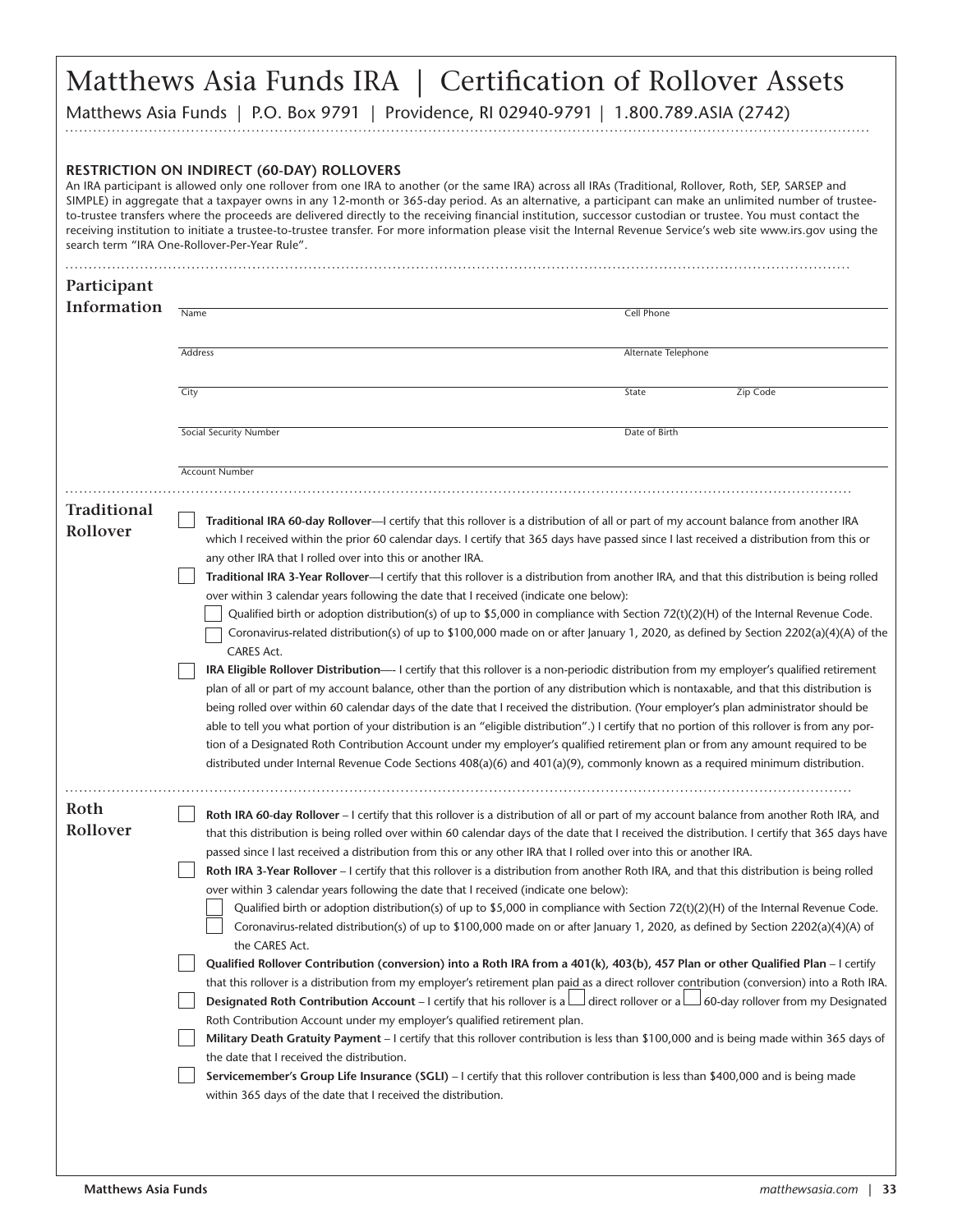### **Participant Certification**

I certify that the contribution described above is an eligible IRA rollover contribution. I certify that this contribution is being rolled over within 60 calendar days of the date that I received the distribution, or is being rolled directly from my employer's plan or current custodian, and meets the tax rollover requirements described above. I certify that the rollover is not part of a series of payments over my life expectancy, or over a period of 10 years or more. I certify that the rollover does not include any required minimum distribution, hardship distribution, corrective distribution, or deemed distribution from the employer's qualified retirement plan. I understand that this rollover contribution is irrevocable and involves important tax considerations. Specifically, I understand that a rollover contribution from a pre-tax qualified retirement plan will no longer be eligible for the special averaging, capital gains and separate tax treatment that may be available under my employer's plan. I agree that I am solely responsible for all tax consequences. I also agree that neither the Custodian nor Matthews Asia shall have responsibility for any such tax consequences or any consequences resulting from this amount being ineligible for rollover. (Rules regarding rollovers, and their tax implications, are complex. Please refer to IRS Publication 590-b or a professional tax advisor for more information.)

I have read this form, and understand and agree to be legally bound by the terms of this form. I also understand that the Custodian will rely on my instructions within this form when accepting my rollover contribution.

Participant's Signature: Date:

**Mail to the following: First Class Mail: Overnight Mail:** Matthews Asia Funds Matthews Asia Funds P.O. Box 9791 4400 Computer Dr.

Providence, RI 02940-9791 Westborough, MA 01581-1722 1.800.789.ASIA (2742)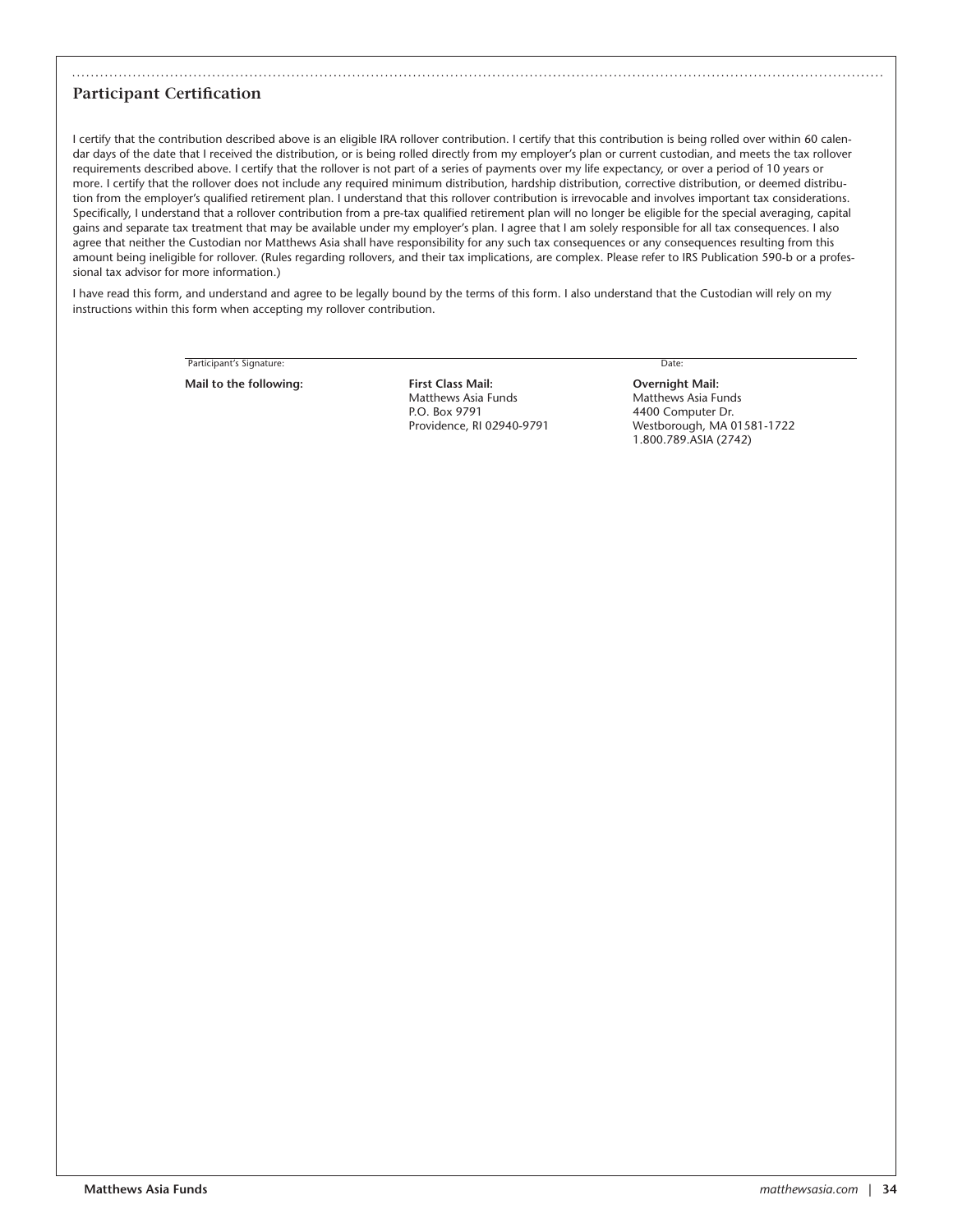### Matthews Asia Funds IRA | Transfer of Assets/Direct Rollover Form

#### Matthews Asia Funds | P.O. Box 9791 | Providence, RI 02940-9791 | 1.800.789.ASIA (2742)

Use this form to request an IRA transfer of assets or a direct rollover (excluding qualified rollover contributions (conversions) to a Roth IRA) from an existing retirement plan account to your IRA at Matthews Asia Funds. Based on your instructions BNY Mellon Investment Servicing Trust Company will initiate the transfer or rollover for you. If you reached or passed the age Required Minimum Distributions begin (age 70½ if you were born on or prior to June 30, 2019 and age 72 if you were born on or after July 1, 1949) you are responsible for distributing any required minimum distribution amounts from your current retirement plan account (excluding Roth IRAs) in advance of the transfer or rollover. Incomplete information will result in delays in processing your request. If you need assistance completing this form, please contact Shareholder Services at 1.800.789.ASIA (2742).

| <b>Direct</b><br>Rollover<br><b>Notice</b> | If this contribution is a direct rollover from a qualified plan, 403(b), or 457 plan, I understand that by signing this form, I am<br>acknowledging that the direct rollover contribution is an irrevocable election and is no longer eligible for special tax treatment<br>which may be accorded to distributions from a qualified plan, 403(b), or 457 plan. |                   |                                      |                 |
|--------------------------------------------|----------------------------------------------------------------------------------------------------------------------------------------------------------------------------------------------------------------------------------------------------------------------------------------------------------------------------------------------------------------|-------------------|--------------------------------------|-----------------|
|                                            | You should contact your current plan administrator or custodian prior to completing this form to ensure that you have received and<br>completed any in-house forms that they may require. Direct rollovers from a qualified plan to an IRA can only be in the form of cash.                                                                                    |                   |                                      |                 |
| Participant                                |                                                                                                                                                                                                                                                                                                                                                                |                   |                                      |                 |
| Information                                | Name                                                                                                                                                                                                                                                                                                                                                           | Daytime Telephone |                                      |                 |
|                                            | Address                                                                                                                                                                                                                                                                                                                                                        |                   |                                      |                 |
|                                            | City                                                                                                                                                                                                                                                                                                                                                           | State             | Zip Code                             |                 |
|                                            | Social Security Number                                                                                                                                                                                                                                                                                                                                         | Date of Birth     |                                      |                 |
| Investment                                 | Complete items A, B, C and D.                                                                                                                                                                                                                                                                                                                                  |                   |                                      |                 |
| <b>Instructions</b>                        | А.<br>I am opening a new IRA and have attached the required IRA Application.<br>Deposit the proceeds into my existing IRA. Account Number:                                                                                                                                                                                                                     |                   |                                      |                 |
|                                            | <b>Traditional IRA</b><br>Type of account transferring into:<br>В.                                                                                                                                                                                                                                                                                             | Rollover IRA      | <b>SEP IRA</b><br>Roth IRA           |                 |
|                                            | Invest as follows:<br>C.                                                                                                                                                                                                                                                                                                                                       |                   |                                      |                 |
|                                            | <b>EMERGING MARKETS STRATEGIES</b>                                                                                                                                                                                                                                                                                                                             |                   |                                      |                 |
|                                            | Matthews Emerging Markets Equity Fund (819)                                                                                                                                                                                                                                                                                                                    |                   | Dollar Amount \$                     |                 |
|                                            | Matthews Emerging Markets Small Companies Fund (810)                                                                                                                                                                                                                                                                                                           |                   | Dollar Amount \$                     |                 |
|                                            | <b>ASIA FIXED INCOME STRATEGIES</b>                                                                                                                                                                                                                                                                                                                            |                   |                                      |                 |
|                                            | Matthews Asia Total Return Bond Fund (813)                                                                                                                                                                                                                                                                                                                     |                   | Dollar Amount \$                     |                 |
|                                            | Matthews Asia Credit Opportunities Fund (818)                                                                                                                                                                                                                                                                                                                  |                   | Dollar Amount \$                     |                 |
|                                            | <b>ASIA GROWTH AND INCOME STRATEGIES</b>                                                                                                                                                                                                                                                                                                                       |                   |                                      |                 |
|                                            | Matthews Asian Growth and Income Fund (801)                                                                                                                                                                                                                                                                                                                    |                   | Dollar Amount \$                     |                 |
|                                            | Matthews Asia Dividend Fund (809)                                                                                                                                                                                                                                                                                                                              |                   | Dollar Amount \$                     |                 |
|                                            | Matthews China Dividend Fund (811)                                                                                                                                                                                                                                                                                                                             |                   | Dollar Amount \$                     |                 |
|                                            | <b>ASIA GROWTH STRATEGIES</b>                                                                                                                                                                                                                                                                                                                                  |                   |                                      |                 |
|                                            | Matthews Asia Growth Fund (807)                                                                                                                                                                                                                                                                                                                                |                   | Dollar Amount \$                     | -%              |
|                                            | Matthews Pacific Tiger Fund (802)<br>Matthews Asia ESG Fund (816)                                                                                                                                                                                                                                                                                              |                   | Dollar Amount \$<br>Dollar Amount \$ | .%              |
|                                            | Matthews Asia Innovators Fund (806)                                                                                                                                                                                                                                                                                                                            |                   | Dollar Amount \$                     |                 |
|                                            | Matthews China Fund (804)                                                                                                                                                                                                                                                                                                                                      |                   | Dollar Amount \$                     |                 |
|                                            | Matthews China Small Companies Fund (812)                                                                                                                                                                                                                                                                                                                      |                   | Dollar Amount \$                     |                 |
|                                            | Matthews India Fund (808)                                                                                                                                                                                                                                                                                                                                      |                   | Dollar Amount \$                     |                 |
|                                            | Matthews Japan Fund (805)                                                                                                                                                                                                                                                                                                                                      |                   | Dollar Amount \$                     |                 |
|                                            | Matthews Korea Fund (803)                                                                                                                                                                                                                                                                                                                                      |                   | Dollar Amount \$                     |                 |
|                                            | <b>Total Investment</b>                                                                                                                                                                                                                                                                                                                                        |                   | Dollar Amount \$                     | Must equal 100% |
|                                            | All dividends and capital gains will be reinvested.                                                                                                                                                                                                                                                                                                            |                   |                                      |                 |

. . . ..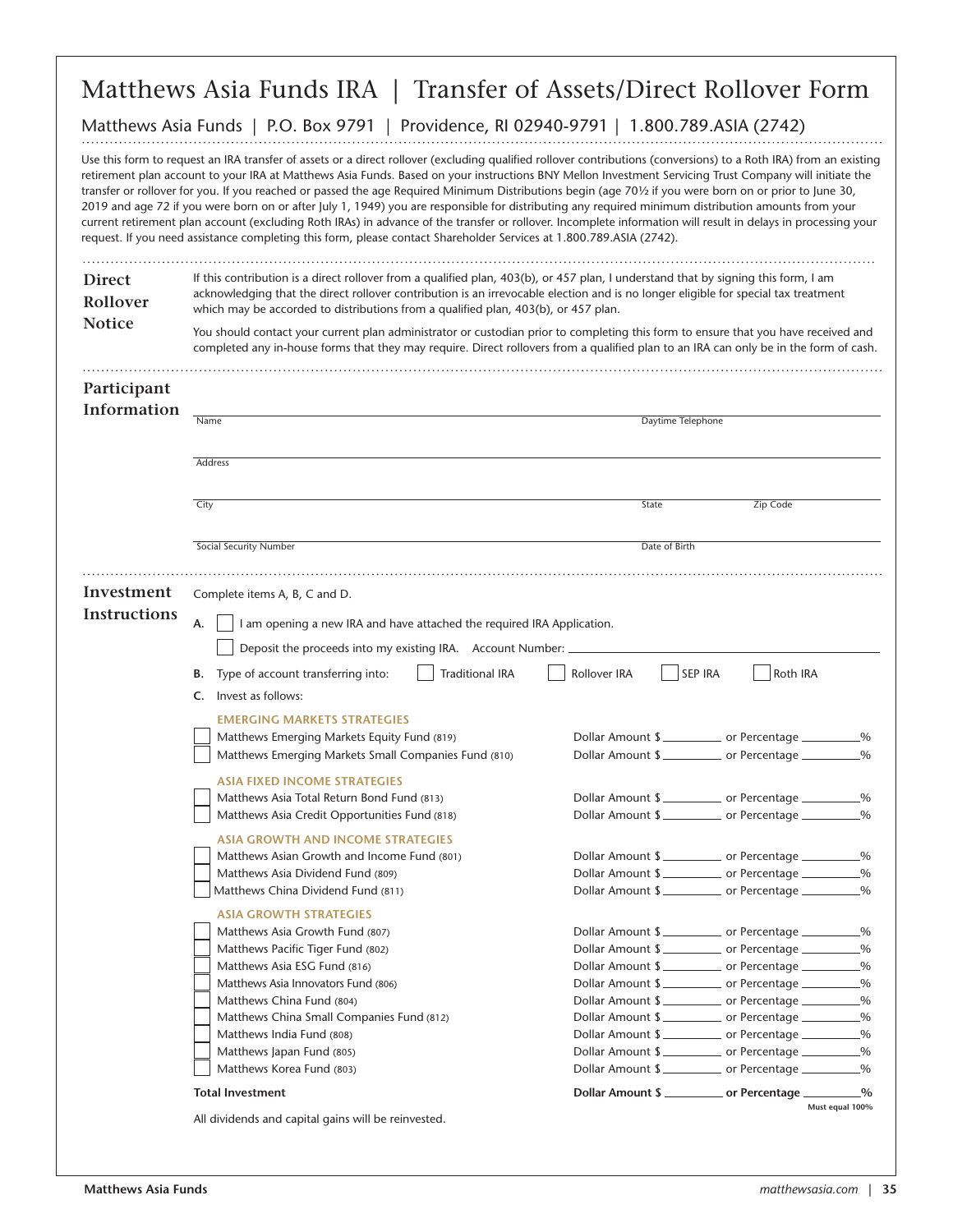| Type of Request:<br>D.<br>IRA Transfer of Assets (like accounts)*<br>Direct Rollover from a 403(b) or 457 to an IRA                                                                                                                                                                                                                                                                                                                                                                                                                                                                                                                                        | *SEP and SIMPLE (after the required two year holding period) IRAs can be transferred into a Traditional IRA. | Direct Rollover from a Qualified Plan to an IRA                                           |                                  |
|------------------------------------------------------------------------------------------------------------------------------------------------------------------------------------------------------------------------------------------------------------------------------------------------------------------------------------------------------------------------------------------------------------------------------------------------------------------------------------------------------------------------------------------------------------------------------------------------------------------------------------------------------------|--------------------------------------------------------------------------------------------------------------|-------------------------------------------------------------------------------------------|----------------------------------|
| Type of account you are transferring/rolling over from (check one):<br>Traditional/Rollover IRA<br>SEP IRA that is being transferred into a Traditional IRA.                                                                                                                                                                                                                                                                                                                                                                                                                                                                                               | SEP-IRA<br>Roth IRA                                                                                          | 403(b)<br>457 Plan                                                                        | Qualified Plan*                  |
|                                                                                                                                                                                                                                                                                                                                                                                                                                                                                                                                                                                                                                                            | SIMPLE IRA (after the required two year holding period) that is being transferred into a Traditional IRA.    |                                                                                           |                                  |
| *If you are rolling over a qualified plan, please contact your current plan administrator for distribution/rollover in-house form requirements.<br>Please attach your most recent statement, if possible. Note, your current custodian may require a Medallion Signature Guarantee<br>to process your transfer or rollover request. Please see the Participant Authorization section for an explanation of the Medallion<br>Signature Guarantee.                                                                                                                                                                                                           |                                                                                                              |                                                                                           |                                  |
| Name of current custodian                                                                                                                                                                                                                                                                                                                                                                                                                                                                                                                                                                                                                                  |                                                                                                              |                                                                                           |                                  |
| Address                                                                                                                                                                                                                                                                                                                                                                                                                                                                                                                                                                                                                                                    |                                                                                                              |                                                                                           |                                  |
| City                                                                                                                                                                                                                                                                                                                                                                                                                                                                                                                                                                                                                                                       |                                                                                                              | State                                                                                     | Zip code                         |
| Contact name                                                                                                                                                                                                                                                                                                                                                                                                                                                                                                                                                                                                                                               |                                                                                                              | Telephone number                                                                          |                                  |
| Account number<br>Liquidate Entire Account<br>For Certificate of Deposits:                                                                                                                                                                                                                                                                                                                                                                                                                                                                                                                                                                                 | Partial Dollar Amount \$<br>Immediately*                                                                     | Share class<br>At Maturity Date ______________                                            | CUSIP number<br>Transfer In-Kind |
| 2) Investment to transfer:                                                                                                                                                                                                                                                                                                                                                                                                                                                                                                                                                                                                                                 |                                                                                                              |                                                                                           |                                  |
| Account number                                                                                                                                                                                                                                                                                                                                                                                                                                                                                                                                                                                                                                             |                                                                                                              | Share class                                                                               | CUSIP number                     |
| Liquidate Entire Account                                                                                                                                                                                                                                                                                                                                                                                                                                                                                                                                                                                                                                   | Partial Dollar Amount \$                                                                                     | ____________________ or # of Shares __________                                            | Transfer In-Kind                 |
| For Certificate of Deposits:<br>*Note: If you wish to have certificates of deposit transferred immediately and they have not matured, you may incur a redemption penalty. We cannot accept<br>requests to transfer assets from certificates of deposit more than 60 days before their maturity.                                                                                                                                                                                                                                                                                                                                                            | Immediately*                                                                                                 | At Maturity Date                                                                          |                                  |
| I authorize the transfer of assets or direct rollover as noted above to my Matthews Asia Funds IRA and authorize my current<br>custodian, Matthews Asia Funds and BNY Mellon Investment Servicing Trust Company to process this request on my behalf.<br>I understand it is my responsibility to insure the prompt transfer of assets or direct rollover by the current custodian. I have read<br>and understand all information on this form and hereby provide the applicable authorization.                                                                                                                                                             |                                                                                                              |                                                                                           |                                  |
| Participant's Signature                                                                                                                                                                                                                                                                                                                                                                                                                                                                                                                                                                                                                                    |                                                                                                              | Date                                                                                      |                                  |
| Medallion Signature Guarantee Stamp and Signature (If required by your current custodian or transfer agent): An eligible guarantor<br>is a domestic bank or trust company, securities broker/dealer, clearing agency or savings association that participates in a medallion<br>program recognized by the Securities Transfer Agents Association. The three recognized medallion programs are the Securities<br>Transfer Agents Medallion Program (known as STAMP), Stock Exchanges Medallion Program (SEMP), and the Medallion Signature<br>Program (MSP). A notarization from a notary public is NOT an acceptable substitute for a signature quarantee. |                                                                                                              |                                                                                           |                                  |
| Mail to the following:                                                                                                                                                                                                                                                                                                                                                                                                                                                                                                                                                                                                                                     |                                                                                                              |                                                                                           |                                  |
|                                                                                                                                                                                                                                                                                                                                                                                                                                                                                                                                                                                                                                                            | <b>First Class Mail:</b><br>Matthews Asia Funds<br>P.O. Box 9791<br>Providence, RI 02940-9791                | Overnight Mail:<br>Matthews Asia Funds<br>4400 Computer Dr.<br>Westborough, MA 01581-1722 |                                  |

1.800.789.ASIA (2742)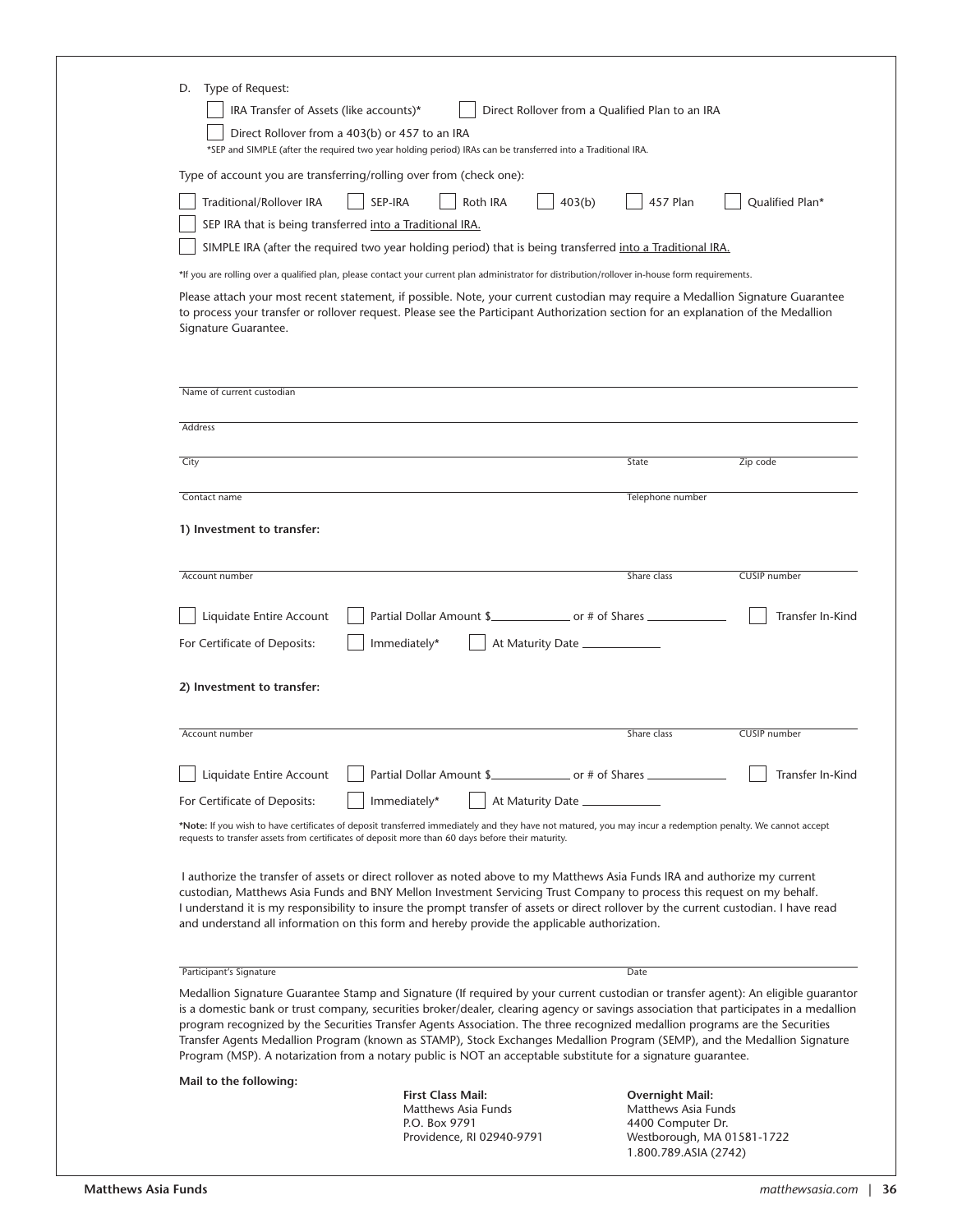#### FACTS WHAT DOES **BNY MELLON INVESTMENT SERVICING TRUST COMPANY** DO WITH YOUR PERSONAL INFORMATION?

| Why? | Financial companies choose how they share your personal information. Federal law gives consumers the<br>right to limit some but not all sharing. Federal law also requires us to tell you how we collect, share, and<br>protect your personal information. |
|------|------------------------------------------------------------------------------------------------------------------------------------------------------------------------------------------------------------------------------------------------------------|
|      | Please read this notice carefully to understand what we do.                                                                                                                                                                                                |

| What? | The types of personal information we collect and share depend on the product or service you have with   |
|-------|---------------------------------------------------------------------------------------------------------|
|       | us. This information can include:                                                                       |
|       | Social Security number                                                                                  |
|       | Account balances                                                                                        |
|       | Transaction history                                                                                     |
|       | Account transactions                                                                                    |
|       | Retirement assets                                                                                       |
|       | When you are no longer our customer, we continue to share your information as described in this notice. |

### How? All financial companies need to share customers' personal information to run their everyday business. In the section below, we list the reasons financial companies can share their customers' personal information; the reasons BNY Mellon Investment Servicing Trust Company chooses to share; and whether you can limit this sharing.

| Reasons we can share your personal information                                                                                                            | Does BNY Mellon<br><b>Investment Servicing Trust</b><br>Company share? | Can you limit this sharing? |
|-----------------------------------------------------------------------------------------------------------------------------------------------------------|------------------------------------------------------------------------|-----------------------------|
| For our everyday business purposes-                                                                                                                       | <b>Yes</b>                                                             | No                          |
| such as to process your transactions, maintain your<br>account(s), respond to court orders<br>and<br>legal<br>investigations, or report to credit bureaus |                                                                        |                             |
| For our marketing purposes-                                                                                                                               | No                                                                     | No                          |
| to offer our products and services to you                                                                                                                 |                                                                        |                             |
| For joint marketing with other financial companies                                                                                                        | No                                                                     | <b>No</b>                   |
| For<br>our affiliates'<br>everyday business purposes-<br>information about your transactions and experiences                                              | <b>Yes</b>                                                             | <b>No</b>                   |
| For<br>our affiliates' everyday<br>business<br>purposes-<br>information about your creditworthiness                                                       | No                                                                     | No                          |
| For our affiliates to market to you                                                                                                                       | No                                                                     | No                          |
| For nonaffiliates to market to you                                                                                                                        | No                                                                     | No                          |

| Questions? | Call 855-649-0623 |
|------------|-------------------|
|------------|-------------------|